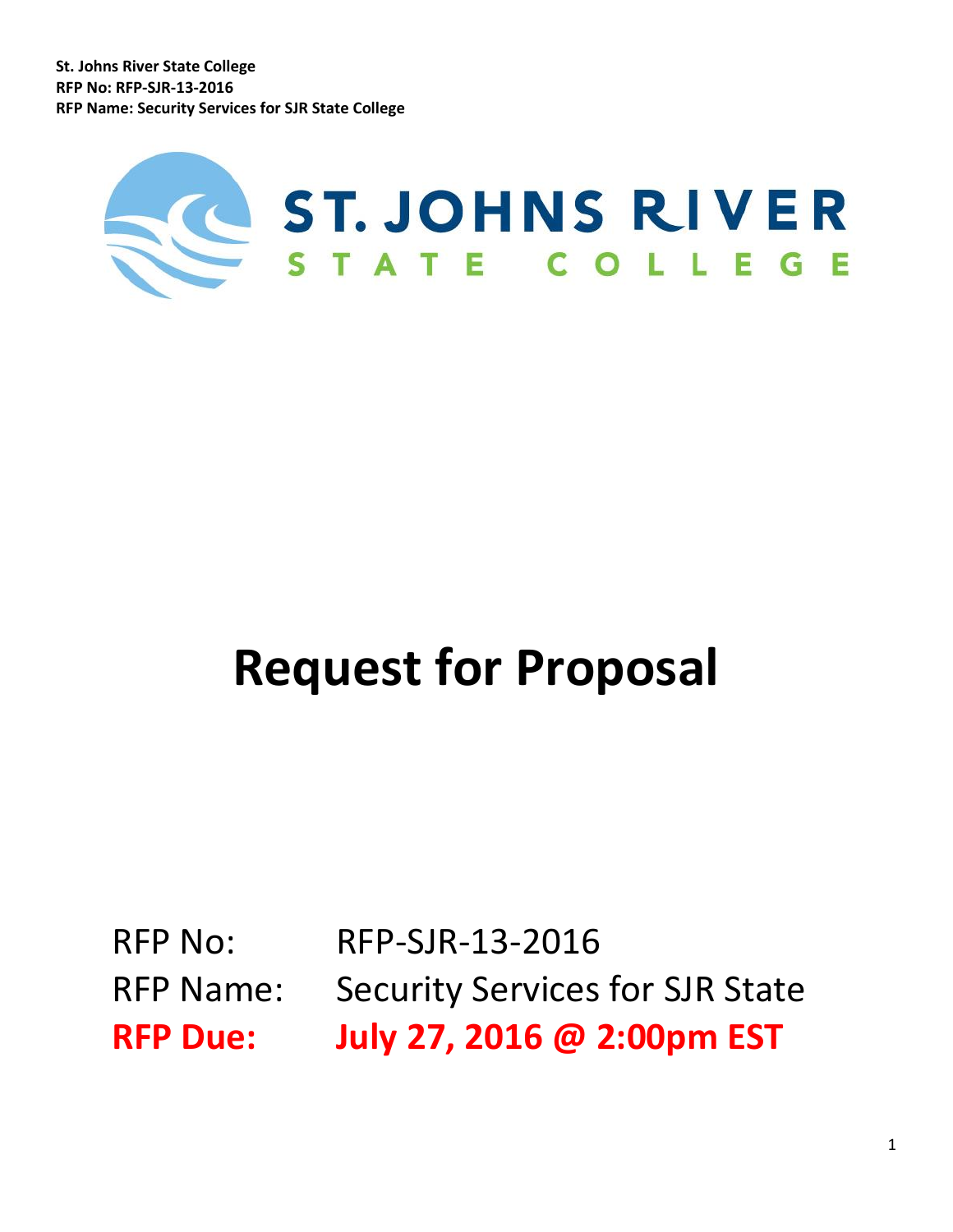**St. Johns River State College RFP No: RFP-SJR-13-2016 RFP Name: Security Services for SJR State College** 1.0 General Terms and Conditions 2.0 Contract Term 3.0 Schedule 4.0 Proposal Instructions 5.0 Specifications 6.0 Evaluation Criteria 7.0 RFP Forms

St. Johns River State College serves students in Putnam, St. Johns and Clay counties. SJR State issuing the RFP to identify a qualified contractor who can provide security services for its campuses located in Orange Park, and St. Augustine and services for its Campus in Palatka on an as-needed basis. The contract for this RFP will be awarded to the vendor who best meets the need of the college.

St. Johns River State College Campus Locations Palatka Campus 5001 St. Johns Ave Palatka, FL 32177

St. Augustine Campus 2990 College Drive St. Augustine FL 32080

Orange Park Campus 283 College Drive Orange Park, FL 32065

#### *1.0 General Terms and Conditions*

All Companies submitting a response to this RFP understand and agree that the affirmative act of submitting a response constitutes acceptance and agreement to the General Terms and Conditions. Proposers are responsible for adhering to the General Terms and Conditions. Lack of knowledge by the Proposer will in no way be cause for relief from responsibility.

#### **RFP DATE AND TIME**

All Proposals must be delivered to the Purchasing Office, located at 5001 St. Johns Ave, Palatka FL 32177 on or before the due date as listed below. Please **boldly** indicate **the RFP number** on the outside of your sealed proposal envelope to assist the College internally in identifying your bid.

#### **To be responsive your proposal shall be signed by an authorized employee/officer with the authority to bind a contract.**

**To be considered responsive**, bidders **shall** deliver before 2:00 p.m. EST. on **07/27/2016** one (1) original hard copy, (6) six number of duplicate copies and provide one (1) USB drive that contains "all" of your documentation included in the original bid in a **pdf** format.

**Note:** Original proposal must be marked **ORIGINAL** and must have original signatures. Please label the USB drive with the College's name, RFP number, and your company's name. (i.e. "Copy" Bid, RFP-SJR-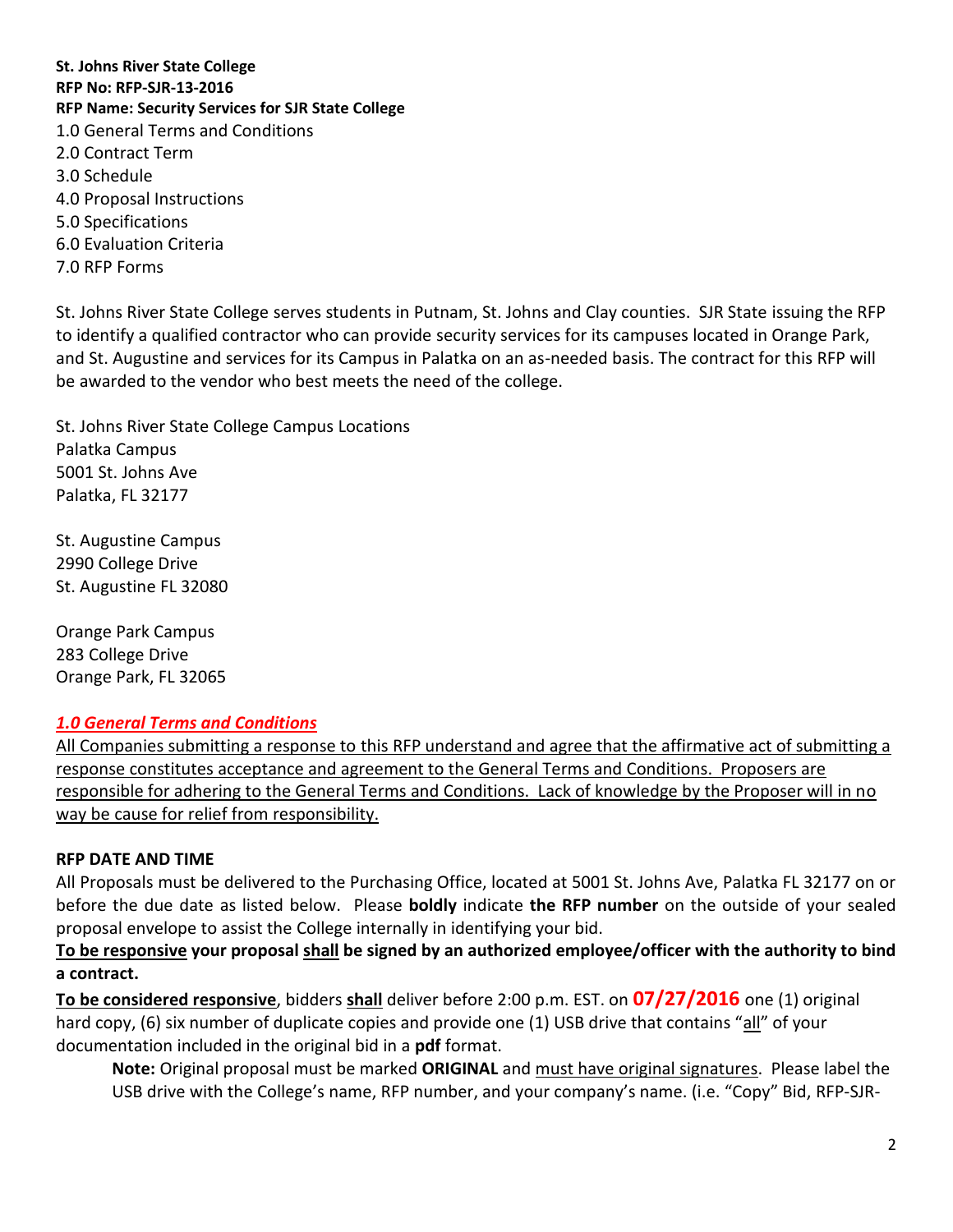13-2016). It is the bidder's responsibility to guarantee the USB drive is 100% identical to your original hard copy bid. In the event of a discrepancy, your original hard copy will prevail.

#### PLACE FOR RECEIVING PROPOSALS Bids may be mailed or hand delivered to:

St. Johns River State College c/o Purchasing Coordinator Office of Business Affairs, Building "A" 5001 St. Johns Ave Palatka, Florida 32177

All bids must arrive and be date/time stamped by a Purchasing Department representative prior to the specified bid due date/time. Bids received after that time **will not be accepted**. Bids cannot be faxed or emailed. The College will not be responsible for Postal or other delivery service delays that cause a bid to arrive at the Business Office, Building "A", Room A0029 after the designated bid due date/time.

# **PUBLIC BID OPENING**

St. Johns River State College will conduct a Public bid/proposal opening at 2:30pm on 07/27/2016 in the College's Board Room, located at 5001 St. Johns Avenue, Palatka Florida Building A, Room #A-154. **Sealed bids, proposals, or replies received by the College pursuant to this solicitation will remain confidential and are exempt from Florida's Public Records Act (Ch. 119, Florida Statutes) until such time as the College provides notice of an intended decision or until 30 days after opening the bids, proposals, or final replies, whichever is earlier. Thereafter, by submitting a response to this solicitation, the proposer acknowledges that all documents and information submitted to the College, including pricing information, is considered a public record under Florida's Public Records Act and may be disclosed to third parties upon request notwithstanding any confidentiality clauses or labels contained in such documents. Please direct any inquires to the College contact listed below.**

#### **RFP PACKAGE**

Interested bidders may obtain a RFP Package from Julianne Young, Purchasing Coordinator for St. Johns River State College by any of the following methods.

By email: [julianneyoung@SJRState.edu](mailto:julianneyoung@SJRState.edu)

By download, available at : [www.SJRState.edu/132016](http://www.sjrstate.edu/132016)

By USPS: Request sent certified mail to: Purchasing Department St. Johns River State College 5001 St. Johns Ave Palatka, Florida 32177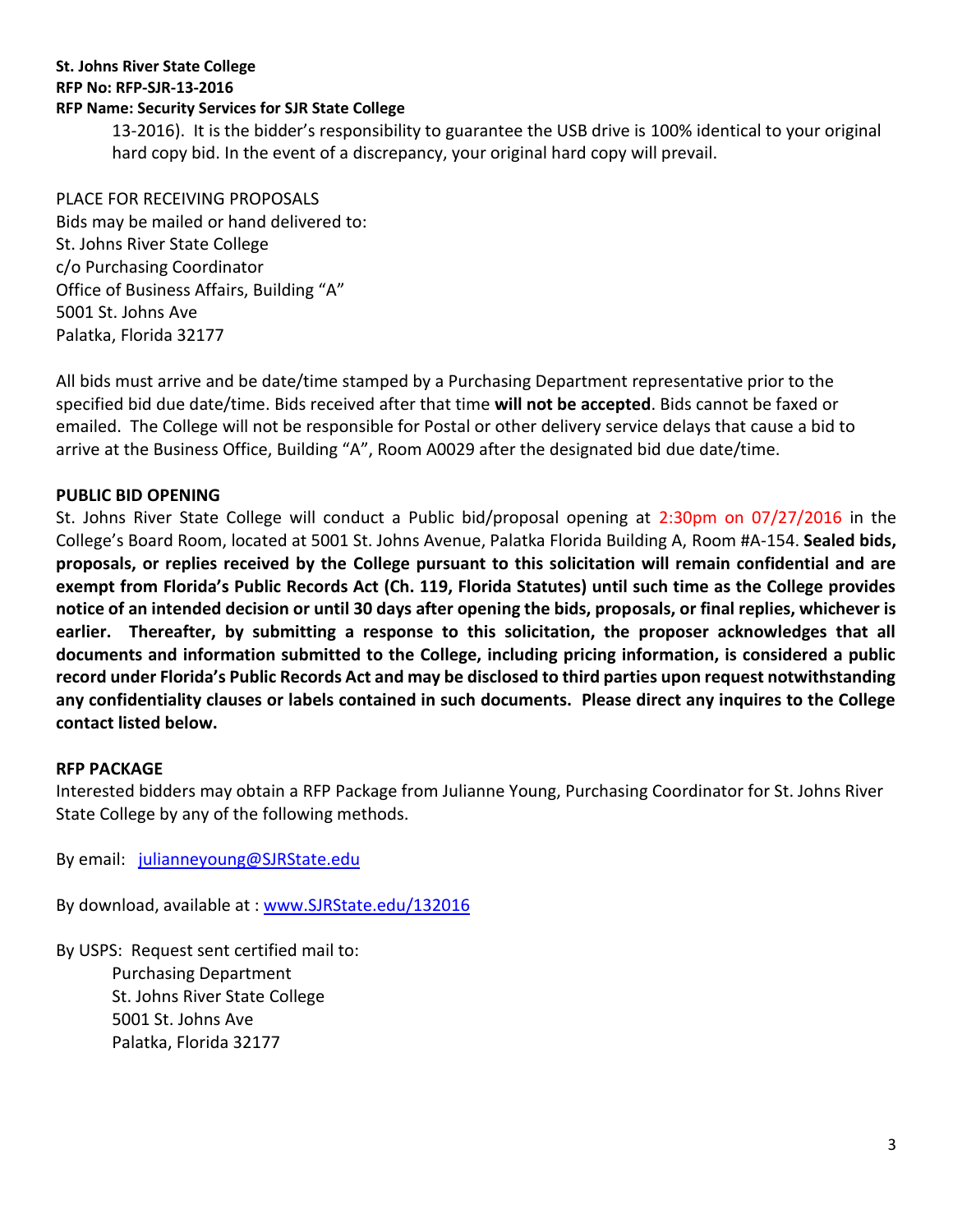#### **St. Johns River State College RFP No: RFP-SJR-13-2016 RFP Name: Security Services for SJR State College** Walk-in Pick Up: St. Johns River State College

c/o Purchasing Coordinator Office of Business Affairs, Building "A" 5001 St. Johns Ave Palatka, Florida 32177

#### **RFP AWARD PROCESS**

The basis for bid award, if awarded, is to the lowest or best bid for basic services which meets or exceeds the conditions of the bid specifications and the College is not necessarily bound to accept the lowest bid if that bid is contrary to the best interest of the College. Notice of intent to award is anticipated by the close of business on 08/04/2016. **POSTING OF RECOMMENDATION OF AWARD:** The Colleges recommendation of award will be posted to [www.SJRState.edu/1](http://www.sjrstate.edu/)32016

**IDENTICAL OR TIED PROPOSALS/BIDS (USING FEDERAL FUNDS)**: The decision for the award of tied bids/proposals shall be made after a careful review of the circumstances surrounding the tie, pursuant to FS 287.08 the College will break a tie/award to a business that has implemented a drug-free workplace program(s); if still tied, pursuant to HB 687 and FS 287.057(12) the College shall give consideration to Service Disabled Veterans owned businesses certified by the State Department of Management Services so as to break a tie bid and award a tied bid to a certified Service Disabled Veterans owned businesses when all other things are equal.

**IDENTICAL OR TIED PROPOSALS/BIDS (USING STATE FUNDS)**: The decision for the award of tied bids/proposals shall be made after a careful review of the circumstances surrounding the tie, with preference being given to State of Florida Proposers, if still tied, pursuant to FS 287.08 the College will break a tie/award to a business that has implemented a drug-free workplace program(s); if still tied, pursuant to HB 687 and FS 287.057(12) the College shall give consideration to Service Disabled Veterans owned businesses certified by the State Department of Management Services so as to break a tie bid and award a tied bid to a certified Service Disabled Veterans owned businesses when all other things are equal; if still tied, finally by flip of coin, when all other factors are equal.

#### **PROTEST OF INTENDED DECISION**

A Notice of Intended Decision to recommend or reject proposals will be posted in the Purchasing Department and at the Purchasing website http://www.SJRState.edu/purchasingdept.html. In the event an unsuccessful firm desires to protest the College's notice of intended decision to award or reject a proposal, that Firm shall be required to comply with the **St. Johns River State College's RFP Protest Procedure** a copy of which is available from the Purchasing Coordinator, including, without limitation, filing a notice of protest with the Purchasing Coordinator, in writing, within seventy-two (72) hours after receipt of the notice or posting of the intended decision, and filing a formal written protest within ten (10) calendar days after the date the notice of protest is filed which also must be received in writing by the Purchasing Coordinator. Failure to file a protest within the time prescribed in Section 120.53(5), Florida Statutes, which is 72 hours, shall constitute a waiver of proceedings under Chapter 120, Florida Statues.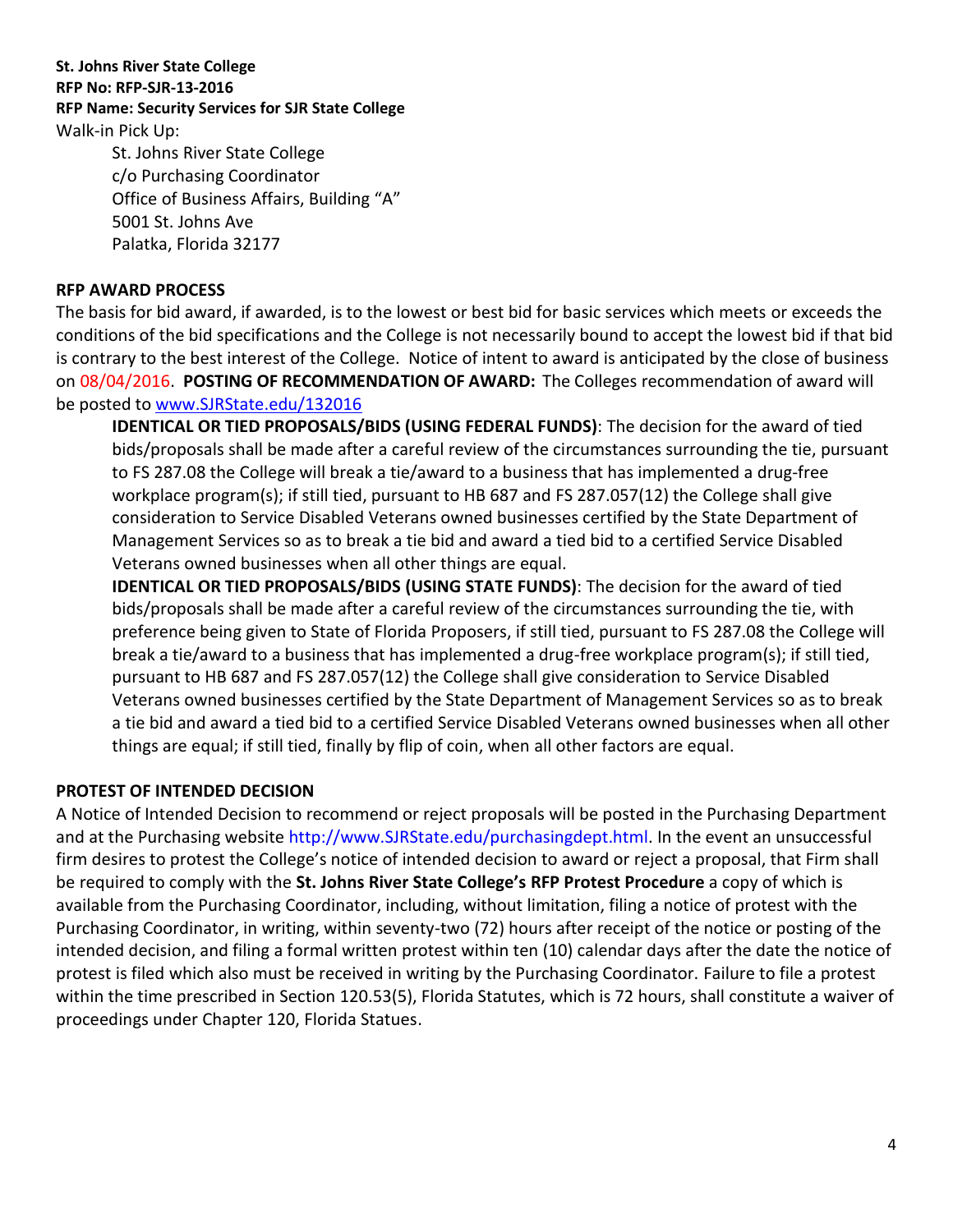In submitting a proposal, Proposer agrees not to use the results there from as a part of any commercial advertising unless permission in writing is granted by the College. Violation of this stipulation may be subject to the action covered by ARTICLE 30 of these General Conditions.

#### **APPLICABLE LAW**

The bidder shall comply with all federal, state, county and local laws, rules, ordinances and regulations ("Laws") applicable to the Bidder's response to the RFP, the contract executed in connection with the RFP, and the provision of services under the RFP and the contract. The term "Laws" as used in this provision shall be deemed to include all laws which are specifically applicable to the College, as a political subdivision of the State of Florida and an educational institution. This RFP and the contract to be executed in connection with the award of this RFP must be modified in accordance with any statutory requirement of the State of Florida. Lack of knowledge by the Bidder will in no way be cause for relief from responsibility.

#### **Venue**

The contract, when entered into and any disputes hereunder, shall be construed in accordance with the laws of the State of Florida and enforced in the courts of the State of Florida. College and firm hereby agree that venue shall be in Putnam County, FL.

#### **ASSIGNMENT**

If awarded, neither the resulting contract nor any of the Contractor's rights, duties, or obligations under the contract may be assigned or subcontracted by the Contractor without the written consent of SJR State. Any transfer of this Contract by merger, consolidation or liquidation, or (unless the stock of the Contractor is traded on a national stock exchange or in a generally recognized over the counter securities market) any change in ownership of or power to vote on the majority of the outstanding voting stock of the Contractor after the date hereof shall constitute an assignment of this Contract for purposes of this Section, and then in its discretion, SJR State shall have the right to terminate the contract and shall specify the termination date in its written notice of termination. Any purchase order issued pursuant to this solicitation and any monies which may become due there under are not assignable except with the prior written approval of the College.

#### **AWARD**

As the best interest of St. Johns River State College may require, the right is reserved to reject any and all proposals, or any portion of RFP s, to waive any informality in proposals received, or to accept any item or group of items unless qualified by the Proposer. The College reserves the right to reject any portion or all proposals, to resolicit proposals or not and to waive informalities as deemed in the best interest of the College. The College reserves the right to issue to proposers Request for Information (RFI's), to solicit best and final offers from all finalist firms and or to negotiate a satisfactory award of any portion(s) of this RFP with the top ranked firm. If this proposal requests prices for multiple items. The College reserves the right to award the proposal, by item, to the Bidder(s) which, in the sole discretion of the College, is the most responsive and responsible Bidder(s), price, qualifications and other factors considered for that item. The issuance of a purchase order constitutes a binding contract.

#### **BOND**

A bond may be required to guarantee the payment of any losses by theft, burglary, pilfering or vandalism as a result of carelessness, negligence or willful acts of the Contractor, its agents, employees or assigns.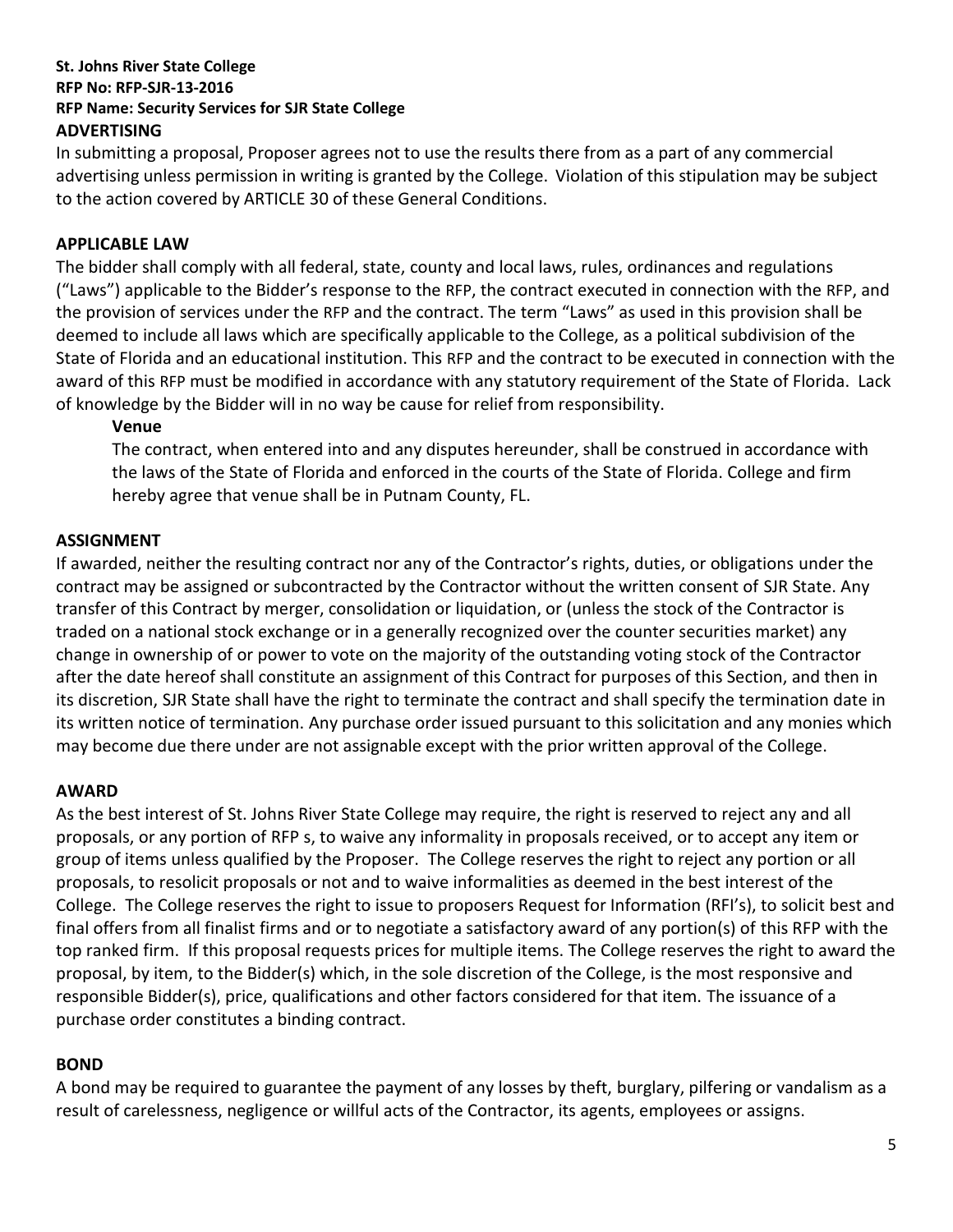(As used in this paragraph, the term "brand name" includes identification of supplies by make and model.) If the items called for herein have been identified in the Schedule by a "brand name or equal" description, such identification is intended to be descriptive, but not restrictive, and is to indicate the quality and characteristics of products that will be satisfactory if they meet the listed essential requirements. Proposals offering "equal" products will be considered for award, if allowed by the proposals/Special Conditions and if such products are clearly identified and are determined by the college to be equal in all material respects to the brand name products listed in the specifications. Unless the Proposer indicates in his proposal that he is offering an "equal" product, his proposal shall be considered as offering a brand name product identified in the specifications.

#### **COMPLIANCE WITH SPECIFICATIONS**

When formal specifications are referenced in the solicitation, insertion of brand names or makes and model numbers by the Proposer will be understood to mean that the product offered fully complies with such specifications unless the Proposer specifically states otherwise.

#### **CONDITIONS AND PACKAGING**

It is understood and agreed that any item offered or shipped as a result of this solicitation shall be new (current production model) at the time of the solicitation unless otherwise stipulated in the solicitation. All containers shall be suitable for storage or shipment. Proposal prices shall include standard commercial packaging, unless otherwise stipulated in the solicitation.

#### **CONE OF SILENCE**

From the time the public advertisement of this (ITN, RFQ, RFP, ITB, or other) takes place until the (ITN, RFQ, RFP, ITB, or other) is awarded and approved by the Board of Trustees, a vendor shall not contact any other College personnel or members of the College's District Board of Trustees, or Administrative staff either directly or indirectly, to discuss the selection process or in an attempt to further their interest in being selected. Failure to abide by the Cone of Silence policy is grounds for disqualification from this (ITN, RFQ, RFP, ITB, or other) process and vendor will not receive further consideration in reference to this (ITN, RFQ, RFP, ITB, or other).

It is expected that personnel and team members from firms that have applied for this selection refrain from posting opinions, provide commentary or engage is any discussion regarding the selection by the use of social media such as Twitter, Facebook, My Space and the like. Violation of these guidelines may result in disqualification of the applicant. The latter applies to employees of the Proposer, retained consultants or any other representative or individual promoting on behalf of the Proposer. Violation of these guidelines may constitute grounds for disqualification.

#### **CONFLICT OF INTEREST**

Any award hereunder is subject to Chapter 112 Florida Statutes concerning conflict of interest. All Proposers must disclose the name of any officer, director, or agent who is also an employee of St. Johns River State College. All Proposers must disclose the name of any College employee or Trustee who owns, directly or indirectly, an interest of 5% or more in the Proposer's firm or any of its branches or dealerships.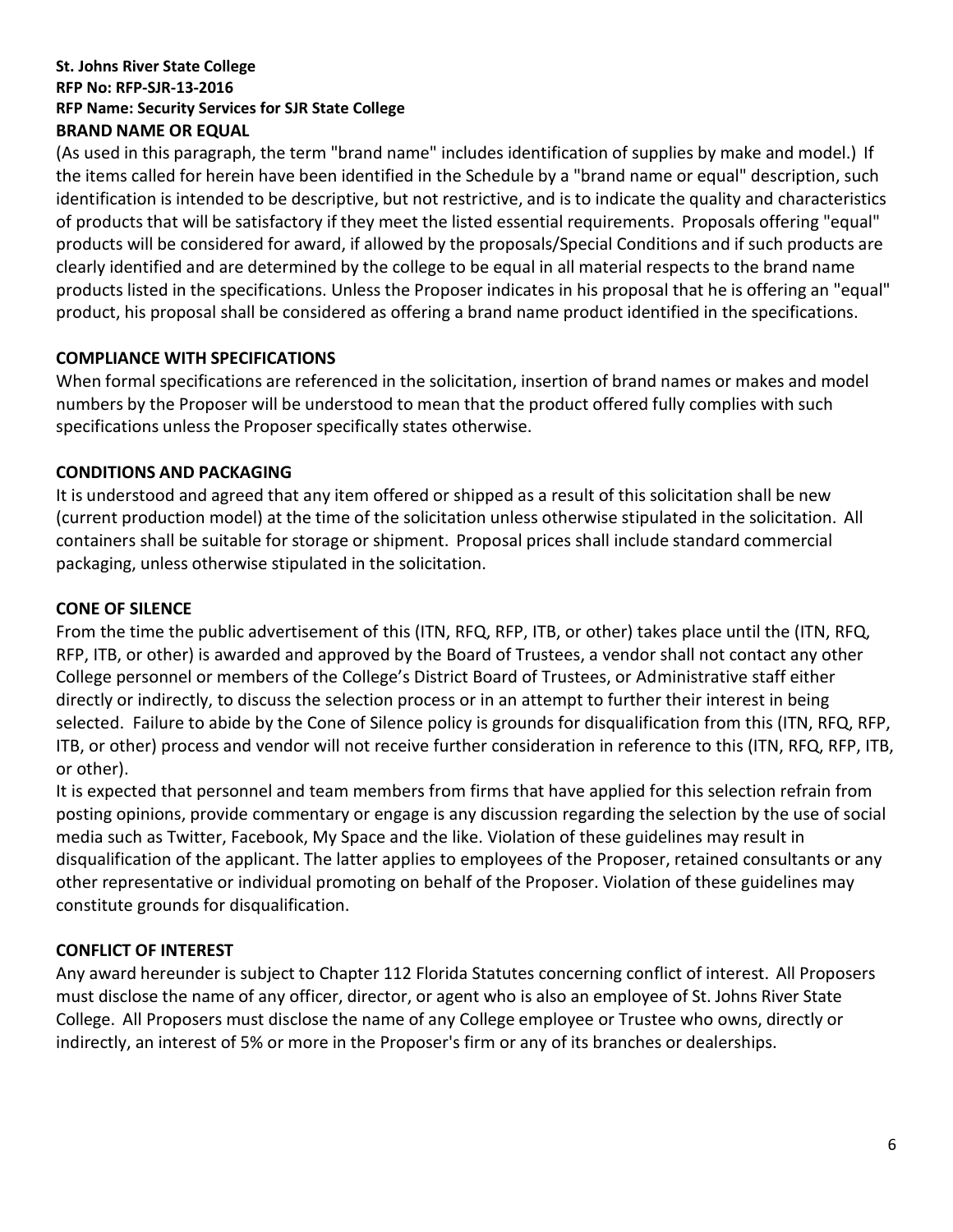#### **St. Johns River State College RFP No: RFP-SJR-13-2016 RFP Name: Security Services for SJR State College COOPERATIVE PURCHASE AGREEMENT**

As provided in the Florida State Board of Education Administrative Rule 6A-14.0734(2)(c) and with the consent and agreement of the successful Respondent(s)/Bidder(s), purchases may be made under this RFP/Bid Solicitation by other State of Florida community/state colleges, state universities, district school boards, political subdivisions and any other state agencies within the State of Florida. Such purchases shall be governed by the same terms and conditions stated in the proposal/bid solicitation document and resulting agreement, for the same price and for the same effective time period. If the period of time is not defined within the RFP/Bid solicitation document or resulting agreement, the prices and all terms and conditions shall be firm for one hundred and twenty (120) days from date of contract execution. Each State of Florida agency allowed by the successful Respondent(s)/Bidder(s) to use the resulting agreement shall do so independent of any other State of Florida agency. Each state agency shall be responsible for its own purchases and shall be liable only for goods or services ordered, received and accepted. No other state agency receives any liability by virtue of this RFP/Bid and subsequent agreement. This cooperative purchase agreement in no way restricts or interferes with the right of any State of Florida agency to re-bid any or all items or services.

#### **DEFINITIONS**

College, SJR State or St. Johns River State College refers to The St. Johns River State College. The college is a political subdivision of the State of Florida.

Firm, vendor, business, proposer, contractor or bidder in this document refers to respondents to this invitation to bid.

#### **ELIGIBLE BIDDERS**

Eligible bidders are defined as those bidders who are not excluded from bidding according to the Federal Government's Excluded Parties List ([www.epls.gov\)](http://www.epls.gov/) or by Section 287.133, Florida Statute.

#### **EXCEPTIONS TO THE CONTRACT**

Not all items cataloged by the successful Proposer will be purchased under the ensuing contract. Some office supply, equipment or furniture purchases will be made from other sources as required by law or regulation, for example, purchases from state contract vendors, Florida Association of Rehabilitation Facilities (RESPECT) or Florida Prison Industries (PRIDE). For more detailed information on state contracts, or items marketed by RESPECT or PRIDE, contact the purchasing office of this solicitation.

#### **MANNER OF PERFORMANCE**

The Contractor shall perform all its obligations and functions under contract entered into in accordance with the requirements and standards contained herein and in a professional and businesslike manner so that the Orange Park and St. Augustine Campuses, and the Palatka Campus as needed, are kept and maintained in a secure condition. The Contractor shall use its best efforts to coordinate its activities with and adjust its activities to the needs and requirements of the various users of the College and to perform its activities so as not to annoy, disturb, endanger, unreasonably interfere with or delay the operations or activities of any occupants of the premises, or be offensive to others at the College.

#### **PAYMENT**

Payment will be made by the College after the items have been received, inspected, and found to comply with the specifications, are free of damage or defect, and have been properly invoiced. Discounts will be taken if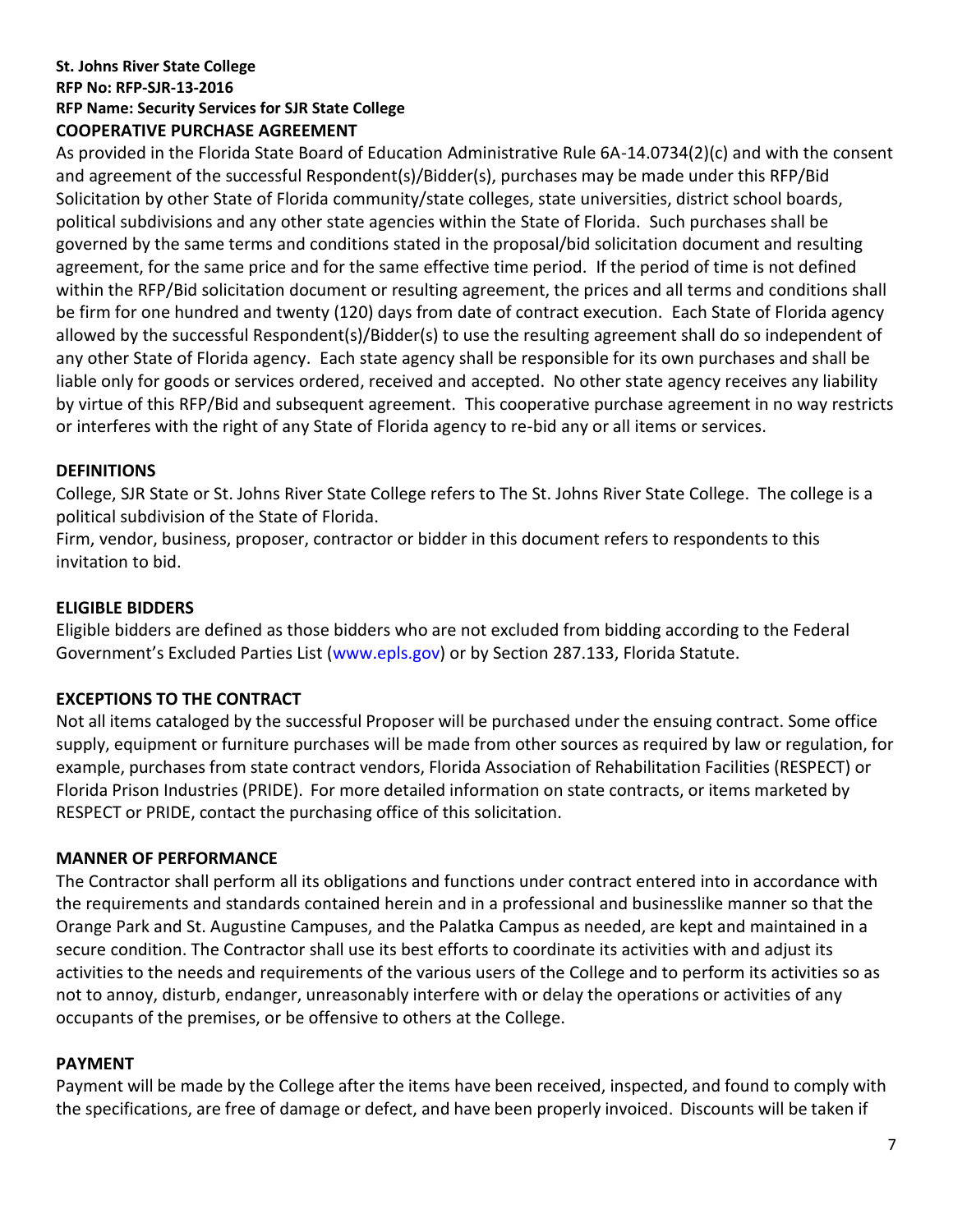**RFP No: RFP-SJR-13-2016**

#### **RFP Name: Security Services for SJR State College**

payment is made within the discount period. All invoices shall bear the College purchase order number. Payments for services rendered to the college. If contract is awarded, payment to contractor for services will be monthly for the rendition of the preceding month's service during the term thereof.

#### **PERSONNEL**

Contractor agrees each of its employees will be properly qualified and will use reasonable care in the performance of Services. If the College, in the College's sole opinion, determines, for any reason, that the qualifications, actions or conduct of any particular Contractor employee has violated the Agreement by performing unsatisfactory services, interfering with operation of property, bothering or annoying any occupants, other contractors or subcontractors at Property, or that such actions or conduct is otherwise detrimental to the College, then upon the College's written notice, Contractor shall immediately provide qualified replacement. Contractor employees shall report to designated personnel upon arrival and departure from property in the performance of services. Contractor's employees are expected to adhere to all college policies and procedures including but not limited to maintaining a tobacco free campus.

#### **PROTEST OF RFP DOCUMENT**

All firms are required to thoroughly review the RFP document within a reasonable time after receipt. Any concerns or comments relating to the RFP documents shall be brought to the attention of the College's Purchasing Coordinator: Julianne Young, in writing, promptly after receipt. However, if the Firm desires to protest the RFP document, or any of the specifications, requirements, or procedures thereof, the Firms will be required to comply with the St. Johns River State College's RFP Protest Procedures, a copy of which is available from the Purchasing Coordinator at St. Johns River State College within seventy-two (72) hours after receipt of the proposal document. Failure to comply with this procedure will constitute a waiver by the Firms of any right to later protest on the basis of the form, content and substance, including without limitation, the specifications, requirements or procedures, of the RFP documents.

# **PUBLIC RECORDS**

To the extent that CONTRACTOR meets the definition of "contractor" under Section 119.0701, Florida Statutes, in addition to other contract requirements provided by law, CONTRACTOR must comply with public records laws, including the following provisions of Section 119.0701, Florida Statutes:

(a) Keep and maintain public records required by COLLEGE to perform the service.

(b) Upon request from COLLEGE's custodian of public records, provide COLLEGE with a copy of the requested records or allow the records to be inspected or copied within a reasonable time at a cost that does not exceed the cost provided in chapter 119, F.S., or as otherwise provided by law. (c) Ensure that public records that are exempt or confidential and exempt from public records disclosure requirements are not disclosed except as authorized by law for the duration of the contract term and following completion of the contract if the CONTRACTOR does not transfer the records to COLLEGE.

(d) Upon completion of the contract, transfer, at no cost, to COLLEGE all public records in possession of the CONTRACTOR or keep and maintain public records required by COLLEGE to perform the service. If the CONTRACTOR transfers all public records to COLLEGE upon completion of the contract, the CONTRACTOR shall destroy any duplicate public records that are exempt or confidential and exempt from public records disclosure requirements. If the CONTRACTOR keeps and maintains public records upon completion of the contract, the CONTRACTOR shall meet all applicable requirements for retaining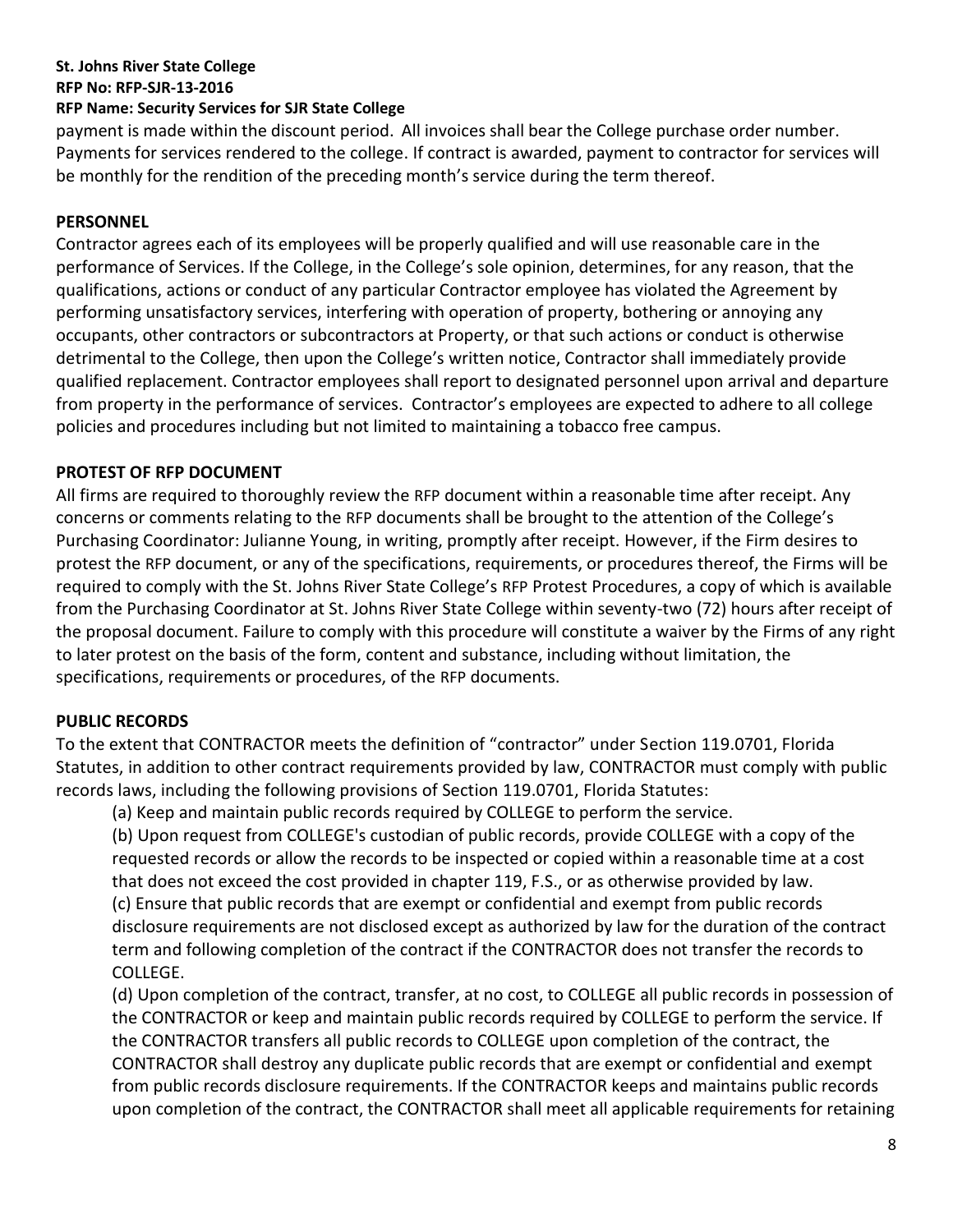#### **RFP No: RFP-SJR-13-2016**

#### **RFP Name: Security Services for SJR State College**

public records. All records stored electronically must be provided to COLLEGE, upon request from COLLEGE's custodian of public records, in a format that is compatible with the information technology systems of COLLEGE.

(e) IF THE CONTRACTOR HAS QUESTIONS REGARDING THE APPLICATION OF CHAPTER 119, FLORIDA STATUTES, TO THE CONTRACTOR'S DUTY TO PROVIDE PUBLIC RECORDS RELATING TO THIS CONTRACT, CONTACT THE CUSTODIAN OF PUBLIC RECORDS AT

MELISSA MILLER 5001 ST. JOHNS AVE PALATKA, FL 32177 [MELISSAMILLER@SJRSTATE.EDU](mailto:MELISSAMILLER@SJRSTATE.EDU)

(386)312-4106

(f) THE CONTRACTOR ACKNOWLEDGES THAT SJR STATE CANNOT AND WILL NOT PROVIDE LEGAL ADVICE OR BUSINESS ADVICE TO CONTRACTOR WITH RESPECT TO ITS OBLIGATIONS PURSUANT TO THIS SECTION RELATED TO PUBLIC RECORDS. THE CONTRACTOR FURTHER ACKNOWLEDGES THAT IT WILL NOT RELY ON SJR STATE OR ITS COUNSEL TO PROVIDE SUCH BUSINESS OR LEGAL ADVICE, AND THAT HE HAS BEEN ADVISED TO SEEK PROFESSIONAL ADVICE WITH REGARD TO PUBLIC RECORDS MATTERS ADDRESSED BY THIS AGREEMENT. THE CONTRACTOR ACKNOWLEDGES THAT ITS FAILURE TO COMPLY WITH FLORIDA LAW AND THIS AGREEMENT WITH RESPECT TO PUBLIC RECORDS SHALL CONSTITUTE A MATERIAL BREACH OF THIS AGREEMENT AND GROUNDS FOR TERMINATION.

#### **PUBLIC ENTITY CRIME**

Contractor selection will be in accordance with the Public Entity Crimes statute, Florida Statute 287.133 which states that a person or affiliate who has been placed on the convicted vendor list following a conviction for a public entity crime may not submit a BID/RFP/RFQ on a contract with a public entity for the construction or repair of a public building or public work, may not submit bids on leases of real property to a public entity, may not be awarded or perform work as a contractor, supplier, subcontractor, or consultant under a contract with any public entity and may not transact business with any public entity in excess of the threshold amount provided in 287.017 for Category Two (\$35,000) for a period of 36 months from the date of being placed on the convicted vendor list. A completed Public Entity Crime Form must be returned in the RFP response.

#### **RFP RESPONSE MATERIALS**

Any material submitted in response to this invitation to respond becomes the property of the College upon delivery to the Office of the Purchasing Coordinator and may be appended to any formal document which would further define or expand the contractual relationship between the College and the successful proposer. Additionally, any material or documentation submitted in response to this solicitation will be a public document pursuant to Section 119.07 Florida Statutes. This includes material which the responding bidder or proposer might consider to be confidential or a trade secret. Any claim of confidentiality is waived upon submission effective after public opening pursuant to FS 119.07.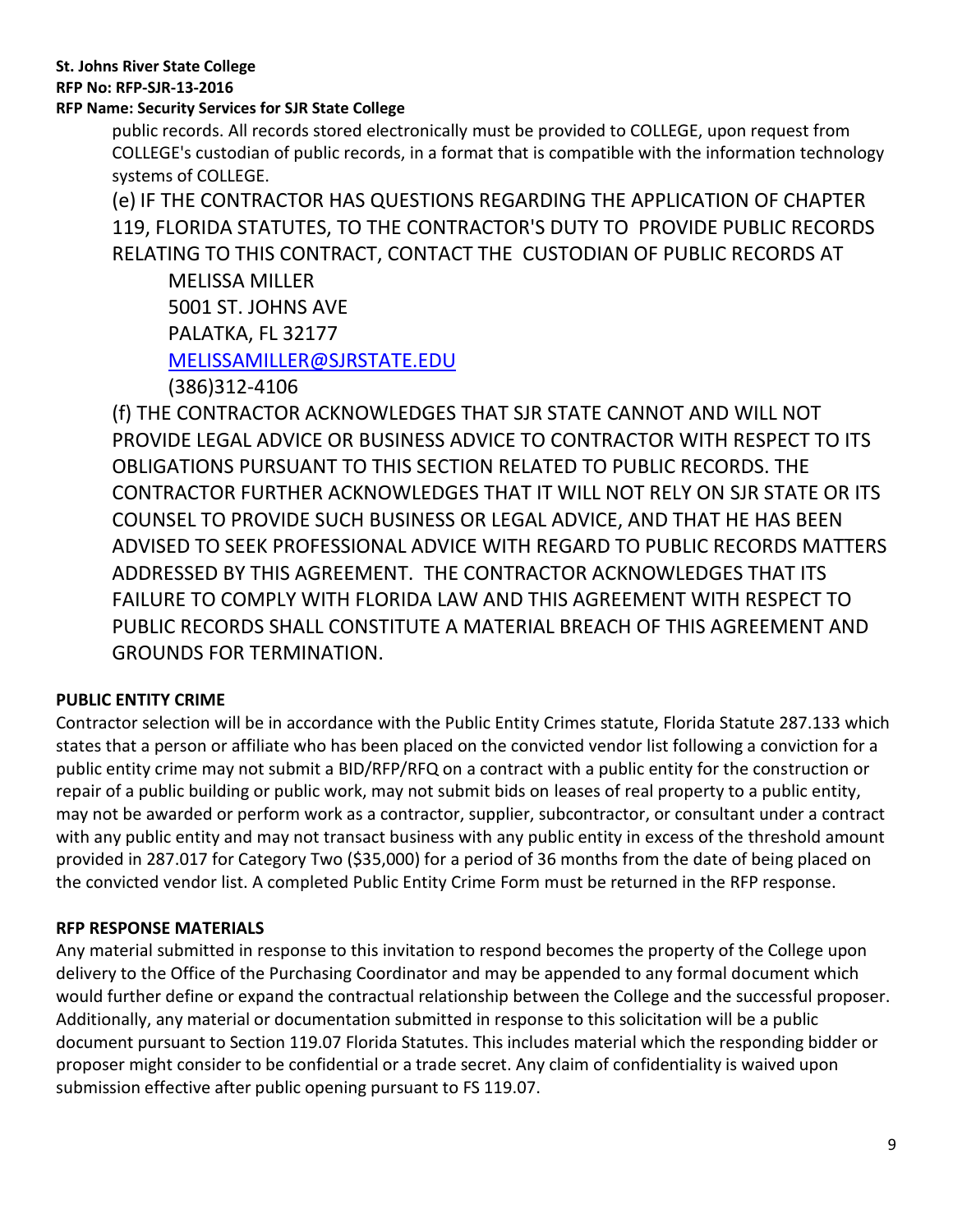All manufactured items and fabricated assemblies shall comply with applicable requirements of the Occupational Safety and Health Act (OSHA), Federal EPA, Florida DER and any standards otherwise stipulated in the solicitation.

#### **SAFETY REQUIREMENTS**

The Contractor by submitting a proposal response agrees that it shall be solely responsible for supervising its employees, that it shall comply with all rules, regulations, orders, standards and interpretations promulgated pursuant to Occupational Safety and Health Act of 1970, including but not limited to training, recordkeeping, providing personal protective equipment, lockout/tag out procedures, Material Safety Data Sheets and labeling as required by the right to now standard, 29 CFR 1910.1200.

#### **SOVEREIGN IMMUNITY**

The parties hereto acknowledge and agree that St. Johns River State College is a political subdivision of the State of Florida. As such, the College is entitled to sovereign immunity except to the extent of the waiver set forth in 768.28 F.S., the College's performance under any resulting agreement and any amendments thereto or attachments connected there with, shall at all times be subject to any and all state laws, state regulations and College District Board of Trustee Rules which are applicable to the College's operations, commitments and/or activities in furtherance of any terms specified herein.

#### **TAXES**

The College does not pay federal, excise or state sales taxes. The applicable tax exemption numbers are:

Florida Sales Tax: 85-8013170533C-4

Federal Identification Number: 59-1033399

#### **WITHDRAWAL OF PROPOSAL**

Proposal may be withdrawn by written or telegraphic notice prior to solicitation public opening. Withdrawals received after the time set for opening of solicitation will not be considered.

#### **2.0 Contract Term**

If awarded, the successful bidder will enter into a contract with the College based on the bid specifications and the result of the bid. SJR State has the option and reserves the right to extend the contract beyond the initial 12 month period for three (3) additional twelve (12) month periods by mutual consent of the parties. This option does not prohibit SJR State from declining to enact the option to renew for any subsequent period(s). At the time of renewal, inflationary increases, if any, shall be mutually agreed upon but shall not exceed the Consumer Price Index for Other Goods and Services as reported by the U.S. Department of Labor Consumer Price Index Summary for each renewal period (available online at

[http://www.bls.gov/news.release/cpi.nr0.htm\)](http://www.bls.gov/news.release/cpi.nr0.htm) The index used to adjust the Agreement price will be the 'unadjusted twelve (12) month' index for the last month of the executed Agreement available immediately preceding the notice for annual renewal. Notice of intent concerning renewal is anticipated 60 days prior to the end of the current term.

The contract, if awarded, may be cancelled without cause by SJR State College with 30 days prior written notice to the awarded bidder.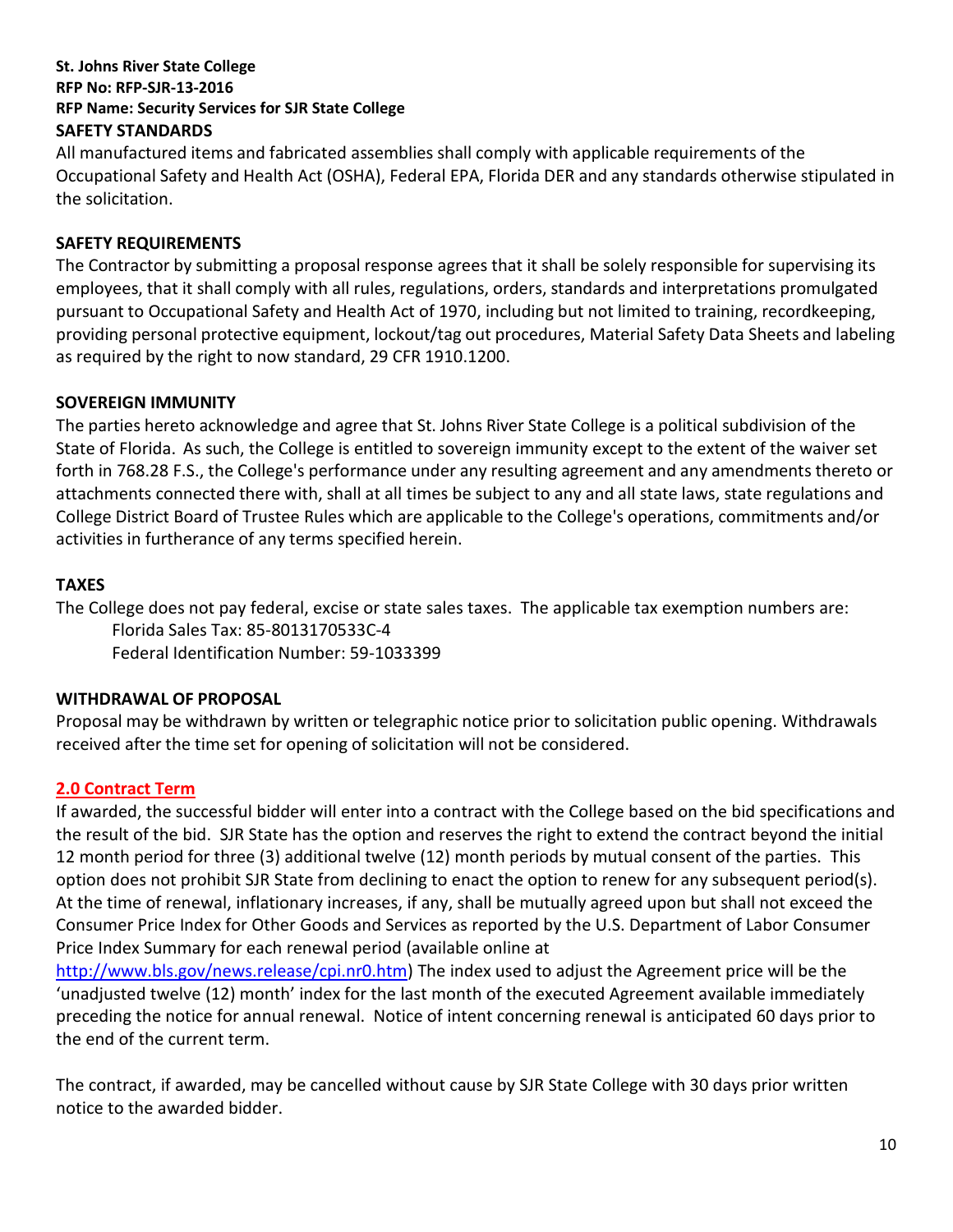#### **3.0 Schedule**

The following schedule is a general guideline for issuance and recommendation of award of this RFP and issuance of the contract. The College may change the dates of any events of this RFP and the issuance of the Contract. Any changes to this schedule will be posted on the webpage dedicated to this RFP which can be found at: [www.SJRState.edu/1](http://www.sjrstate.edu/)32016

#### **Tentative Dates Scheduled**

**Issue RFP** Monday, June 27, 2016 Pre-Bid Meeting Tuesday, July 12, 2016 at 3:00pm EST Written questions due by 2:00 pm Tuesday, July 19, 2016 \*submit via email [julianneyoung@SJRState.edu](mailto:julianneyoung@SJRState.edu)

**Proposals Due by 2:00 pm Wednesday, July 27, 2016**

Public Opening of Proposals **No. 2016** Wednesday, July 27, 2016

Evaluation Committee Review of Responsive Proposals Wednesday, August 3, 2016 Intent to Award Recommendation Issued\* Thursday, August 4, 2016

\*The Bid Award in contingent upon acceptance and approval by the St. Johns River State College Board of Trustees of the recommended Intent to Award. The recommendation of the Intent to Award will be presented at the August board meeting on August 24, 2016 beginning at 3:00pm EST on the St. Augustine Campus, located at 2990 College Drive, St. Augustine, FL 32084 in the Criminal Justice Multipurpose Room, Room Number J-149

#### **PRE-BID MEETING**

The college will conduct a pre-bid meeting on Tuesday, July 12, 2016. The meeting will be held in the College's Board Room, located at 5001 St. Johns Avenue, Palatka Florida Building A, Room #A-154 beginning at 3:00pm EST.

Attendance at the pre-bid meeting is a **mandatory requirement to be considered a 'Responsive Bidder'**.

3.2.1 Americans with Disabilities Act of 1990

If special accommodations are required in order to attend any Public Meeting, Pre-Bid Conference, Tour of Grounds, etc., contact the Purchasing Coordinator via email a[t julianneyoung@SJRState.edu](mailto:julianneyoung@SJRState.edu) or at 386-312-4156.

#### **EVALUATION COMMITTEE REVIEW OF RESPONSIVE PROPOSALS**

The college will conduct an evaluation committee meeting in an effort to select the vendor in which the committee intents to award the contract to on Wednesday, August 3, 2016. The meeting will be held in the College's Executive Board Room, located at 5001 St. Johns Avenue, Palatka Florida Building A, Room #A-0110 beginning at 1:30pm EST. The Meeting is open to the public, bidders are welcome to attend but will not have the opportunity to speak.

#### **4.0 Proposal Instructions**

#### **QUESTIONS**

Questions concerning this Invitation to Bid shall be directed to: Julianne Young by email at: [julianneyoung@SJRState.edu](mailto:julianneyoung@SJRState.edu) and to no other person or department at the College.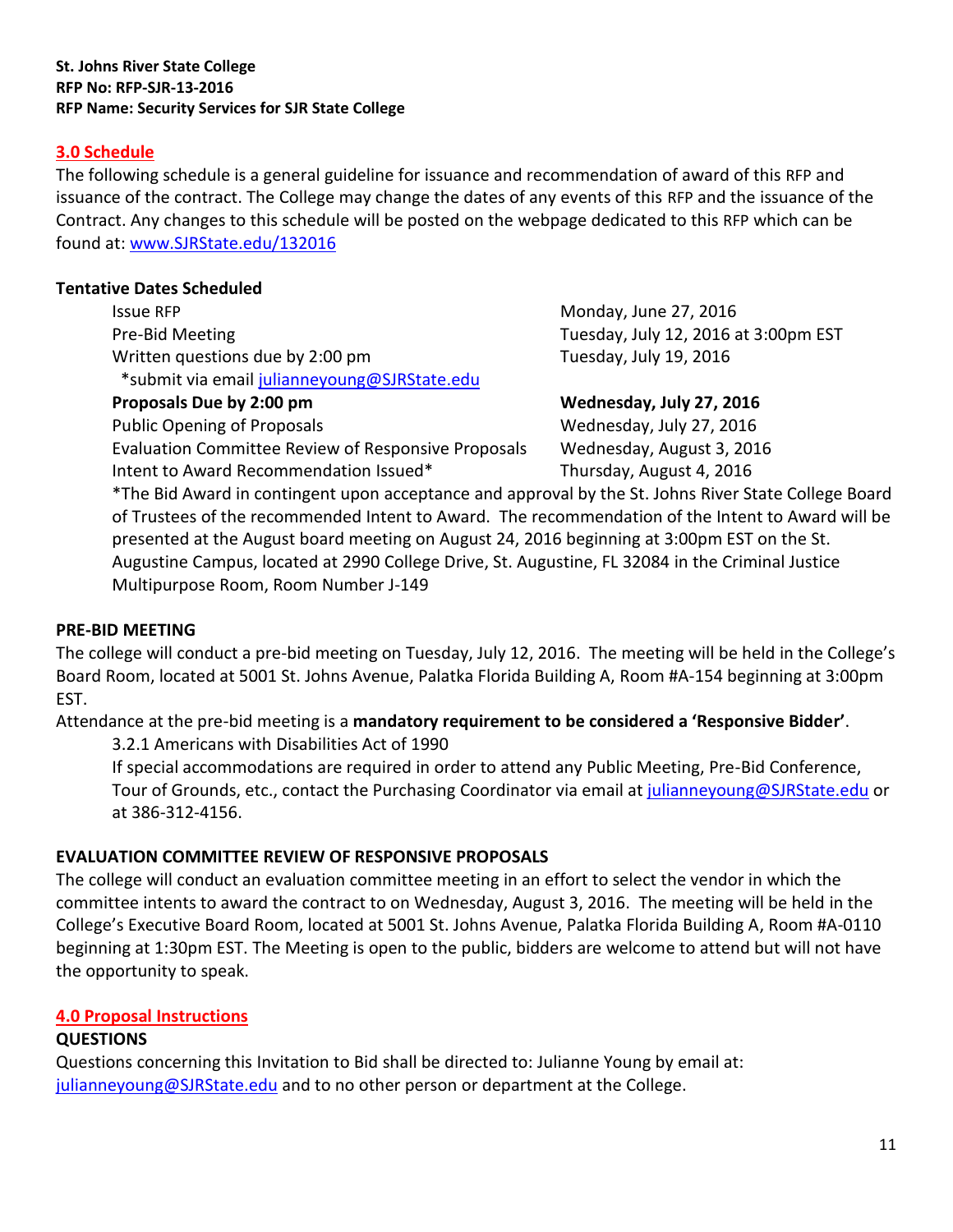#### **St. Johns River State College RFP No: RFP-SJR-13-2016 RFP Name: Security Services for SJR State College MANDATORY REQUIREMENTS FOR RESPONSIVE BIDDERS**

This section of the RFP provides proposers with instructions concerning required information that must be submitted as part of their proposal. Failure to provide any of the required information or required documents or failure to arrange the proposal in accordance with these instructions may result in the proposal being rejected.

#### **INSURANCE**

The "awarded" contractor shall furnish a current Certificate of Insurance to the College's Purchasing Coordinator prior to contract award / commencement of the work, as well as a copy of your GL policy endorsement (on the ISO Endorsement Schedule format attached) that ensures the College will be provided 30 days written notice if your policy lapses for any reason. This certificate must include the College Bid Number and be effective for the term of the contract and any extension thereof. All insurance companies named on the certificate shall be licensed to do business in the State of Florida and have a minimum A.M. Best rating of A-. All policies must be written on a primary basis, non-contributory with any other insurance coverages or self-insurance of the College. Contractor shall obtain and maintain the minimum insurance coverages set forth below. By requiring such minimum insurance, College shall not be deemed or construed to have assessed the risk that may be applicable to Contractor under this contract. Contractor shall assess its own risks and, if it deems appropriate and/or prudent, maintain higher limits and/or broader coverages. The Contractor is not relieved of any liability or other obligations assumed or pursuant to the Contract by reason of its failure to obtain or maintain insurance in sufficient amounts, duration, or types. The insurance coverages stated below do not replace any surety bonds as required by contract.

#### **Minimum Insurance Requirements Schedule**

| Policy:<br>Coverage: | <b>Workers Compensation</b><br><b>WC Statutory Limits</b>                               |                                                                                                                                                                                                                         |  |  |
|----------------------|-----------------------------------------------------------------------------------------|-------------------------------------------------------------------------------------------------------------------------------------------------------------------------------------------------------------------------|--|--|
| Policy:<br>Coverage: | Automobile Liability                                                                    | \$1,000,000 Combined Single Limit Each Accident                                                                                                                                                                         |  |  |
| Policy:<br>Coverage: | \$1,000,000<br>Ś<br>100,000<br>\$<br>5,000<br>\$1,000,000<br>\$2,000,000<br>\$2,000,000 | Comprehensive General Liability Insurance:<br>Each Occurrence<br>Fire Damage (Any One Fire)<br>Medical Payments (Any One Person)<br>Personal and Adv Injury<br><b>General Aggregate</b><br>Products – Comp/OP Aggregate |  |  |

The Contractor's comprehensive general liability policy shall include contractual liability on a blanket or specific basis to cover the indemnification contained within. It shall also name St Johns River State College as an additional insured for liability arising out of operations performed for St. Johns River State College.

Such insurance shall be written by a company or companies approved to do business in the State of Florida and have a Best Rating of AA or better.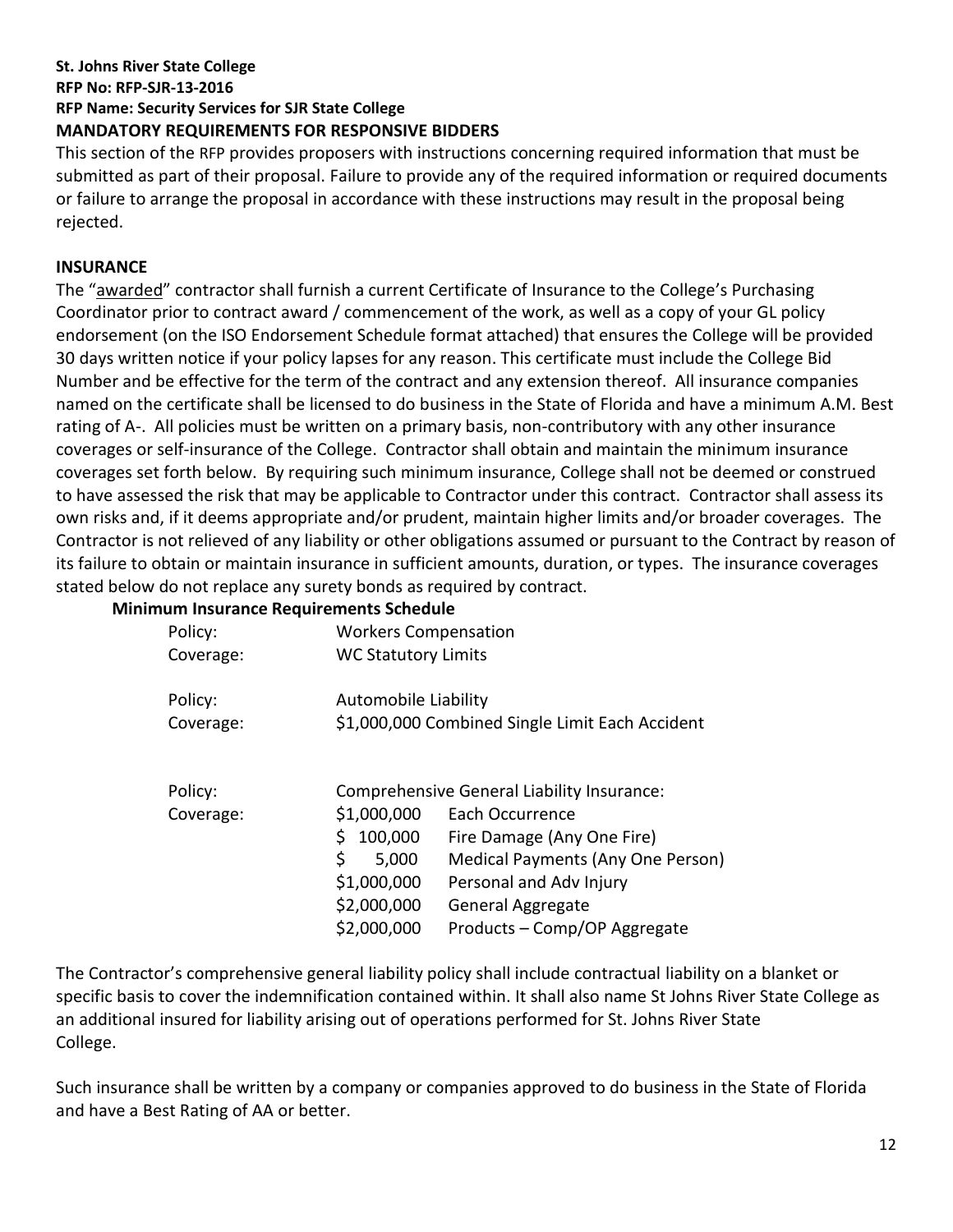The insurance shall provide that no material alteration or cancellation, including expiration and non-renewal, shall be effective until thirty (30) days after receipt of written notice by St. Johns River State College, Attn: Ms. Melissa Miller, 5001 St. Johns Avenue, Palatka, Florida 32177-3897.

The Contractor shall provide Certificate of Insurance reflecting coverage for Professional Law Enforcement Liability with SJR State named as additional insured:

> Limits: minimum of \$1,000,000.00 per occurrence/\$2,000,000.00 aggregate for Professional Law Enforcement Liability.

#### **5.0 Specifications**

#### **5.1 Contractor obligations:**

- 5.1.1 The Contractor will handle confidential and sensitive matters involving internal and external security investigations for SJR State. The Contractor will use discretion in the most effective and efficient manner while utilizing sophisticated state of the art investigative equipment. Particular emphasis shall be placed on hourly surveillance, investigations, activities verification, written reports, security consultation directed toward analyzing potential security concerns and developing recommendations to deal with those concerns.
- 5.1.2 The Contractor shall furnish all labor, supplies, materials, uniforms, firearms, electronic automated security tour confirmation devices, related hardware, equipment, reports and spreadsheets, and supervision, and shall satisfactorily perform the services specified herein under these specifications.
- 5.1.3 The Contractor shall provide a security force that will be alert to implement and improve present security measures. The Contractor shall advise and make recommendations to the SJR State Director of Campus Safety, to the Orange Park and St. Augustine Campus Executive Directors, and to the SJR State Senior Vice President concerning security protection and concerns related thereto.
- 5.1.4 The Contractor shall be currently licensed by the State of Florida, Department of State, Division of Licensing, holding a valid security agency Class B license, or if a branch office, must possess a valid Class BB license pursuant to Section 493.6301 (1) and (2), F.S. The Contractor must currently provide a minimum of 10,000 contract security hours annually in the State of Florida.

# **5.2 Scope of Security Services**

- 5.2.1 In the performance of work herein, the Contractor shall provide, operate, supervise, and maintain an armed uniformed security service to perform all security functions and other related functions as SJR State may direct for the following areas (facilities may be added or deleted as deemed appropriate by SJR State): all buildings, parking lots and grounds located on the Orange Park Campus including the Thrasher Horne Center for the Arts and Conference Center, the St. Augustine Campus, and as-needed at the Palatka Campus.
- 5.2.2 On occasion, the Contractor may be asked to supply officers to assist with coverage or special events on any or all of the three campus locations. Additional security officers shall be available to response to any campus within twenty-four (24) hours after being requested by SJR State. Additional officers will be supplied at the hourly rate specified within the RFP.
- 5.2.3 Establish a written or computerized system for the security officers to report potential hazardous conditions and items in need of repair, including inoperative or broken locks, inoperative or broken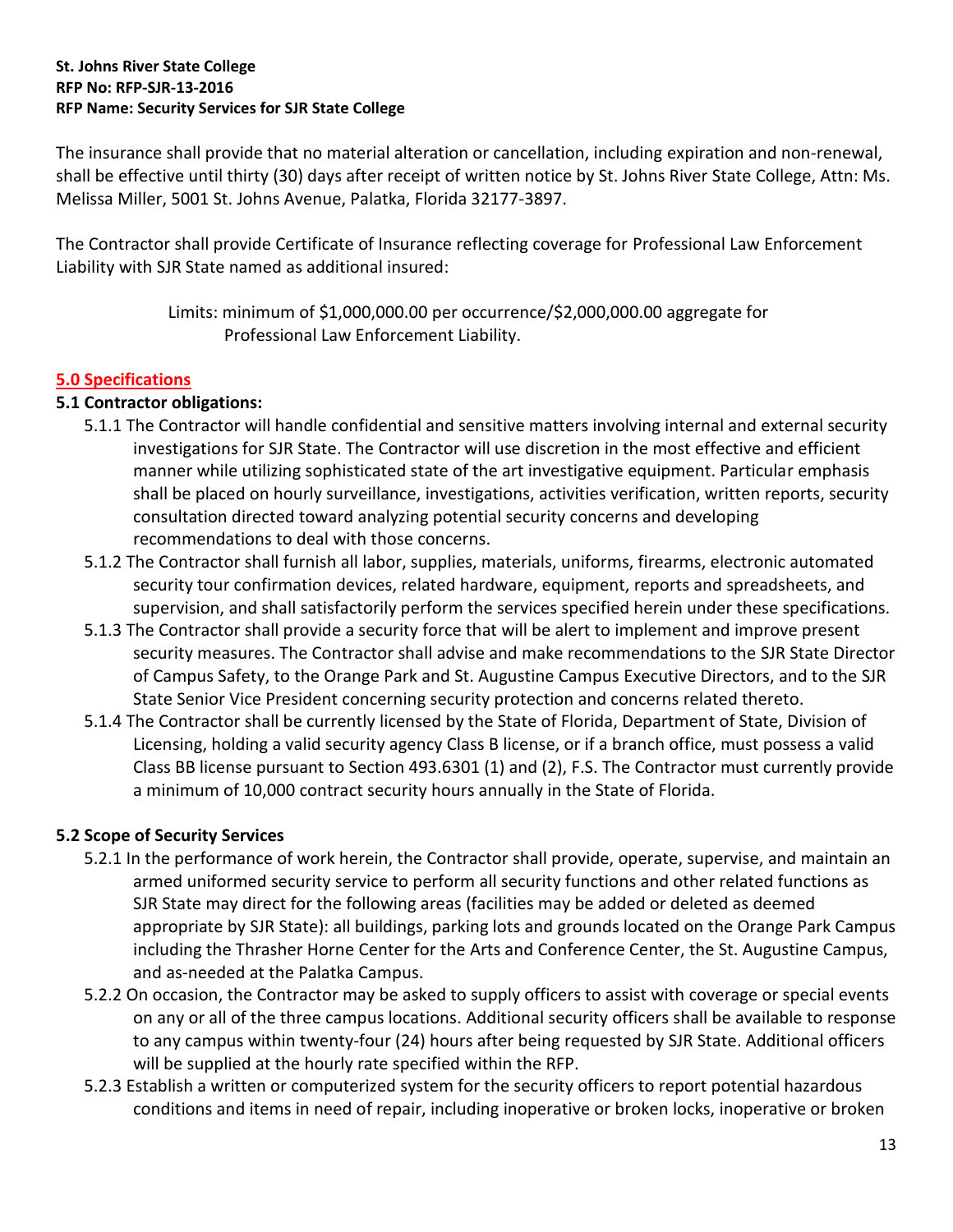#### **RFP No: RFP-SJR-13-2016**

#### **RFP Name: Security Services for SJR State College**

doors, inoperative lights, running water, spills, cameras, monitors, alarm points, cardiac defibrillators, emergency call boxes, College emergency notification speaker systems, and computer hardware or software problems and establish procedures to see that reports are furnished to the proper SJR State personnel on a timely basis. Those reports shall be provided to the Director of Campus Safety or the Assistant Director on a monthly basis.

- 5.2.4 Prepare required orders, reports, daily activity reports, and enter data as needed, including reports of all incidents, accidents, and fires and reports of property damage utilizing SJR State forms when applicable, and maintain and make available all records in connection with the duties and responsibilities of the security officers. All post orders shall be reviewed and approved by the SJR State Director of Campus Safety prior to assignment and subject to review and revision periodically by the SJR State Director of Campus Safety. Maintain an entry and exit log for those areas designated by SJR State. Each security officer will document his/her activities or omissions during his/her tour of duty on the daily security officer report. Establish procedures to distribute these activity reports in a timely manner to designated SJR State personnel.
- 5.2.5 Turn off and on all necessary lights as required, seeing that all doors, gates, buildings and facilities are secured, and where applicable, close all unlocked doors. Open (unlock) and close (lock) designated doors to buildings and classrooms for access and to maintain security.
- 5.2.6 When so authorized, receive, safely keep and turn over to the appropriate persons, official mail, messages, and/or telegrams; serve as required in traffic direction; patrol and observe cargo parking in storage areas; receive and make telephone calls; and carry out all other duties and responsibilities of the assignment.
- 5.2.7 Promptly respond to all requests from SJR State personnel and others on the site needing assistance because of, or to prevent, acts of physical violence, vandalism, theft, or other disturbances; to call for appropriate law enforcement assistance, when necessary; and to investigate full details of such situations, including making recommendations for crime/incident prevention in writing to SJR State.
- 5.2.8 Promptly investigate all incidents of violence, theft, vandalism or other acts committed on or against SJR State property; protect evidence thereof and notify the SJR State Director of Campus Safety, the Orange Park and St. Augustine Campus Executive Directors, the SJR State Senior Vice President, and the appropriate law enforcement agency; and report full details of such situations to include, where practicable, photographs and the collection of physical evidence.
- 5.2.9 Security officers will cooperate fully in any investigation of theft, suspected theft, or other security matters.
- 5.2.10 Maintain vehicular and pedestrian entry restrictions to SJR State property as directed by SJR State.
- 5.2.11 When security officer has probable cause to believe that a crime has been committed, field contact, identify and detain lawfully for appropriate legal authority, persons on SJR State property seen committing violence, vandalism, theft, and/or other unlawful acts and report full details of such crimes and incidents, including recommendations for prevention in writing to SJR State. All incidents shall be promptly reported to SJR State Director of Campus Safety as further specified.
- 5.2.12 In the event of an emergency or unusual occurrence adversely affecting the interest of SJR State and public safety, summon appropriate assistance such as the fire, EMS and/or law enforcement departments and immediately thereafter, notify the appropriate designated SJR State officials, activate the College emergency notification speaker system and notify the SJR State Director of Campus Safety.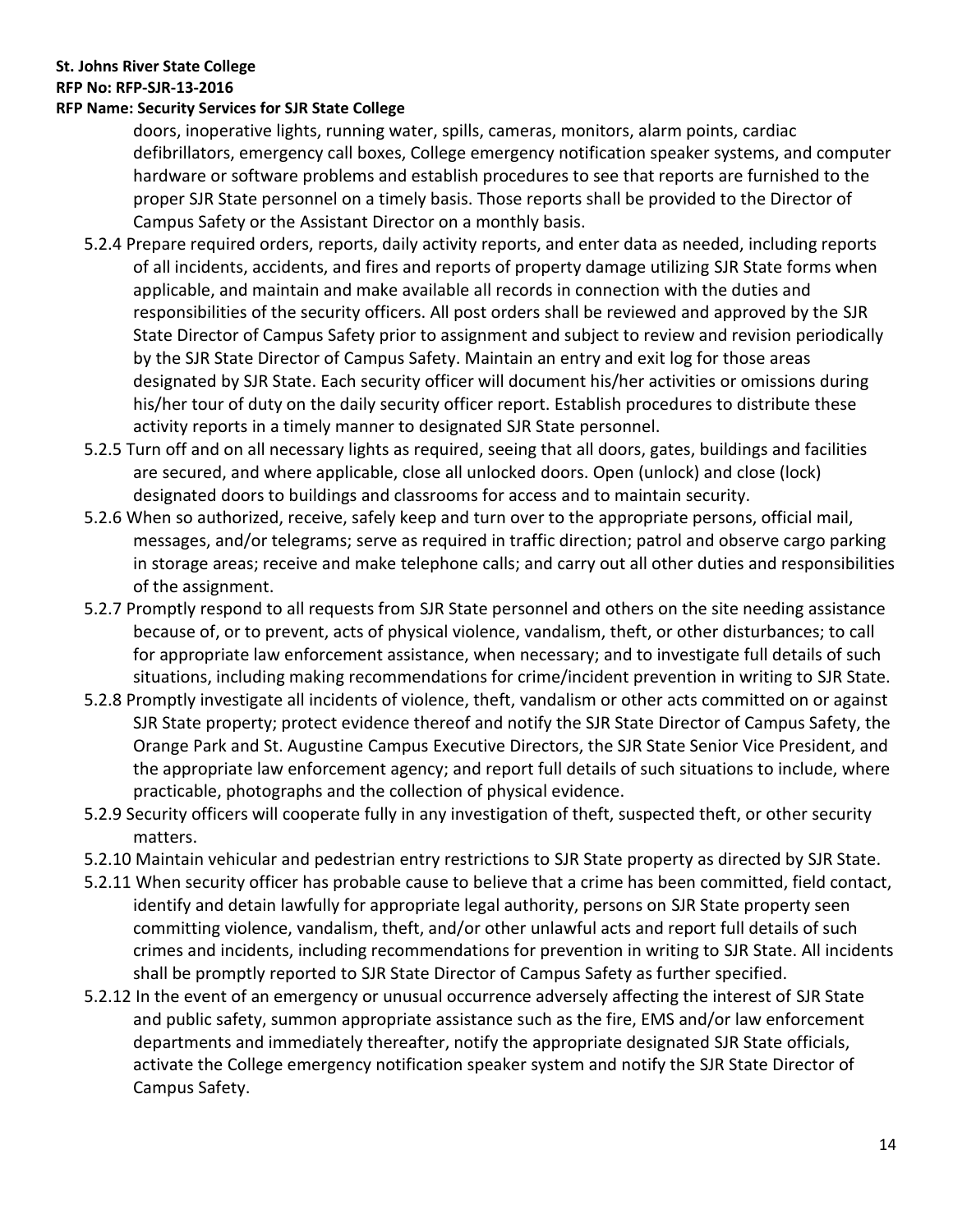#### **RFP No: RFP-SJR-13-2016**

#### **RFP Name: Security Services for SJR State College**

- 5.2.13 Perform such other functions as may be necessary in the event of situations or occurrences adversely affecting the security and/or safety of SJR State.
- 5.2.14 Perform additional security duties, security service, and render assistance in conjunction with special needs of SJR State due to emergencies, adverse weather conditions, et cetera, as may be requested and authorized by the SJR State Senior Vice President, SJR State Director of Campus Safety and the Orange Park and St. Augustine Campus Executive Directors or his/her designated representative.

#### **5.3 Security Services Personnel Requirements**

- 5.3.1 One supervisor for the Orange Park Campus and one supervisor for the St. Augustine Campus. The campus supervisor shall be jointly approved by and report directly to the Campus Executive Directors, Assistant Director of Campus Safety and the Director of Campus Safety, or in their absence, the Senior Vice President or his/her designee. The campus supervisor will be required to devote a full forty (40) hours per week exclusively to SJR State and to respond immediately to all emergency calls. Duties include, but are not limited to, the following items:
	- 5.3.1.1 Schedule 24/7 officer coverage as described in 5.3.2.
	- 5.3.1.2 Inspections (scheduled and unscheduled).
	- 5.3.1.3 Discipline.
	- 5.3.1.4 Record keeping.
	- 5.3.1.5 Inform SJR State Director of Campus Safety and Orange Park and St. Augustine Campus Executive Directors, as appropriate, of any security officers who are assuming the responsibility of a specific security post for the first time.
	- 5.3.1.6 Instruct security officers who are assuming the responsibility of a specific security post for the first time on the duties of the post and conduct a tour of the facilities and area covered by the security post prior to the security officer going on duty for the first time.
	- 5.3.1.7 Insure that all security officers read, understand, and adhere to the instructions pertaining to the security post.
	- 5.3.1.8 Act as a liaison between SJR State and the Contractor.
- 5.3.2 Contractor will provide the security force, which may fluctuate in order to meet the demands of the facility:
	- 5.3.2.1. For the SJR State Orange Park and St. Augustine Campuses:
		- 5.3.2.1.1 One supervisor on-duty from 7:00 a.m. to 3:00 p.m., Monday through Friday, for eight (8) hours per day (for a total of forty hours per week per campus).
		- 5.3.2.1.2. One security officer on a shift, eight (8) hours per day from 3:00 p.m. to 11:00 p.m., seven days a week (for a total of fifty-six hours per week per campus).
		- 5.3.2.1.3 One security officer each shift from 11:00 p.m.to 7:00 a.m. seven days a week (for a total of fifty-six hours per week per campus).
		- 5.3.2.1.4 One security officer from 7:00 a.m. to 3:00 p.m. Saturday and Sunday (for a total of sixteen hours per week per campus).
		- 5.3.2.1.5 One additional security officer for the Orange Park Campus and one additional security officer for the St. Augustine Campus, Monday through Thursday, during the hours of 9:00 a.m. through 9:30 p.m. (50 hours per week per campus).
		- 5.3.2.1.6 To recap Items 5.3.2 through 5.3.2.1.5 above, the total weekly requirement for the St. Augustine campus is 218 hours per week and for the Orange Park Campus is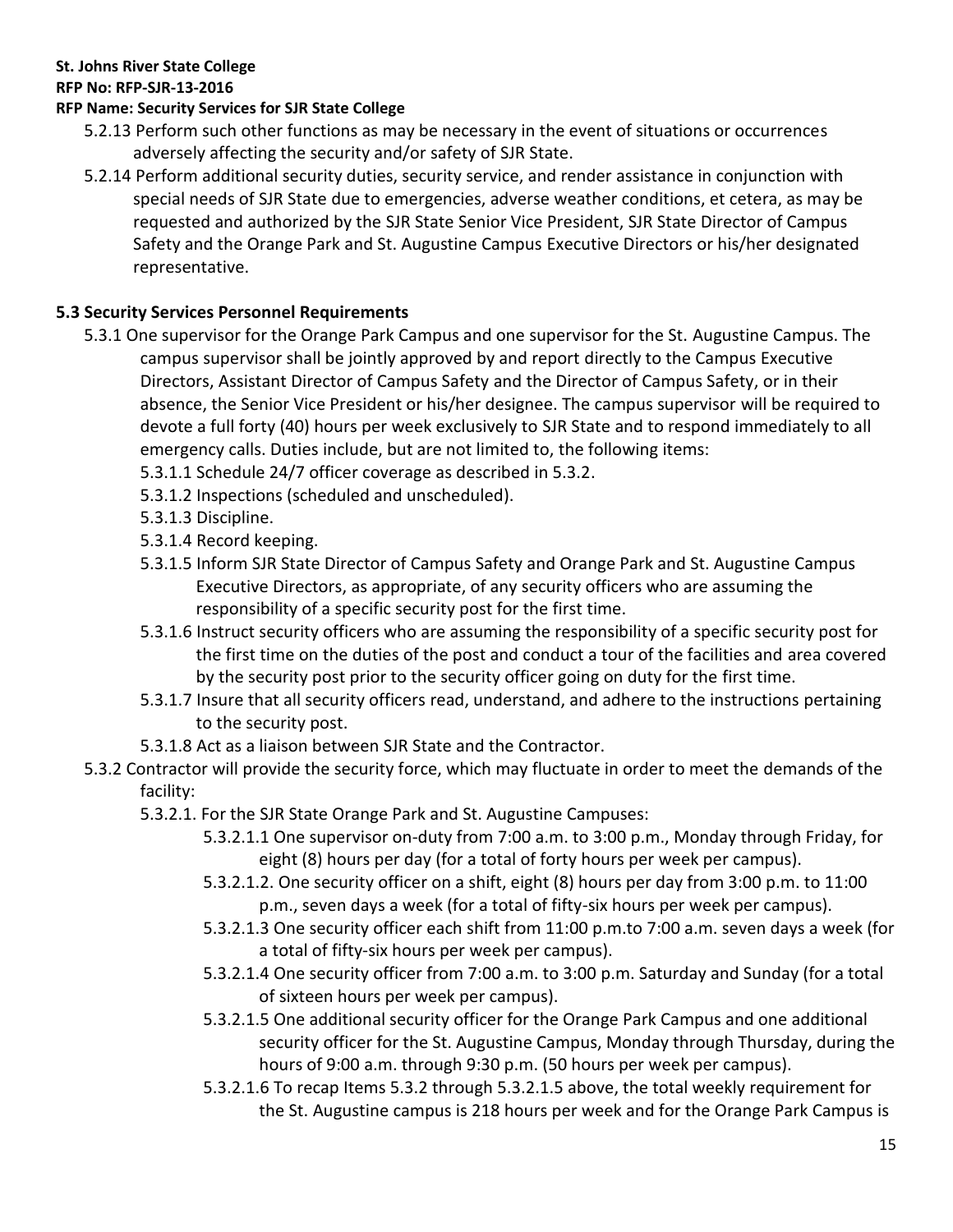#### **RFP No: RFP-SJR-13-2016**

#### **RFP Name: Security Services for SJR State College**

218 hours per week (for a total of 436 hours for both campuses). These hours may be periodically reviewed by the College and modified as needed.

- 5.3.3 Security officers shall patrol the premises as scheduled and read, understand, and adhere to the written orders of the sergeant and the Contractor.
- 5.3.4 Security officers may also be required for special duty, patrolling, such as on-site construction.

# **5.4 Employee Assignment & Qualifications**

- 5.4.1 The Contractor shall be responsible for maintaining satisfactory standards of employee competency, conduct, appearance, and integrity, and shall be responsible for taking disciplinary action with respect to his/her employees, as may be necessary.
- 5.4.2 SJR State reserves the right to exclude from the work force such employees (or non-assigned contractual supervisors) as SJR State deems incompetent, careless, insubordinate, unsuitable, or otherwise objectionable, or whose continued employment is deemed by SJR State to be contrary to the public interests or inconsistent with the best interest of SJR State.
- 5.4.3 The Contractor shall replace any security officer when requested to do so by SJR State. SJR State shall not be required to give its reason for requesting replacement.
- 5.4.4 The Contractor shall report to the SJR State Director of Campus Safety and the Orange Park and St. Augustine Campus Executive Directors within a twelve (12) hour period of time any changes in the current work force.
- 5.4.5 Pre-employment background check: The Contractor shall prescreen all security officers. The following comprehensive pre-employment checks will be completed through the Contractor before the assignment of any security officer to SJR State. Upon request of the Senior Vice President, the records will be furnished to SJR State. The checks will include the following:
	- 5.4.5.1 Contractor's comprehensive pre-employment check:
		- 5.4.5.1.1 Employment background.
		- 5.4.5.1.2 Qualifications for job.
		- 5.4.5.1.3 Driver's license checks.
		- 5.4.5.1.4 Credit checks.
		- 5.4.5.1.5 Social security verification.
		- 5.4.5.1.6 Substance testing: Security officers shall be tested for the presence of the following substances: Amphetamines, Marijuana metabolites, Cocaine metabolites, Opiate metabolites and Phencyclidine. In addition, officers will be tested for alcohol consumption levels. Officers testing positive shall not be assigned to SJR State.
		- 5.4.5.1.7 Personality/psychological testing appropriate for security services.
		- 5.4.5.1.8 Federal Bureau of Investigation clearance.
		- 5.4.5.1.9 State of Florida License for carrying a firearm.
		- 5.4.5.1.10 Fingerprinting.
		- 5.4.5.1.11 County criminal records checks for Duval, Clay, St. Johns, and Putnam Counties.
		- 5.4.5.1.12 State of Florida criminal record checks (FDLE).
- 5.4.6 Employee fitness and health: All employees assigned by the Contractor to work under this contract shall meet the following minimum qualifications:
	- 5.4.6.1 Be able to respond to all emergencies in addition to normal and regular duties. Specifically, all security officers must be capable of climbing ladders, patrolling by foot the inner and outer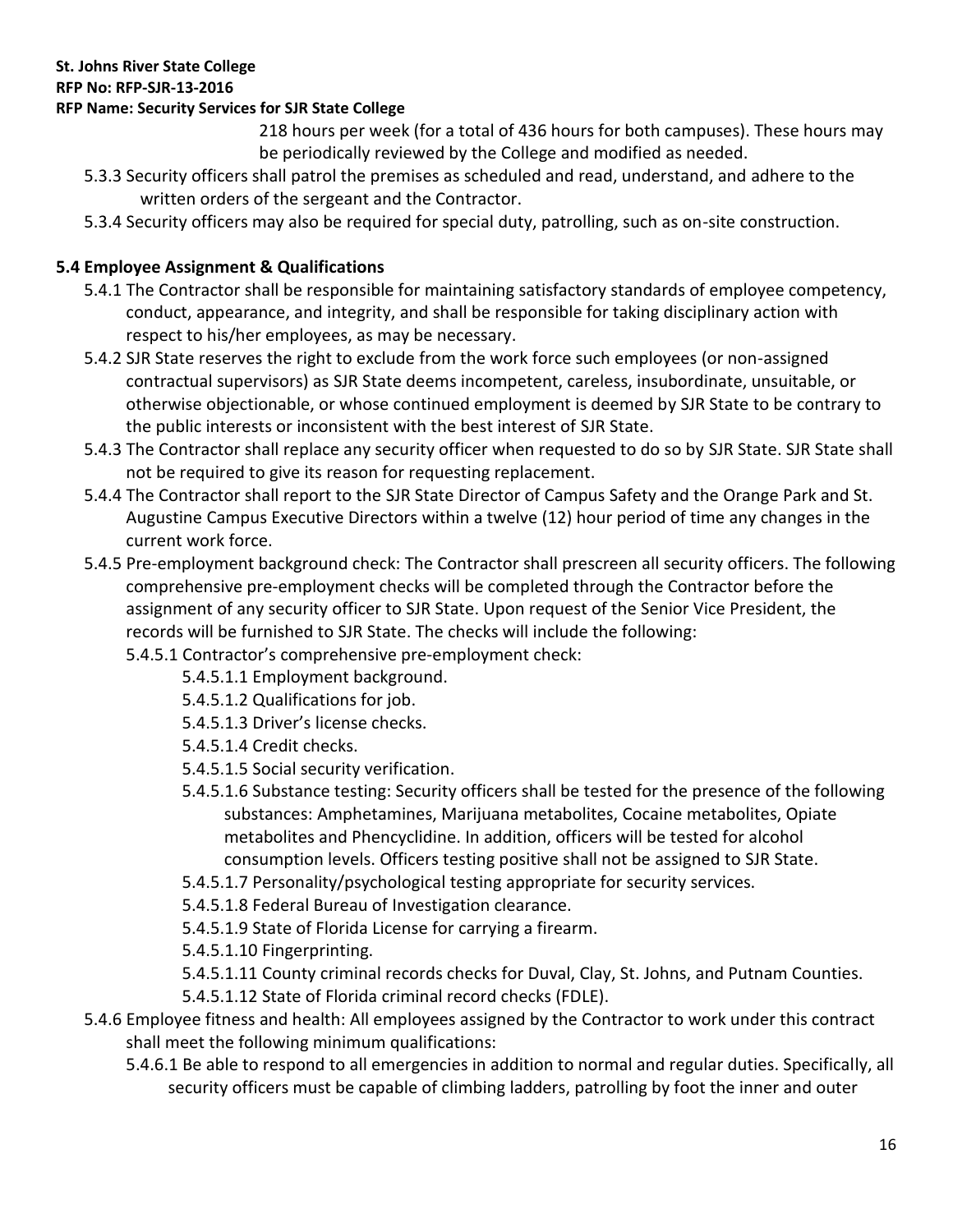#### **RFP No: RFP-SJR-13-2016**

#### **RFP Name: Security Services for SJR State College**

perimeters of all SJR State facilities, and protecting SJR State employees and students from physical harm.

- 5.4.6.2 All security officers must possess binocular vision correctable to 20/30 (Snellen), be free of color blindness, and be capable of hearing ordinary conversation at fifteen (15) feet with either ear with or without benefit of a hearing aid.
- 5.4.6.3 Suspected use of controlled or illegal substances by a security officer shall be grounds for immediate testing without cost to SJR State. Any officer who is being tested due to reasonable suspicion shall be relieved from SJR State duty until the test results are received. Security officers testing positive shall be immediately removed from SJR State property.
- 5.4.7 Additional qualifications: Except as waived in writing in advance, each member of the security force shall meet the following additional minimum qualifications and proof of qualifications may be required to be furnished to the SJR State Senior Vice President:

5.4.7.1 Be a citizen of the USA at the time of employment.

- 5.4.7.2 Be literate to the extent of reading and understanding printed regulations, detailed written orders, training instructions and materials, and be able to compose reports which convey complete information.
- 5.4.7.3 Possess the capacity to acquire a good working knowledge of all aspects of security force position requirements.
- 5.4.7.4 Armed security officers must have a valid statewide firearm Class G license and possess minimum proficiency as required in use and safe handling of the appropriate firearm immediately following entry on duty. Such standards and training shall include examination and the firing of live ammunition consistent with Florida Statutes.
- 5.4.7.5 All security officers assigned to the Orange Park and St. Augustine Campuses, and the Palatka Campus as-needed, shall have a valid security officer - Class D license pursuant to Section 493.6301 (4) and (5) F.S. Security officers assigned to the Orange Park and St. Augustine Campuses, and the Palatka Campus as needed, while the campuses are open for classes, and students, faculty and staff are present on these campuses, must be armed and have in addition to a valid Class D security license, a valid statewide firearm Class G license, issued pursuant to Section 493.6115 (2), (5), and (6), F.S. This should be an armed security assignment/post at the Orange Park and St. Augustine Campuses while the libraries are open for student use, or the campuses are open for classes, and students, faculty and staff are present. When the Orange Park and St. Augustine Campuses are closed, usually nights, after 10 p.m., Sundays and holidays, the assigned security officer may possess only a security officer - Class D license, and the post/assignment may be unarmed.

#### 5.4.8 Restrictions:

- 5.4.8.1 Individuals who are presently employed or who have been terminated by SJR State cannot be assigned to SJR State as security officers.
- 5.4.8.2 SJR State will accept moonlighters who do not exceed a combined fifty-five *(55)* hours per week in both jobs. The Contractor will furnish SJR State with name of any moonlighter and the name of the other employer for verification.
- 5.4.8.3 SJR State must give prior approval for any shifts exceeding twelve (12) hours.
- 5.4.8.4 SJR State must approve any overtime billing in advance. SJR State will not pay overtime rate for any overtime resulting from the Contractor scheduling a supervisor or officer to work more than 40 hours per week. The Contractor is responsible for all overtime as a result of a contract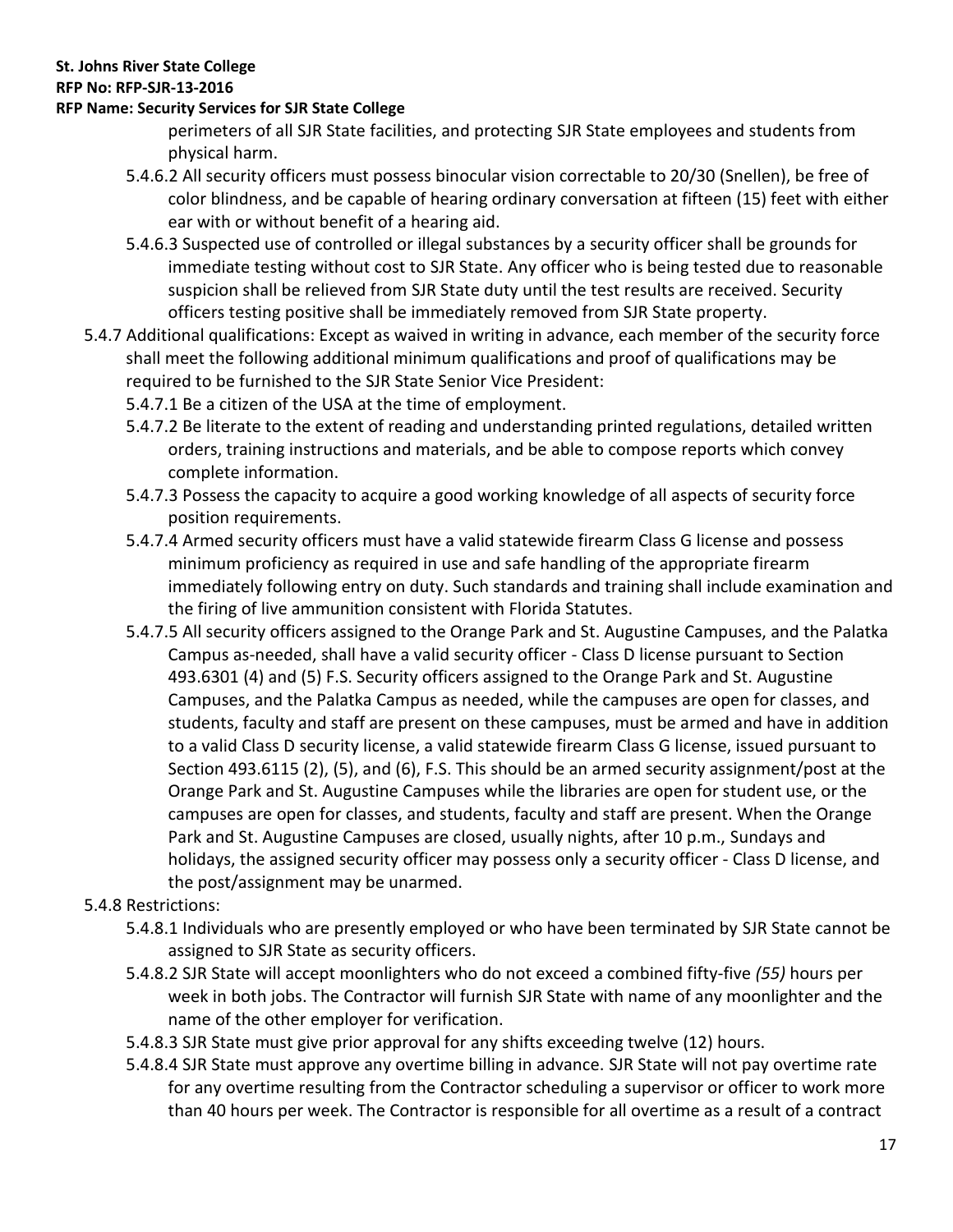#### **RFP No: RFP-SJR-13-2016**

#### **RFP Name: Security Services for SJR State College**

supervisor or officer being scheduled to work more than 40 hours per week; however, if SJR State requests that a particular supervisor or officer work at SJR State, in excess of 40 hours per week worked exclusively at SJR State, then SJR State will pay overtime rate for those hours worked in excess of the 40 hours per week worked exclusively at SJR State.

#### **5.5 Instruction, Training & Orientation**

- 5.5.1 The Contractor shall provide a professional security manual for all officers assigned to SJR State.
- 5.5.2 SJR State will make available to the Contractor information on the following subjects:
	- 5.5.2.1 History, background, organization and geographic area of SJR State.
	- 5.5.2.2 Public/human and community relations philosophy of SJR State and techniques.
	- 5.5.2.3 Federal Clery Act.
	- 5.5.2.4 Fire prevention and protection and techniques specific to SJR State Campuses & equipment. 5.5.2.4.1 Detection.
		- 5.5.2.4.2 Inspecting and securing sprinkler, water and fire alarm systems.
	- 5.5.2.5 Firefighting.
		- 5.5.2.5.1 Control of fire and reporting procedures.
		- 5.5.2.5.2 Portable fire extinguishing equipment.
		- 5.5.2.5.3 Locations of fire extinguishing equipment.
		- 5.5.2.5.4 Methods of assisting the Fire Department.
		- 5.5.2.5.5 Elevator capture and operation.
	- 5.5.2.6 Parking/traffic control.
		- 5.5.2.6.1 Vehicle inspection for parking decals and parking regulation compliance.
		- 5.5.2.6.2 Traffic direction and parking regulations.
	- 5.5.2.7 Emergency Equipment
		- 5.5.2.7.1 Cardiac defibrillators.
		- 5.5.2.7.2 Emergency call boxes.
		- 5.5.2.7.3 SJR State emergency notification speaker systems.
- 5.5.3 The information will be in a training/orientation package and the Contractor shall conduct the presentation once for each officer prior to his/her first security duty assignment for SJR State.

# **5.6 Basic Training**

- 5.6.1 Within thirty (30) days following assignment of duty, the Contractor shall certify as to an employee's satisfactory completion of the following basic training, in addition to the required training for security officers -Class D license and security statewide firearm Class G license:
- 5.6.2 Introduction: history, background and organization of SJR State.
- 5.6.3 Uniforms: proper use and care.
- 5.6.4 Legal aspects of private contract security.
	- 5.6.4.1 Limitations and restrictions under the law.
	- 5.6.4.2 Detention procedures.
	- 5.6.4.3 Protection of evidence.
	- 5.6.4.4 Protection of the crime scene.
	- 5.6.4.5 Use of force.
	- 5.6.4.6 Possession and use of firearms.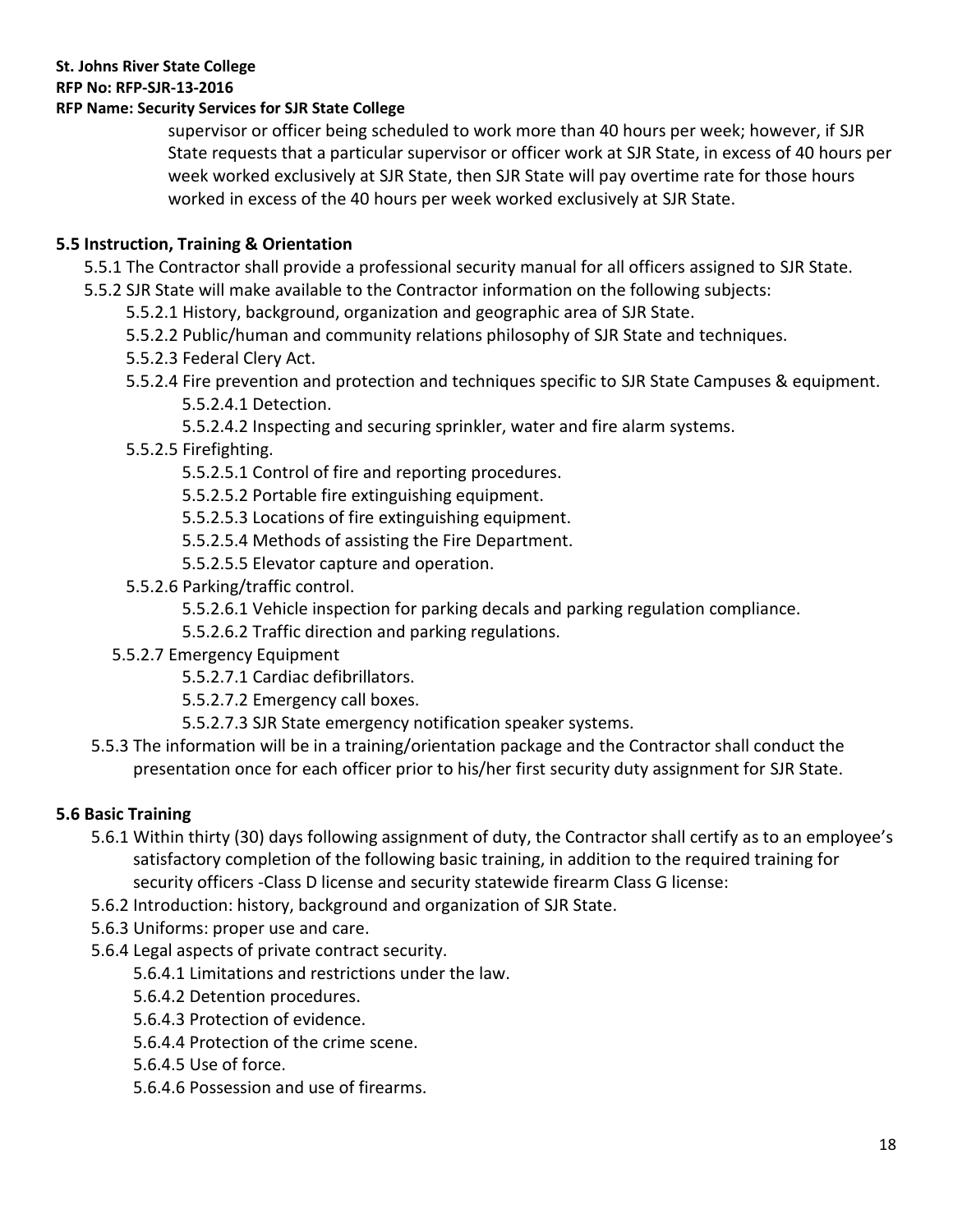#### **RFP No: RFP-SJR-13-2016**

#### **RFP Name: Security Services for SJR State College**

5.6.5 Standard first aid and CPR.

- 5.6.5.1 Courses of action for first responder action and reporting procedures.
- 5.6.5.2 Equipment: location of first aid kits.
- 5.6.5.3 Preventing disease transmission: blood-borne pathogens.
- 5.6.5.4 CPR certification and standard first aid certification.
- 5.6.5.5 AED Defibulator.
- 5.6.6 Building construction and inspection.
	- 5.6.6.1 Methods of forcible entry.
	- 5.6.6.2 Occupancy fire regulations: specific to SJR State campuses.
- 5.6.7 Report writing.
	- 5.6.7.1 Incident/accident report.
	- 5.6.7.2 Security officer daily activity report.
	- 5.6.7.3 Tour confirmation system procedures.
- 5.6.8 Use of communication equipment.
	- 5.6.8.1 Telephone.
	- 5.6.8.2 Two-way radios.
	- 5.6.8.3 Pager.
	- 5.6.8.4 Cellular phones.
	- 5.6.8.5 Receipt of emergency messages.
	- 5.6.8.6 Emergency phone stations.
	- 5.6.8.7 Camera monitoring equipment**.**
- 5.6.9 Safety and safety hazards: facility safety procedures and policies.
- 5.6.10 Use of College emergency notification systems.
- 5.6.11 Parking/traffic control specific to SJR State campuses.
	- 5.6.11.1 Vehicle inspection for parking decals and parking regulation compliance.
	- 5.6.11.2 Traffic direction and parking control.
- 5.6.12 Trespassing procedures and campus access policy.
- 5.6.13 Care and handling of firearms: Security officers assigned to armed positions and issued a valid Class G statewide firearm license.
	- 5.6.13.1 Safety rules.
	- 5.6.13.2 Care and cleaning of firearms.
- 5.6.14 Firearms training: A Class G statewide firearm license training must be current, consistent with Florida Statute.
- 5.6.15 Use of force policy training requirements: statute limitation, deadly and non-deadly force.
- 5.6.16 Use of X-26 Taser. Contract security personnel shall be required to undergo professional training and yearly in-service training regarding the X-26 Taser.
- 5.6.17 All Contract security personnel shall be required to undergo professional training, periodic inservice and testing to insure their ability to perform satisfactorily and to maintain the Florida licensing requirements for security officer-Class D license and, if appropriate, the statewide firearm license Class G.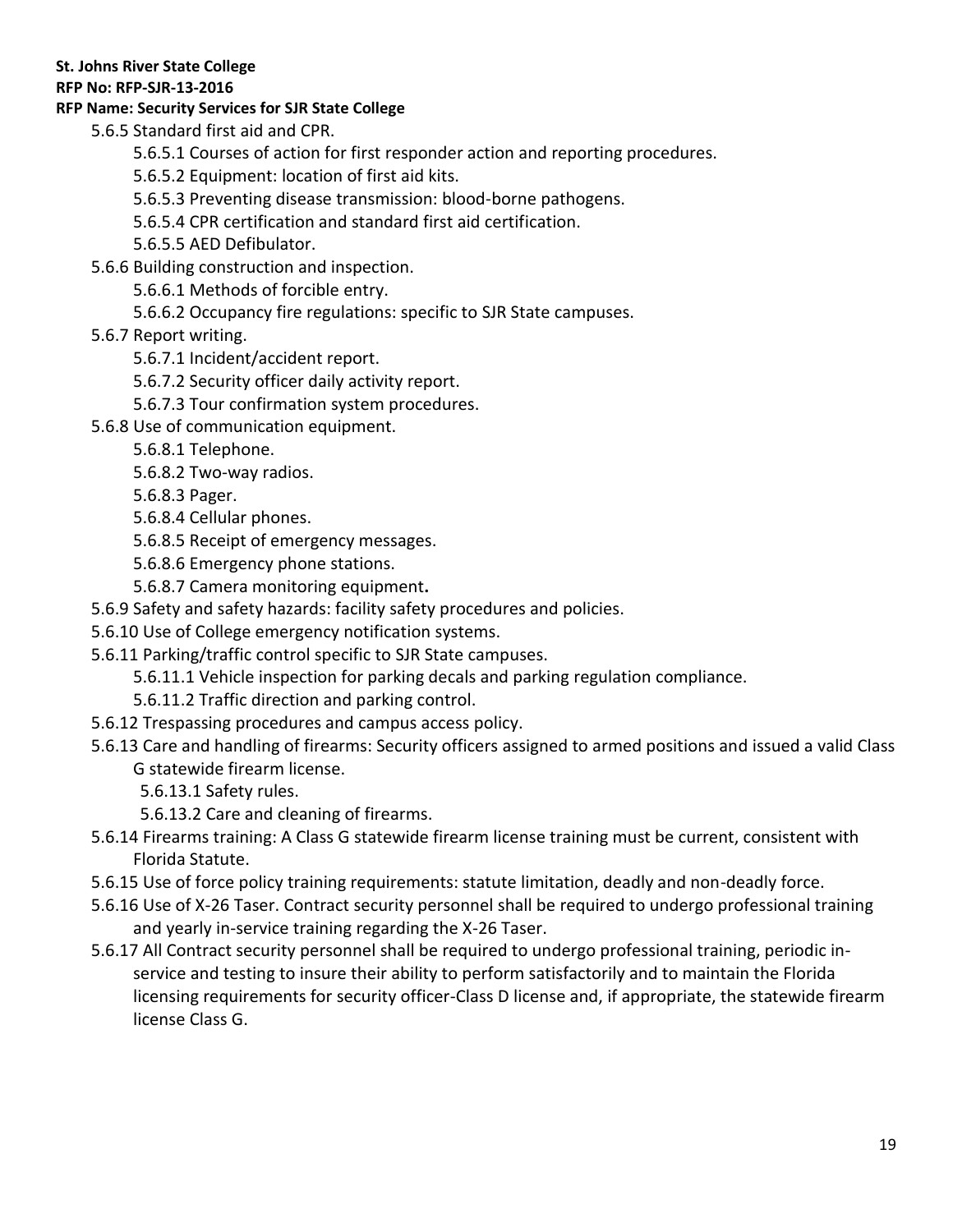**RFP No: RFP-SJR-13-2016**

#### **RFP Name: Security Services for SJR State College**

#### **5.7 Prohibited Acts**

- 5.7.1 Prohibited acts of security officer while on duty on the St. Augustine and Orange Park Campuses: The security agency shall implement a policy that the security officer while on duty at SJR State Orange Park and St. Augustine Campuses, and the Palatka Campus as-needed shall not:
	- 5.7.1.1 Watch television inside a building or vehicle.
	- 5.7.1.2 Fish.
	- 5.7.1.3 Sit inside a vehicle or building longer than thirty (30) minutes at a time.
	- 5.7.1.4 Officers shall rove and walk the parking lots and campus property.
	- 5.7.1.5 Use Smoke/Tobacco products while on campus property
	- 5.7.1.6 Be under the influence, consume or possess any alcoholic beverages.
	- 5.7.1.7 Unless acting within the scope of the security agency firearms/use of force policy, draw or point a firearm, if armed

#### **5.8 Uniforms & Equipment**

- 5.8.1 The Contractor will furnish, operate, and maintain in acceptable condition, all equipment, materials, and supplies necessary for the performance of duties **at no cost to SJR State or the Contractor's employee** as part of any contract entered into as a result of award of this RFP including, but not limited to, the following:
	- 5.8.1.1 Contractor will provide appropriate uniforms for all Contract security personnel in sufficient quantities to insure a neat appearance at all times. Uniforms will be worn by security force personnel while on duty.
	- 5.8.1.2 Armed security officers possessing a valid statewide firearm Class G license, provided to SJR State by the Contractor, will wear appropriate firearms at all times. If a relief security officer is assigned to this shift, he/she must also be armed and possess a valid statewide firearm Class G license. See the exception in 5.4.7.5.
	- 5.8.1.3 Contractor will provide range and duty ammunition for firearms consistent with Florida Statutes.
	- 5.8.1.4 Contractor shall provide duty belt, X-26 taser holster, double locking handcuffs with carrying case, raingear, and winter coat. In addition, contractor shall provide G license officers with Glock 9mm semi-automatic firearm, a Glock 9mm semi-automatic firearm retention holster, and spare ammunition pouch.
	- 5.8.1.5 Contractor will provide flashlights, batteries and replacement parts.
	- 5.8.1.6 Contractor will provide electronic computer based automated tour confirmation system and equipment must be provided by the Contractor at the Palatka, Orange Park and St. Augustine Campuses. The tour confirmation system must be compatible, and must be consistent with the College's standards for operation. Locations and the number of confirmation equipment will be determined by SJR State based on security requirements for each facility. The tour confirmation system must be operational at all times. The tour confirmation system shall record, verify, and report the post/site security checks. System failures of any type must be resolved within seven calendar days and appropriate methods for verification of security routes/duties must be in place during the problem resolution period. Tour confirmation reports are to be kept on file at the Orange Park, St. Augustine, and Palatka Campuses and copies forwarded to the SJR State Director of Campus Safety.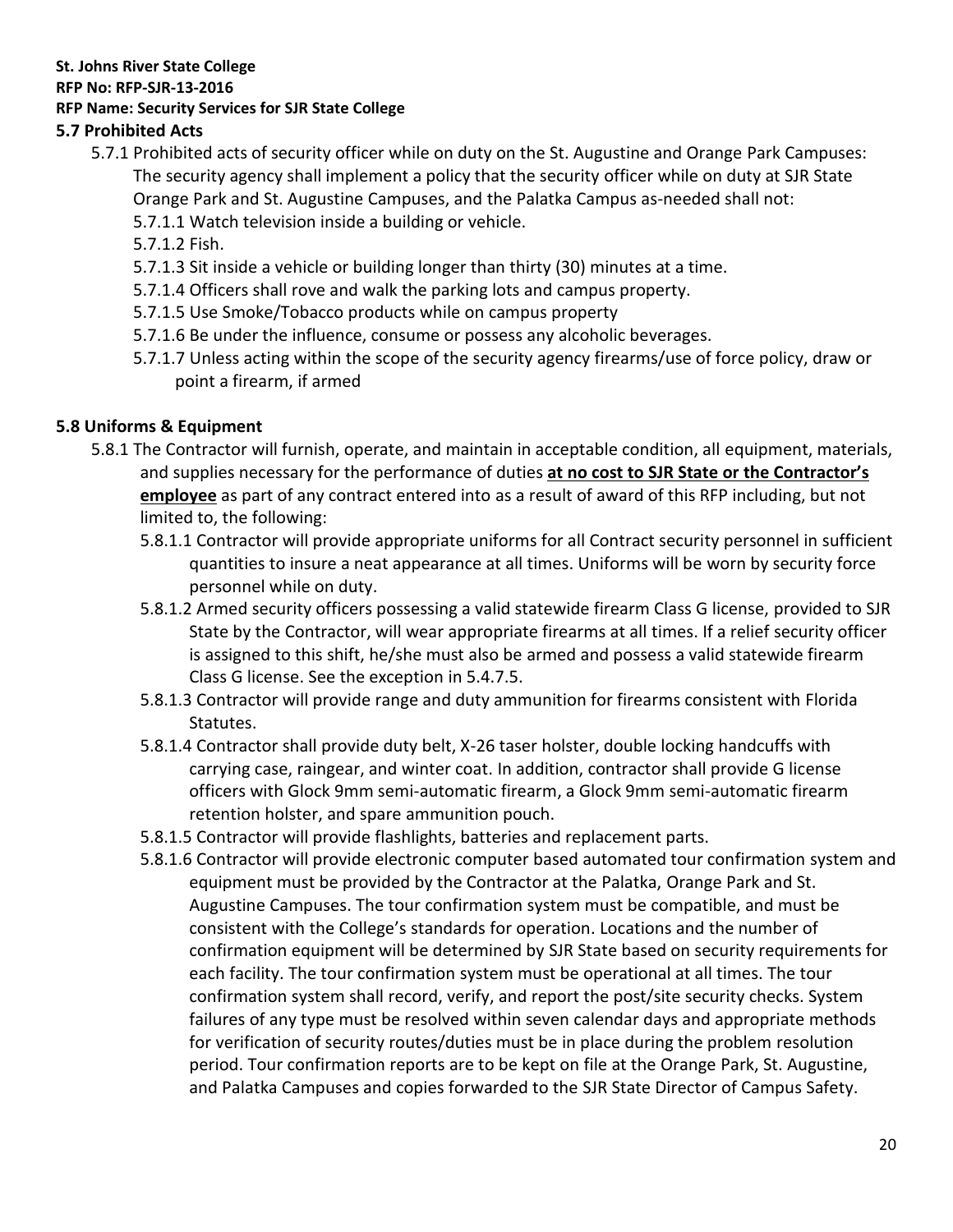#### **RFP No: RFP-SJR-13-2016**

#### **RFP Name: Security Services for SJR State College**

- 5.8.1.7 Contractor will provide one (1) cellular phone with phone call and text capability for the on duty officer at the St. Augustine and Orange Park Campuses. Supplying this equipment to the on duty officer will ensure the capability of communicating throughout the SJR State system.
- 5.8.1.8 SJR State will provide two (2) VHF portable radios, golf cart, one (1) X-26 Taser and cartridges for the X-26 Taser for the on-duty security officer(s) while at the St. Augustine and Orange Park Campuses.
- 5.8.2 The Contractor is responsible for the initial training of all officers in the use of the X-26 Taser. SJR State will provide the yearly in-service Taser training thereafter.
- 5.8.3 The Contractor is authorized to furnish bicycles and helmets for use by Contractor's security personnel at contractor's own discretion, responsibility, and expense.
- 5.8.4 Responsibility for equipment:
	- 5.8.4.1 SJR State shall not be responsible in any way for damage to, or loss of, the Contractor's belonging's brought into the buildings or on SJR State's property designated in the Contract, occasioned by fire, accident or otherwise.
	- 5.8.4.2 SJR State furnished property, if any, shall remain the property of SJR State. Upon termination of services, the Contractor shall render an accounting of all such property which has come into its possession during the fulfillment of its duties. SJR State furnished property shall be returned to SJR State in the same condition as when issued, allowing for normal wear and tear.
	- 5.8.4.3 SJR State furnished property, if any, shall be used only for the performance of official SJR State duties and shall not be used for pleasure, transaction of personal matters, or any non-SJR State related business.
	- 5.8.4.4 SJR State furnished property, equipment, and any other property within the SJR State facility or property that is damaged through fault or negligence on the part of the Contractor's employees shall be repaired or replaced to SJR State's satisfaction at the Contractor's expense.
	- 5.8.4.5 The maintenance, repair, and replacement costs of the electronic automated tour confirmation system at the Palatka, Orange Park and St. Augustine Campuses shall be the responsibility of the Contractor.

#### **5.9 Minimum Pay & Benefits**

5.9.1 Pay: The security work force provided by the Contractor shall not be paid less than the following minimum rates per hour during the first contract year:

| <b>Position</b>                          | <b>Minimum</b>     | <b>Minimum</b>     |
|------------------------------------------|--------------------|--------------------|
|                                          | <b>Hourly Rate</b> | <b>Hourly Rate</b> |
|                                          | <b>Unarmed</b>     | Armed              |
| Supervisor for St. Augustine Campus      | N/A                | \$13.67            |
| <b>Supervisor for Orange Park Campus</b> | N/A                | \$13.67            |
| Officer                                  | \$10.21            | \$11.37            |

#### **ERRORS AND OMMISSIONS**

Bidders are expected to comply with the true intent of these bid specifications taken as a whole and shall not avail themselves of any errors or omissions to the detriment of the services. Should any bidder suspect any error, omission, or discrepancy in the specifications or instructions, the bidder shall immediately notify the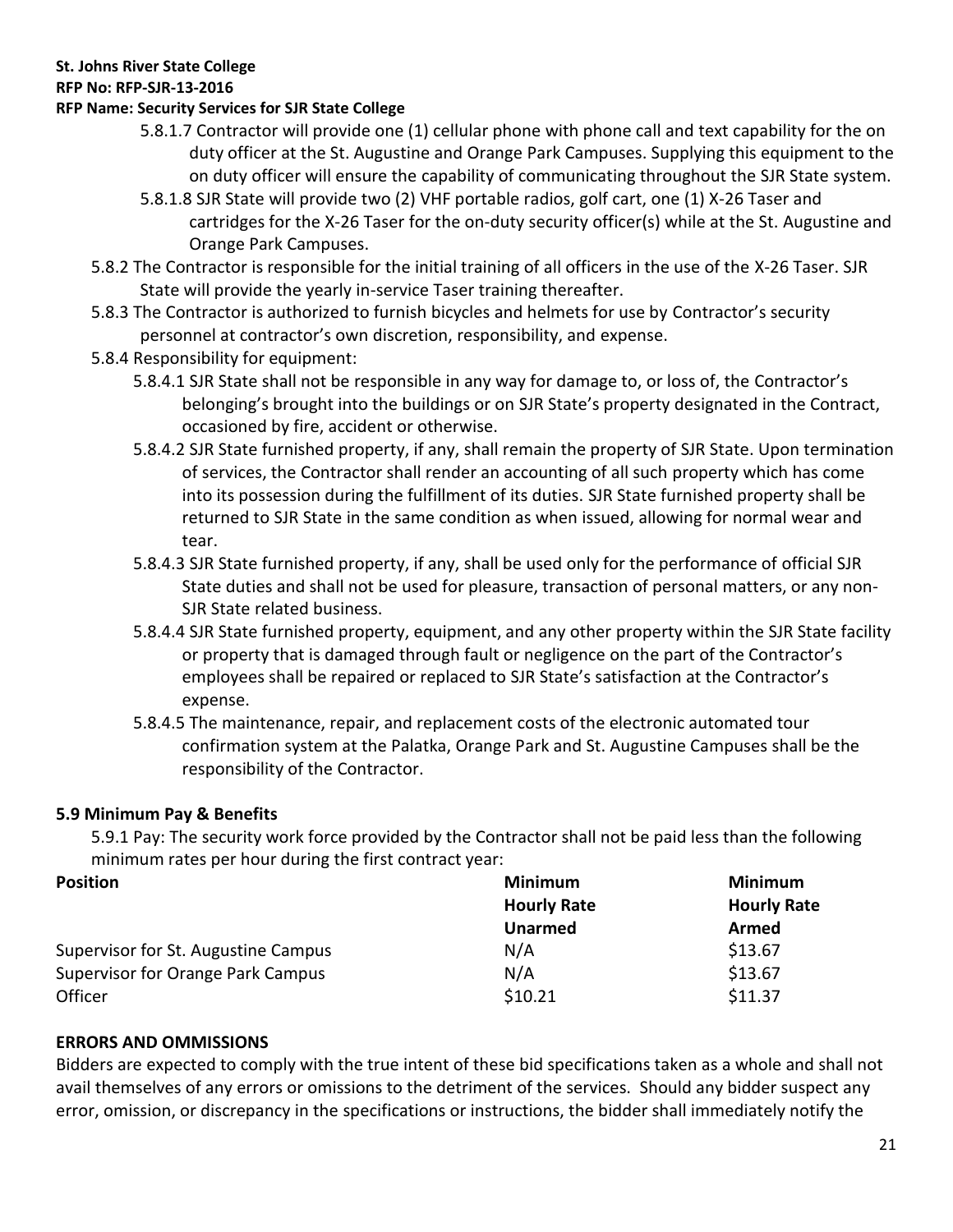**RFP No: RFP-SJR-13-2016**

#### **RFP Name: Security Services for SJR State College**

Purchasing Coordinator in writing who will issue written instructions to be followed. Bidders are responsible for the contents of their proposal and for satisfying the requirements set forth in the bid specifications.

#### **EQUIPMENT/MATERIALS/LABOR**

IT WILL BE THE RESPONSIBILITY OF THE SUCCESSFUL PROPOSER TO SUPPLY ALL MATERIALS, TOOLS, NECESSARY LABOR, ETC. FOR THE WORK TO BE PERFORMED AS SPECIFIED.

#### **6.0 Evaluation Criteria**

#### **Evaluation Criteria/Basis of Award:**

The College will organize an evaluation committee who will review responsive proposals submitted. The committee will meet in a public evaluation meeting and assign evaluation points for each criterion as defined herein. The committee will then total up each proposers points to determine which proposer would be considered a finalist. The committee would then conduct reference checks of finalists and optionally schedule an interview and/or demonstration and/or site visits with all finalists or not, as deemed in the College's best interest.

Recommendation ranking of proposers for this contract will be to that proposer scoring the overall highest evaluation points.

It is the College's intent to recommend to its District Board of Trustees that College administration be authorized to negotiate with the top ranked proposer a satisfactory contract, as deemed in the College's best interest. If a satisfactory contract cannot be negotiated, negotiations will be formally terminated. The College then would begin negotiations with the next ranked proposer until satisfactory contract can be negotiated and entered into.

#### **Evaluation Criteria**

0-10 Points Experience in Providing Armed & Unarmed Security Services within the State of Florida 0-10 Points Experience in Providing Armed & Unarmed Security Services for Colleges Universities & School Districts in Florida. 0-10 Points Uniqueness

0-70 Points Price

# **Experience in Providing Armed & Unarmed Security Services within the State of Florida**

Describe in detail (maximum of 5 pages not including required forms and exhibits) your company's history and structure. List the number of management personnel. Identify Licenses. Detail your firm's experience within the State of Florida, including total years of existence, number of full-time officers currently employed within the state of Florida and a brief description (identify whether armed, unarmed or both) of your current security contracts within the State of Florida. Provide documentation that your firm currently provides a minimum of 10,000 contract security hours annually in the State of Florida.

#### **Experience in Providing Armed & Unarmed Security Services for Colleges Universities & School**

Describe in detail (maximum three pages) your company's current or previous experience in providing either armed, unarmed, or both, security services at any Colleges, Universities or School Districts in Florida.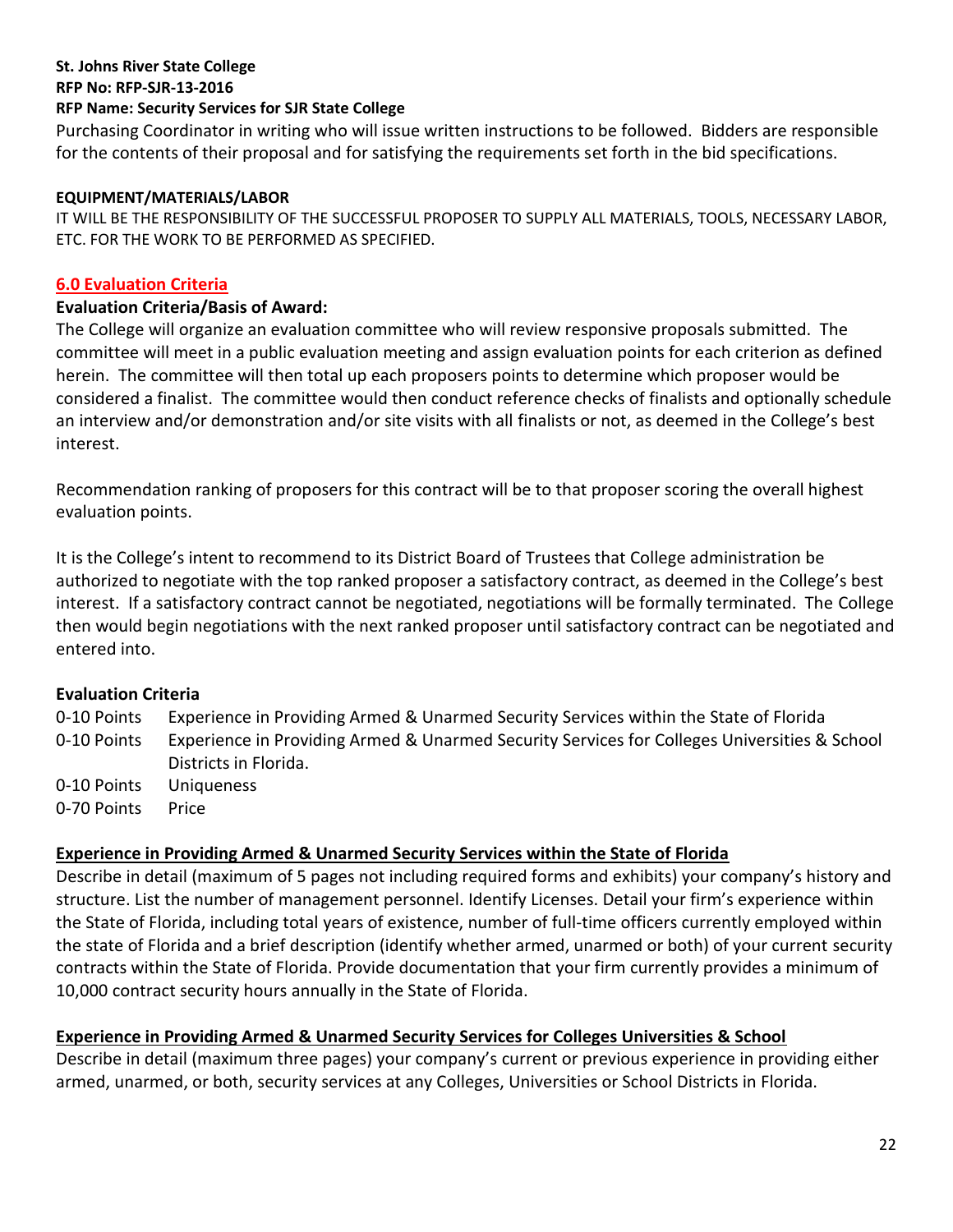Describe in detail (maximum three pages) any characteristics or capabilities that you believe would make your firm uniquely qualified to provide security services for St. Johns River State College.

#### **Price**

**Price proposal must be submitted sealed and clearly identified on the outside with RFP-SJR-13-2016 and the name of the submitting firm. Price proposal must be submitted on the Proposal Submission Form and the form must be signed.** Print price entries clearly. Illegible submissions will not be considered for award. The review committee will award the maximum points (70) to the proposer submitting the lowest price. The remaining proposers will be awarded points for the pricing criterion based on the following formula:

**L** (lowest price)

\_\_\_\_\_\_\_\_\_\_\_\_\_ X **M** (maximum points allowed) = **P** (points awarded)

**V** (proposer price)

#### **7.0 Required Forms**

#### **PROPOSAL COVER SHEET**

Proposer must complete all information requested on the PROPOSAL COVER SHEET provided in Section 6.0 Forms. The Proposal Cover Sheet is to be the first page of the proposer's response.

#### **PRICING PROPOSAL FORM**

#### **DETAILED PROPOSAL RESPONSE / SOLUTION**

#### **(to be responsive the following items must be clearly outlined)**

- **a.** Provide a brief summary of your company explaining how your company will insure that the scope of services outlined in these specifications will be accomplished in a professional manner and to the satisfaction of the college.
- **b.** Provide specific documentation that your firm currently provides a minimum of 10,000 contract security hours annually in the State of Florida.
- **c.** Experience in Providing Armed and Unarmed Security Services within the State of Florida. Describe in detail (maximum of 5 pages not including required forms and exhibits) your company's history and structure. List the number of management personnel. Identify Licenses. Detail your firm's experience within the State of Florida, including total years of existence, number of full-time officers currently employed within the state of Florida and a brief description (identify whether armed, unarmed or both) of your current security contracts within the State of Florida. Provide documentation that your firm currently provides a minimum of 10,000 contract security hours annually in the State of Florida.
- d. Provide and identify resumes of principals and key personnel who will be actively involved in the proposed services (i.e. supervisors, etc.).
- e. Describe in detail any characteristics or capabilities that you believe would make your firm uniquely qualified to provide security services for St. Johns River State College.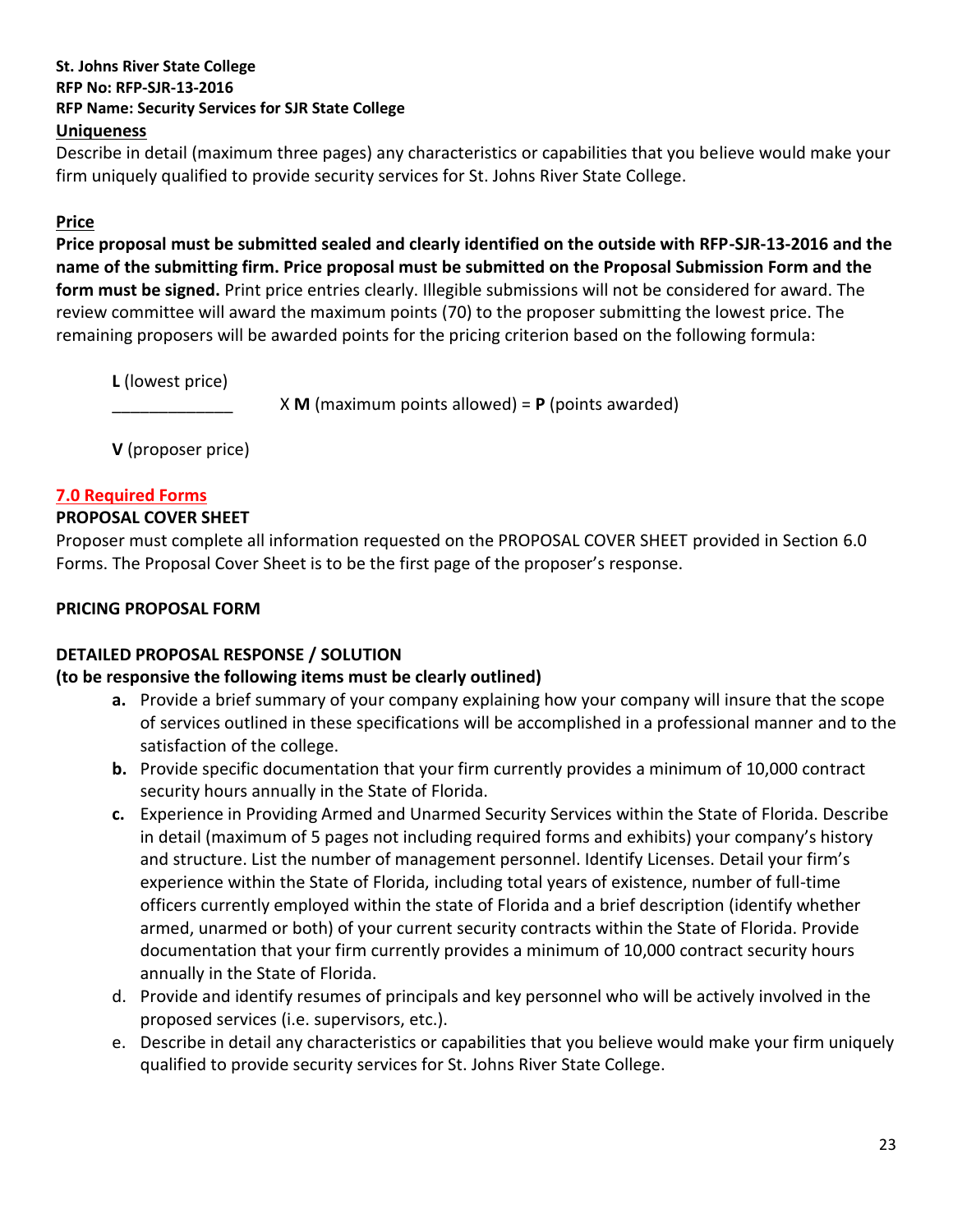# **St. Johns River State College RFP No: RFP-SJR-13-2016**

# **RFP Name: Security Services for SJR State College**

**f.** Describe in detail your company's current or previous experience in providing either armed, unarmed, or both, security services at any Colleges, Universities or School Districts in Florida. (if applicable)

# **LICENSE**

Provide a copy of valid security agency Class B license or branch office Class BB License.

# **NON-DISCRIMINATION IN EMPLOYMENT FORM**

St. Johns River State College does not discriminate against any person in its programs, activities, policies or procedures on the basis of race, ethnicity, color, national origin, marital status, religion, age, gender, sex, pregnancy, sexual orientation, gender identity, genetic information, disability, or veteran status.

# **ADDENDA ACKNOWLEDGEMENT FORM**

If any addendums are issued, the proposer **must** acknowledge compliance with the addendum by submitting a signed copy of the addendum in this section. This form will be issued as part of the addendum process, if any addendums are issued. If no addendums are issued, this section only needs to be acknowledged as "none received".

# **PUBLIC ENTITY CRIMES FORM**

Conviction for a public entity crime may not submit an RFP on a contract to provide any goods or services to a public entity, may not submit a RFP on a contract with a public entity for the construction or repair of a public building or public work, may not submit RFPs on leases of real property to a public entity, may not be awarded or perform work as a contractor, supplier, subcontractor, or consultant under a contract with any public entity, and may not transact business with any public entity in excess of the threshold A person or affiliate who has been placed on the convicted vendor list following amount provided in S.287.017 for category two for a period of 36 months from the date of being placed on the convicted vendor list, as per State of Florida Statute 287.133 (2) (a). The proposer must acknowledge compliance with this statute and its intent.

# **DRUG-FREE WORKPLACE CERTIFICATION**

Whenever two or more bids which are equal with respect to price, quality, and service are received for the procurement of commodities or contractual services, pursuant to Section 287.087, Florida Statutes, a bid received from a business that certifies that it has implemented a Drug-Free Work Place Program shall be given preference in the award process.

# **INDEMNIFICATION AGREEMENT**

The consultant, contractor, lessee, or vendor agrees to indemnify, defend and hold harmless SJR State College, its District Board of Trustees, its officers, employees, agents and other representatives, individually and collectively from an against any and all claims, losses, etc. arising from injury to persons or damage to property as a result of an act or omission of the consultant, contractor, lessee, or vendor. For purposes hereof, claims / liabilities shall mean, but are not limited to, any losses, damages (including loss of use), expenses, demands, claims, suits, proceedings, liabilities, judgments, deficiencies, assessments, actions, investigations, penalties, interest or obligations (including court costs, costs of preparation and investigation, reasonable attorneys', accountants' and other professional advisors' fees and associated expenses), whether suit is instituted or not and, if instituted, at all tribunal levels and whether raised by the Parties hereto or a third party, incurred or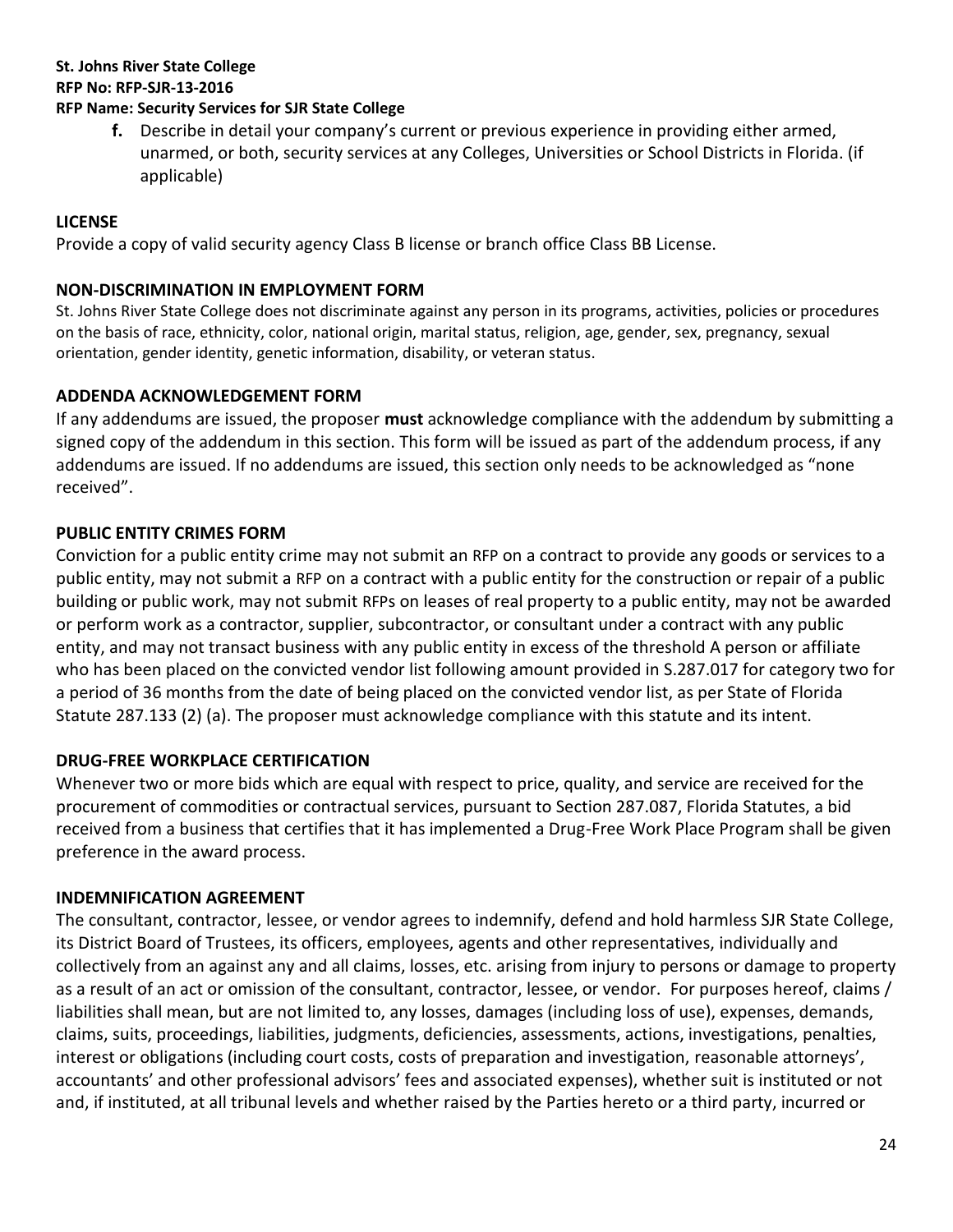**RFP No: RFP-SJR-13-2016**

#### **RFP Name: Security Services for SJR State College**

suffered by the College Indemnities or any of them arising directly or indirectly from, in connection with, or as a result of (a) any false or inaccurate representation or warranty made by or on behalf of the Contractor in or pursuant to this RFP and the Agreement; (b) any disputes, actions, or other Liabilities arising with respect to, or in connection with, compliance by the College with any Public Records laws (as hereinafter defined) with respect to the Contractor's documents and materials; (c) any dispute, actions, or other liabilities arising in connection with the Contractor, the Contractor's subcontractors, or their respective agents or employees or representatives otherwise sustained or incurred on or about the Premises; (d) any act or omission of, or default or breach in the performance of any of the covenants or agreements made by the Contractor in or pursuant to this RFP or the Contract executed in connection with this RFP; and (e) any services provided by the Contractor, its employees, agents, or authorized representatives in connection with the performance of the Contract executed for this RFP. This indemnification shall survive termination of the RFP and the contract executed in connection with the RFP. The Contractor must acknowledge acceptance of the entire Indemnification Agreement.

# **REFERENCES**

Provide a list of clients, preferably public or governmental organizations, for which you have provided a similar service. List should include reference name, address, telephone number, contact person, and a description of the service provided. In addition, the College reserves the right to contact current or former clients of the proposer not provided as part of the proposal.

Please provide a minimum of three references and a maximum of five.

Contractor must provide documentation that the Contractor currently provides a minimum of 10,000 contract security hours annually in the State of Florida.

# **LEGAL ISSUSE**

The proposer must indicate if there are any:

- A. Suits or proceedings pending, or to the knowledge of the proposer, threatened in any court or before any regulatory commission or other administrative governmental agency against or affecting the proposer or the instructors to be used in providing the Services, which, if adversely determined, will have a material adverse effect on the ability of the proposer or any of its instructors to perform their obligations as stated in their response.
- B. The proposer is not in default under any instrument or agreement to which it is a party or by which it or any of its properties or assets may be bound, or in violation of any applicable laws, which default or violation may reasonably be expected to have a material adverse effect on the financial condition of the proposer.

If there are no issues in these areas, please respond that there are no pending or threatened suits or defaults.

# **ADDITIONAL INFORMATION OR SERVICES**

In addition to the required information, the Proposer may include any additional information which may be helpful to the College in **analyzing** the Proposer's ability to provide the desired service, as noted in this RFP.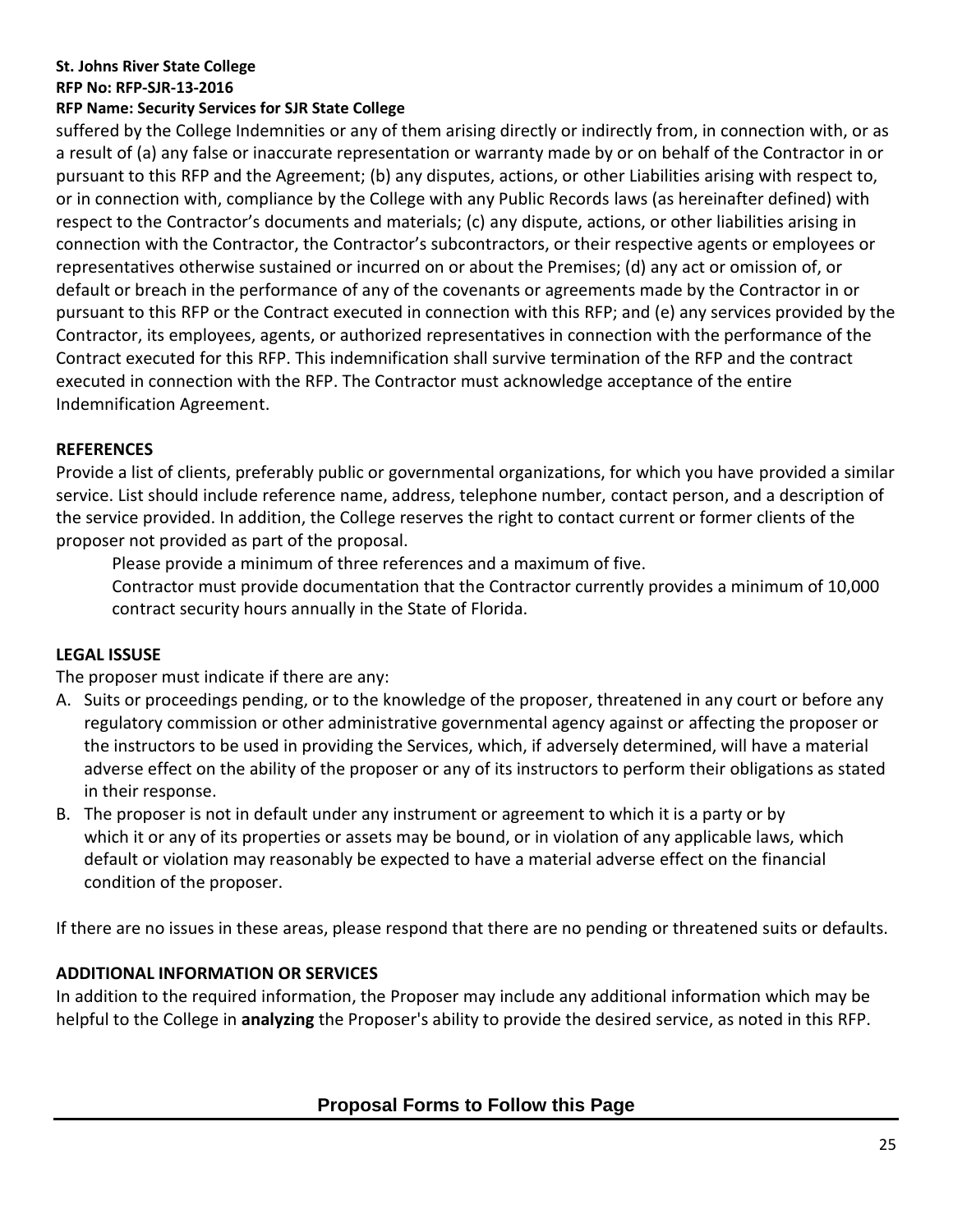#### **PROPOSAL'S CHECKLIST**

#### **THIS CHECKLIST IS FOR THE CONVENIENCE OF THE COMPANY SUBMITTING A PROPOSAL AND MAY BE USED TO ENSURE THAT SECTIONS OF THE ITB/RFP/PROPOSAL ARE PROPERLY COMPLETED AND RETURNED. THIS FORM (PROPOSER'S CHECKLIST) IS FOR YOUR USE AND IS NOT REQUIRED.**

Required **one (1) original hard copy, (6) six number of duplicate copies and provide one (1) USB drive** that contains "all" of your documentation included in the original bid in a **pdf** format of each of the following:

- \_\_\_\_ Proposal Cover Sheet
- \_\_\_\_ Pricing Proposal Form
- \_\_\_\_ Detailed Proposal Response / Solution
- \_\_\_\_ License (Security Agency Class B or Branch office Class BB)
- \_\_\_\_ Vendor Business Profile
- \_\_\_\_ IRS Form W-9
- \_\_\_\_ Non-Discrimination in Employment Form
- **Example 20 Addendum Acknowledgement**
- \_\_\_\_ Public Entity Crimes Form
- \_\_\_\_ Drug-Free Work Place Certification
- \_\_\_\_ Hold Harmless and Indemnification Agreement
- **References**
- \_\_\_\_ Legal Issues
- \_\_\_\_ Copy of License to do business in the State of Florida
- \_\_\_\_ \*Proof of Minority / Women Business Enterprise Number (M/WBE) if applicable
- \_\_\_\_ \*Additional information if applicable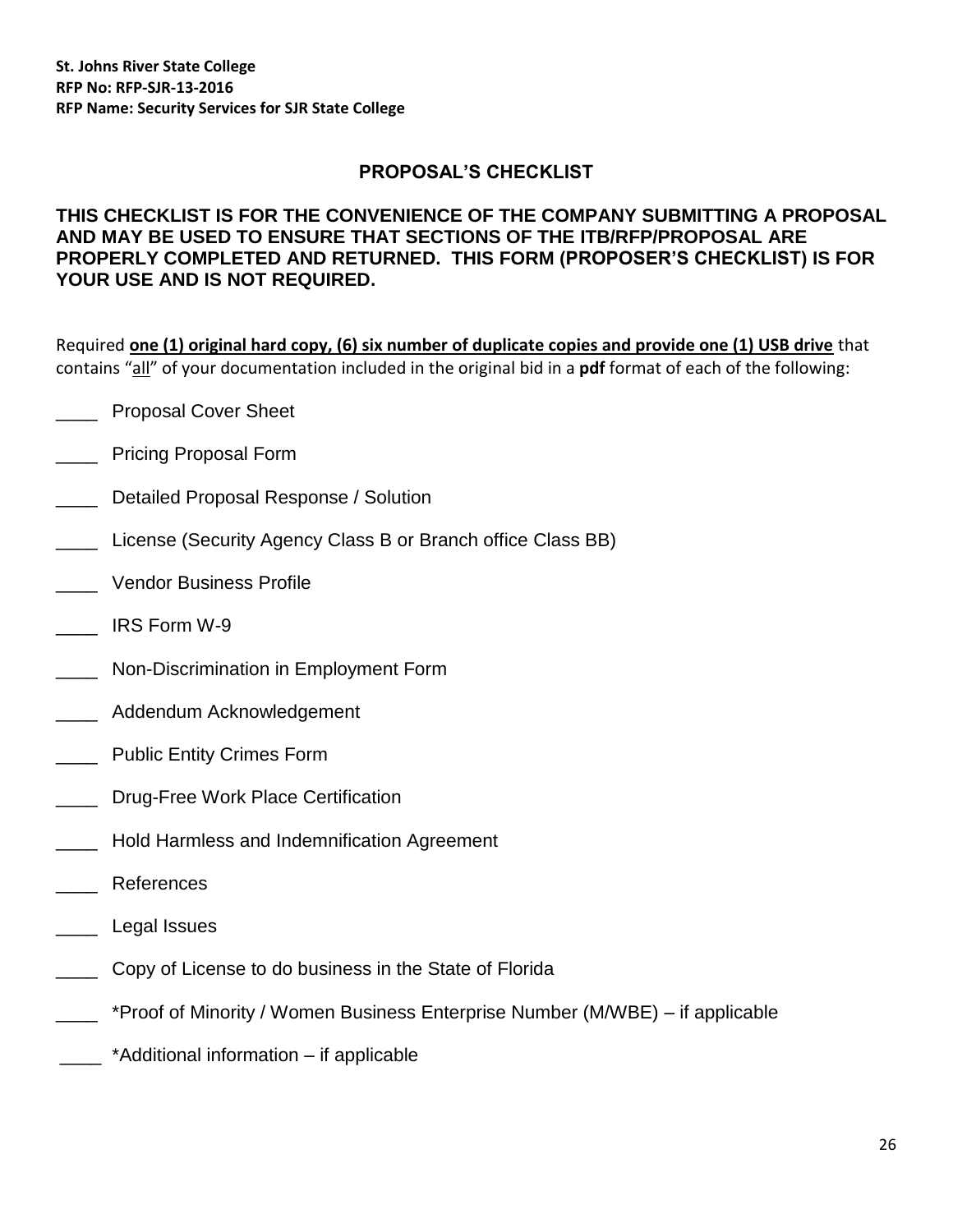#### **PROPOSAL COVER SHEET**

ANTI-COLLUSION STATEMENT: The Bidder by signing and submitting a bid has "not" divulged to, discussed or compared his/her bid with any other Bidders and has not colluded with any other Bidders or parties to a bid whatsoever. (NOTE: Including there have been No premiums, rebates or gratuities paid or permitted either with, prior to, or after any delivery or personal contact. Any such violation will result in the cancellation of award of any resulting contract from this bid and the Bidder being debarred for not less than three (3) years of doing business with the College.)

**Failure to sign this form may result in your proposal being deemed as "Non Responsive**".

| <b>LEGAL NAME OF BIDER:</b>                                     |  |
|-----------------------------------------------------------------|--|
|                                                                 |  |
| TAX ID NUMBER:                                                  |  |
| MINORITY BUSINESS ENTERPRISE<br>TYPE & NUMBER: (if applicable): |  |
|                                                                 |  |
| <b>MAILING ADDRESS:</b>                                         |  |
| CITY, STATE, ZIP CODE:                                          |  |
|                                                                 |  |
| <b>TELEPHONE NUMBER:</b>                                        |  |
| BY: SIGNATURE (Manual):                                         |  |
| BY: SIGNATURE (Typed):                                          |  |
|                                                                 |  |
| TITLE:                                                          |  |
| PHONE NO:                                                       |  |
|                                                                 |  |
| FAX NO.:                                                        |  |
| E-MAIL ADDRESS: (if available)                                  |  |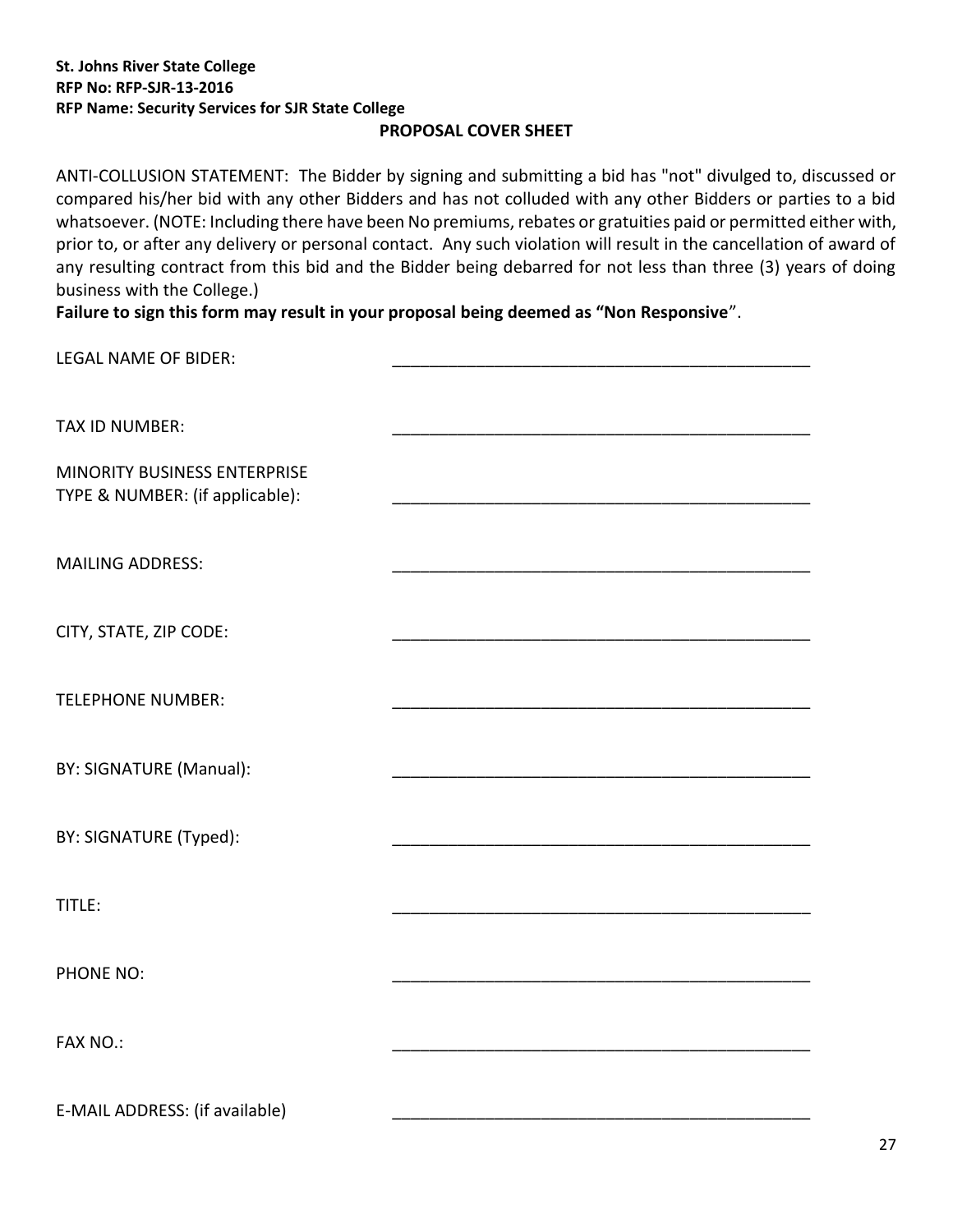**PRICING PROPOSAL FORM**

| <b>Contractor Name:</b>                                                                                                                                                                                                                                                                                        |  |
|----------------------------------------------------------------------------------------------------------------------------------------------------------------------------------------------------------------------------------------------------------------------------------------------------------------|--|
| <b>Authorizing Signature:</b>                                                                                                                                                                                                                                                                                  |  |
| All companies certify by their signature that they have read and understand the conditions and<br>specifications of the RFP and have included all required documents ad that they have the authority, capacity<br>and capability to perform according to the conditions and specifications of the RFP request. |  |
| <b>Cost/Price Evaluation</b>                                                                                                                                                                                                                                                                                   |  |
| Hourly rate for basic services as per RFP Specifications \$                                                                                                                                                                                                                                                    |  |
| The above hourly rate spelled out:                                                                                                                                                                                                                                                                             |  |

**\_\_\_\_\_\_\_\_\_\_\_\_\_\_\_\_\_\_\_\_\_\_\_\_\_\_\_\_\_\_\_\_\_\_\_\_\_\_\_\_\_\_\_\_\_\_\_\_\_\_\_\_\_\_\_\_\_\_\_\_\_\_\_\_\_\_\_\_\_\_\_\_\_\_\_\_\_\_\_\_\_\_\_\_\_\_\_\_\_\_ OPTIONAL DEDUCTIONS**

**\_\_\_\_\_\_\_\_\_\_\_\_\_\_\_\_\_\_\_\_\_\_\_\_\_\_\_\_\_\_\_\_\_\_\_\_\_\_\_\_\_\_\_\_\_\_\_\_\_\_\_\_\_\_\_\_\_\_\_\_\_\_\_\_\_\_\_\_\_\_\_\_\_\_\_\_\_\_\_\_\_\_\_\_\_\_\_\_\_\_**

**SJR State College reserves the right to hire internal staff to handle the supervisory roles at our St. Augustine Campus AND / OR our Orange Park Campus. The addition of those positions to our internal staff would remove the need and requirement for the vendor provide a supervisor at the campus.**

**\_\_\_\_\_\_\_\_\_\_\_\_\_\_\_\_\_\_\_\_\_\_\_\_\_\_\_\_\_\_\_\_\_\_\_\_\_\_\_\_\_\_\_\_\_\_\_\_\_\_\_\_\_\_\_\_\_\_\_\_\_\_\_\_\_\_\_\_\_\_\_\_\_\_\_\_\_\_\_\_\_\_\_\_\_\_\_\_\_\_**

**\_\_\_\_\_\_\_\_\_\_\_\_\_\_\_\_\_\_\_\_\_\_\_\_\_\_\_\_\_\_\_\_\_\_\_\_\_\_\_\_\_\_\_\_\_\_\_\_\_\_\_\_\_\_\_\_\_\_\_\_\_\_\_\_\_\_\_\_\_\_\_\_\_\_\_\_\_\_\_\_\_\_\_\_\_\_\_\_\_\_**

**Option 1 - Cost/Price Evaluation (WITHOUT a Supervisor for the St. Augustine Campus)**

**Hourly rate for basic services as per RFP Specifications \$ \_\_\_\_\_\_\_\_\_\_\_\_\_\_\_\_\_\_\_\_\_\_**

**The above hourly rate spelled out:** 

**Option 2 - Cost/Price Evaluation (WITHOUT Supervisor for the Orange Park Campus)**

**Hourly rate for basic services as per RFP Specifications \$ \_\_\_\_\_\_\_\_\_\_\_\_\_\_\_\_\_\_\_\_\_\_**

**The above hourly rate spelled out:** 

**Option 3 - Cost/Price Evaluation (WITHOUT Supervisors for the St. Augustine AND Orange Park Campuses) Hourly rate for basic services as per RFP Specifications \$ \_\_\_\_\_\_\_\_\_\_\_\_\_\_\_\_\_\_\_\_\_\_ The above hourly rate spelled out:**

**\_\_\_\_\_\_\_\_\_\_\_\_\_\_\_\_\_\_\_\_\_\_\_\_\_\_\_\_\_\_\_\_\_\_\_\_\_\_\_\_\_\_\_\_\_\_\_\_\_\_\_\_\_\_\_\_\_\_\_\_\_\_\_\_\_\_\_\_\_\_\_\_\_\_\_\_\_\_\_\_\_\_\_\_\_\_\_\_\_\_**

**\_\_\_\_\_\_\_\_\_\_\_\_\_\_\_\_\_\_\_\_\_\_\_\_\_\_\_\_\_\_\_\_\_\_\_\_\_\_\_\_\_\_\_\_\_\_\_\_\_\_\_\_\_\_\_\_\_\_\_\_\_\_\_\_\_\_\_\_\_\_\_\_\_\_\_\_\_\_\_\_\_\_\_\_\_\_\_\_\_\_**

**\_\_\_\_\_\_\_\_\_\_\_\_\_\_\_\_\_\_\_\_\_\_\_\_\_\_\_\_\_\_\_\_\_\_\_\_\_\_\_\_\_\_\_\_\_\_\_\_\_\_\_\_\_\_\_\_\_\_\_\_\_\_\_\_\_\_\_\_\_\_\_\_\_\_\_\_\_\_\_\_\_\_\_\_\_\_\_\_\_\_**

**\_\_\_\_\_\_\_\_\_\_\_\_\_\_\_\_\_\_\_\_\_\_\_\_\_\_\_\_\_\_\_\_\_\_\_\_\_\_\_\_\_\_\_\_\_\_\_\_\_\_\_\_\_\_\_\_\_\_\_\_\_\_\_\_\_\_\_\_\_\_\_\_\_\_\_\_\_\_\_\_\_\_\_\_\_\_\_\_\_\_**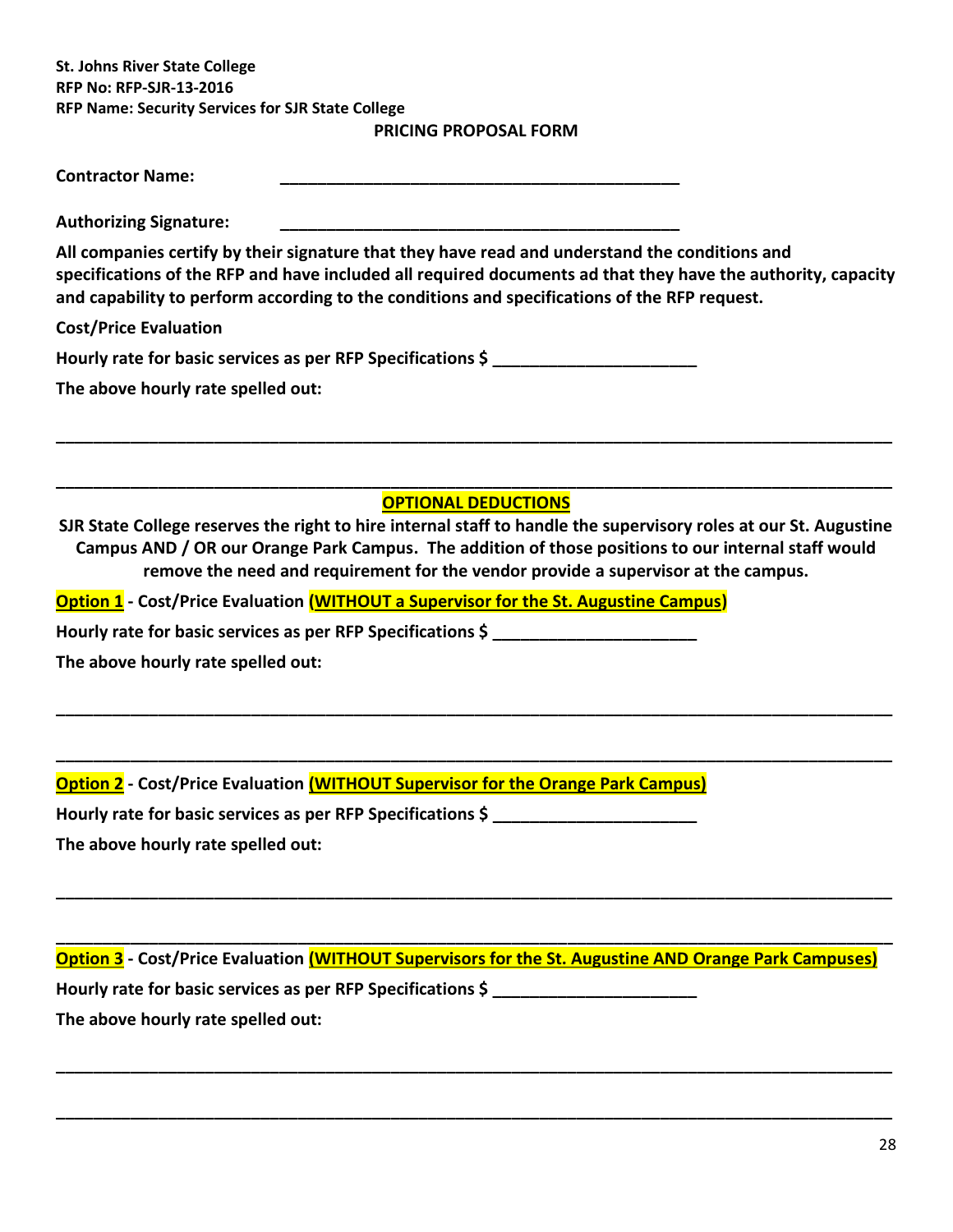# **Vendor Business Profile**

Vendor should complete all requested information as indicated by the 'grey' boxes

| Identification Information: |                                   |  |                |  |  |  |
|-----------------------------|-----------------------------------|--|----------------|--|--|--|
|                             | Vendor Name (Legal Name & d/b/a): |  |                |  |  |  |
| Corporate Address:          |                                   |  | Phone Number:  |  |  |  |
| City, State & Zip Code:     |                                   |  | Fax Number:    |  |  |  |
| Remit to Address:           |                                   |  | Email Address: |  |  |  |
| City, State & Zip Code:     |                                   |  | Web Address:   |  |  |  |

| <b>Contact Information:</b> |  |                |  |  |
|-----------------------------|--|----------------|--|--|
| Name:                       |  | Phone Number:  |  |  |
| Title:                      |  | Email Address: |  |  |

| <b>Vendor Information:</b>                                                                                                                                                                                                                                                                                     |  |            |  |  |
|----------------------------------------------------------------------------------------------------------------------------------------------------------------------------------------------------------------------------------------------------------------------------------------------------------------|--|------------|--|--|
|                                                                                                                                                                                                                                                                                                                |  |            |  |  |
| 1. Describe the type of business or service provided:                                                                                                                                                                                                                                                          |  |            |  |  |
| 2. Is the vendor a 1099 recipient?                                                                                                                                                                                                                                                                             |  |            |  |  |
| 3. List the Appropriate Federal Tax Classification (Sole<br>Proprietor, C-Corp, S-Corp, Partnership, LLC, Other)                                                                                                                                                                                               |  |            |  |  |
| 4. Is the vendor at least 51% owned, controlled and actively managed by a minority person?                                                                                                                                                                                                                     |  |            |  |  |
| If yes to #4, submit the State of Florida MBE/WBE Certification Number                                                                                                                                                                                                                                         |  |            |  |  |
| If yes to #4, list the appropriate minority classification: (African American, Hispanic, Asian American, Native<br>American, American Woman, Service Disabled Veteran)                                                                                                                                         |  |            |  |  |
| 5. Conflicts of Interest: List any state employee who owns, directly or indirectly, an interest of<br>five percent or greater in the firm or any of its branches                                                                                                                                               |  |            |  |  |
|                                                                                                                                                                                                                                                                                                                |  | Name/Title |  |  |
| 6. List the officers of the corporation, partners or principal members of the firm and                                                                                                                                                                                                                         |  | Name/Title |  |  |
| their titles                                                                                                                                                                                                                                                                                                   |  | Name/Title |  |  |
|                                                                                                                                                                                                                                                                                                                |  | Name/Title |  |  |
| It is the sole responsibility of the vendor to promptly notify SJR State College with any and all changes to this application.<br>Contification Logatify that the information cumplied homin lingualize all attachmented is convert to the heat of my lmouledge. I further contify that in doing business with |  |            |  |  |

Certification: I certify that the information supplied herein (including all attachments) is correct to the best of my knowledge. I further certify that in doing business with the State of Florida, my firm is in compliance with Chapter 112, Florida Statutes, conflicts of interest and that I have disclosed the name of any state employee who owns, directly or indirectly, an interest of five percent or greater in the above firm or any of its branches.

| All vendors are required to complete this form in its entirety. The vendor is required to submit a valid tax form (W-9) along with the completed Vendor Business |
|------------------------------------------------------------------------------------------------------------------------------------------------------------------|
| Profile Form to the purchasing department.                                                                                                                       |

Name of Person Completing Form: Date: Date: Date: Date: Date: Date: Date: Date: Date: Date: Date: Date: Date: D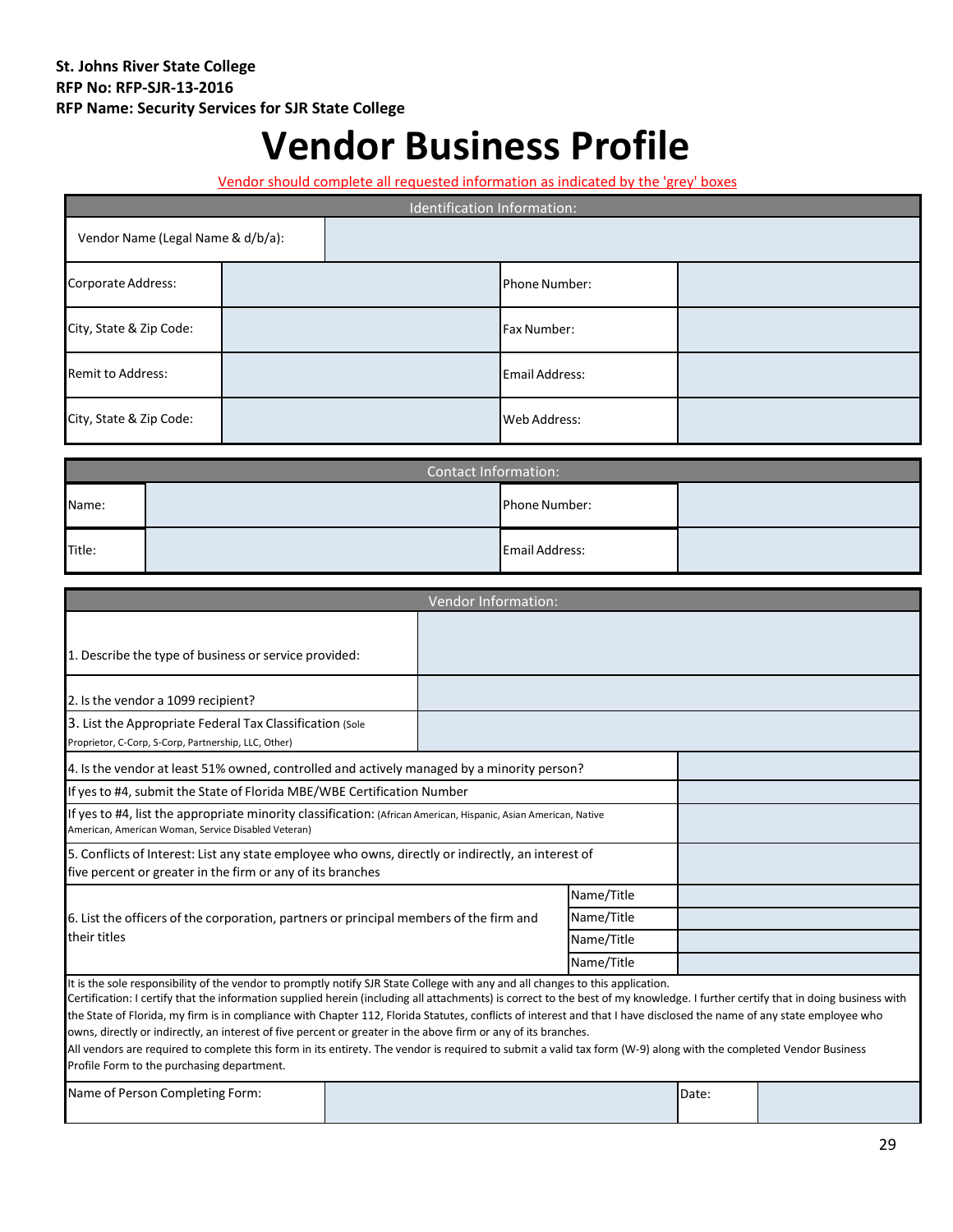**IRS W-9**

#### **INSTRUCTIONS FOR W-9 FORM:**

Contractors can obtain the W-9 Form and Instructions by visiting: <http://www.irs.gov/pub/irs-pdf/fw9.pdf> The W-9 form is requested to be completed and returned with your RFP proposal submittal:

| Form                  | (Rev. December 2014)<br>Department of the Treasury<br><b>Internal Revenue Service</b>                                | <b>Request for Taxpayer</b><br><b>Identification Number and Certification</b>                                                                                                                                                                                                                                                                                                                                                            |              | <b>Give Form to the</b><br>requester. Do not<br>send to the IRS.                                        |  |
|-----------------------|----------------------------------------------------------------------------------------------------------------------|------------------------------------------------------------------------------------------------------------------------------------------------------------------------------------------------------------------------------------------------------------------------------------------------------------------------------------------------------------------------------------------------------------------------------------------|--------------|---------------------------------------------------------------------------------------------------------|--|
|                       |                                                                                                                      | 1 Name (as shown on your income tax return). Name is required on this line; do not leave this line blank.                                                                                                                                                                                                                                                                                                                                |              |                                                                                                         |  |
|                       |                                                                                                                      | 2 Business name/disregarded entity name, if different from above                                                                                                                                                                                                                                                                                                                                                                         |              |                                                                                                         |  |
| on page 2.            | Individual/sole proprietor or<br>single-member LLC                                                                   | 3 Check appropriate box for federal tax classification; check only one of the following seven boxes:<br>S Corporation Partnership<br>C Corporation                                                                                                                                                                                                                                                                                       | Trust/estate | 4 Exemptions (codes apply only to<br>certain entities, not individuals; see<br>instructions on page 3): |  |
| ed4,10                |                                                                                                                      | Limited liability company. Enter the tax classification (C=C corporation, S=S corporation, P=partnership) ▶                                                                                                                                                                                                                                                                                                                              |              | Exempt payee code (if any)                                                                              |  |
|                       | Note. For a single-member LLC that is disregarded, do not check LLC; check the appropriate box in the line above for |                                                                                                                                                                                                                                                                                                                                                                                                                                          |              | <b>Exemption from FATCA reporting</b>                                                                   |  |
| Ĕ                     |                                                                                                                      | the tax classification of the single-member owner.                                                                                                                                                                                                                                                                                                                                                                                       |              | code (if any)<br>(Applies to accounts maintained outside the U.S.)                                      |  |
|                       | Other (see instructions) >                                                                                           | 5 Address (number, street, and apt. or suite no.)                                                                                                                                                                                                                                                                                                                                                                                        |              | Requester's name and address (optional)                                                                 |  |
| Specific Instructions |                                                                                                                      |                                                                                                                                                                                                                                                                                                                                                                                                                                          |              |                                                                                                         |  |
|                       | 6 City, state, and ZIP code                                                                                          |                                                                                                                                                                                                                                                                                                                                                                                                                                          |              |                                                                                                         |  |
| See                   |                                                                                                                      |                                                                                                                                                                                                                                                                                                                                                                                                                                          |              |                                                                                                         |  |
|                       |                                                                                                                      | 7 List account number(s) here (optional)                                                                                                                                                                                                                                                                                                                                                                                                 |              |                                                                                                         |  |
|                       |                                                                                                                      |                                                                                                                                                                                                                                                                                                                                                                                                                                          |              |                                                                                                         |  |
| <b>Part I</b>         |                                                                                                                      | <b>Taxpayer Identification Number (TIN)</b>                                                                                                                                                                                                                                                                                                                                                                                              |              |                                                                                                         |  |
|                       | TIN on page 3.                                                                                                       | Enter your TIN in the appropriate box. The TIN provided must match the name given on line 1 to avoid<br>backup withholding. For individuals, this is generally your social security number (SSN). However, for a<br>resident alien, sole proprietor, or disregarded entity, see the Part I instructions on page 3. For other<br>entities, it is your employer identification number (EIN). If you do not have a number, see How to get a | or           | Social security number<br>-                                                                             |  |
|                       |                                                                                                                      | Note. If the account is in more than one name, can the instructions for line 4 and the chart on name 4 for                                                                                                                                                                                                                                                                                                                               |              | <b>Employer identification number</b>                                                                   |  |

Note, If the account is in more than one name, see the instructions for line 1 and the chart on page 4 for guidelines on whose number to enter.

#### Certification **Part II**

Under penalties of perjury, I certify that:

- 1. The number shown on this form is my correct taxpayer identification number (or I am waiting for a number to be issued to me); and
- 2. I am not subject to backup withholding because: (a) I am exempt from backup withholding, or (b) I have not been notified by the Internal Revenue Service (IRS) that I am subject to backup withholding as a result of a failure to report all interest or dividends, or (c) the IRS has notified me that I am no longer subject to backup withholding; and
- 3. I am a U.S. citizen or other U.S. person (defined below); and

4. The FATCA code(s) entered on this form (if any) indicating that I am exempt from FATCA reporting is correct.

Certification instructions. You must cross out item 2 above if you have been notified by the IRS that you are currently subject to backup withholding because you have failed to report all interest and dividends on your tax return. For real estate transactions, item 2 does not apply. For mortgage<br>interest paid, acquisition or abandonment of secured property, cancellation generally, payments other than interest and dividends, you are not required to sign the certification, but you must provide your correct TIN. See the instructions on page 3.

| Sign<br>Signature of<br>Here<br>U.S. person P |  |
|-----------------------------------------------|--|
|-----------------------------------------------|--|

#### **General Instructions**

Section references are to the Internal Revenue Code unless otherwise noted. Future developments. Information about developments affecting Form W-9 (such as legislation enacted after we release it) is at www.irs.gov/fw9.

#### **Purpose of Form**

For individual or entity (Form W-9 requester) who is required to file an information<br>An individual or entity (Form W-9 requester) who is required to file an information<br>return with the IRS must obtain your correct taxpayer you, or other amount reportable on an information return. Examples of information returns include, but are not limited to, the following:

- · Form 1099-INT (interest earned or paid)
- . Form 1099-DIV (dividends, including those from stocks or mutual funds)
- . Form 1099-MISC (various types of income, prizes, awards, or gross proceeds)
- . Form 1099-B (stock or mutual fund sales and certain other transactions by brokers)
- . Form 1099-S (proceeds from real estate transactions)
- . Form 1099-K (merchant card and third party network transactions)
- Date >
- · Form 1098 (home mortgage interest), 1098-E (student loan interest), 1098-T (tuition)
- · Form 1099-C (canceled debt)
- . Form 1099-A (acquisition or abandonment of secured property)
- Use Form W-9 only if you are a U.S. person (including a resident alien), to provide your correct TIN.
- If you do not return Form W-9 to the requester with a TIN, you might be subject to backup withholding. See What is backup withholding? on page 2. By signing the filled-out form, you:
- 1. Certify that the TIN you are giving is correct (or you are waiting for a number to be issued).
- 2. Certify that you are not subject to backup withholding, or
- $3$ . Claim exemption from backup withholding if you are a U.S. exempt payee. If applicable, you are also certifying that as a U.S. person, your allocable share of any partnership income from a U.S. trade or business is no
- 4. Certify that FATCA code(s) entered on this form (if any) indicating that you are exempt from the FATCA reporting, is correct. See What is FATCA reporting? on page 2 for further information.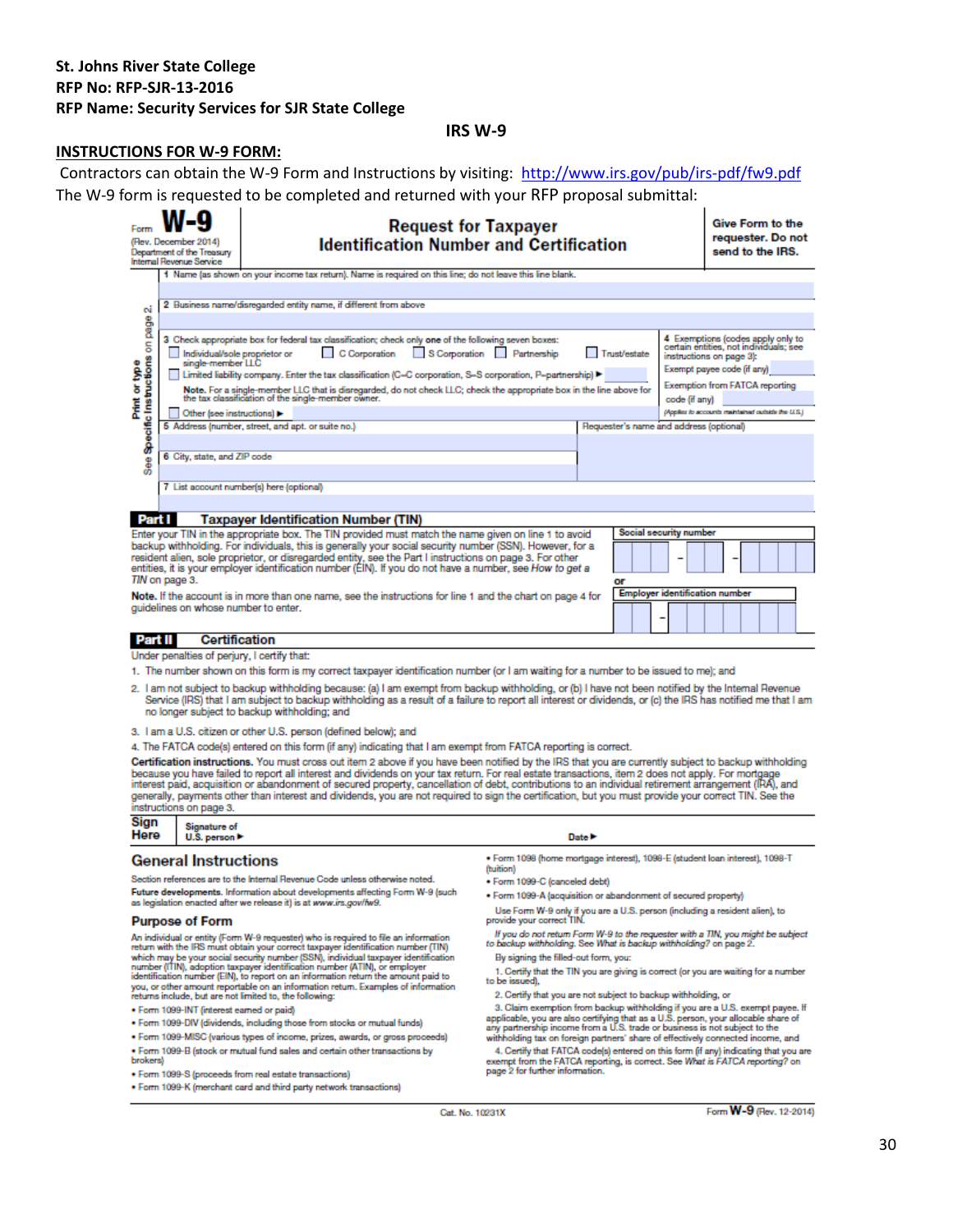#### **St. Johns River State College RFP No: RFP-SJR-13-2016 RFP Name: Security Services for SJR State College NON-DISCRIMINATION IN EMPLOYMENT POLICY**

(Section 301, Executive Order 10925, March 6, 1961, 26 FR 1977 as amended by Executive Order 11114, June 22, 1963, 28 FR 6485)

"During the performance of this contract the contractor agrees as follows:

"(1) The contractor will not discriminate against any employee or applicant for employment because of race, creed, color, or national origin. The contractor will take affirmative action to ensure that applicants are employed, and that employees are treated during employment, without regard to their race, creed, color, or national origin. Such action shall include, but not be limited, to the following: employment, upgrading, demotion or transfer; recruitment or recruitment advertising; layoff or termination; rates of pay or other forms of compensation; and selection for training, including apprenticeship. The contractor agrees to post in conspicuous places, available to employees and applicants for employment, notices to be provided by the contracting officer setting forth the provisions of this non-discrimination clause.

"(2) The contractor will, in all solicitations or advertisements for employees placed by or on behalf of the contractor; state that all qualified applicants will receive consideration for employment without regard to race, creed, color or national origin.

"(3) The contractor will send to each labor union or representative of workers with which he has a collective bargaining agreement or other contract or understanding, a notice, to be provided by the agency contracting officer advising the said labor union or workers' representative of the contractor's commitments under this section, and shall post copies of the notice in conspicuous places available to employees and applicants for employment.

"(4) The contractor will comply with all provisions of Executive Order No. 10925 of March 6, 1961, as amended, and of the rules, regulations, and relevant orders of the President's Committee on Equal Employment Opportunity created thereby.

"(5) The contractor will furnish all information and reports required by Executive Order No. 10925 of March 6, 1961, as amended, and by the rules, regulations, and orders of the said Committee, or pursuant thereto, and will permit access to his books, records, and accounts by the contracting agency and the Committee for purposes of investigation to ascertain compliance with such rules, regulations and orders.

"(6) In the event of the contractor's noncompliance with the non-discrimination clauses of this contract or with any of the said rules, regulations, or orders, this contract may be cancelled, terminated, or suspended in whole or in part and the contractor may be declared ineligible for further Governments contracts in accordance with procedures authorized in Executive Order No. 10925 of March 6, 1961, as amended, and such other sanctions may be imposed and remedies invoked as provided in the said Executive Order or by rule, regulation, or order of the President's Committee on Equal Employment Opportunity, or as otherwise provided by law.

"(7) The contractor will include the provisions of paragraphs (1) through (7) in every subcontract or purchase order unless exempted by rules, regulations, or orders of the President's Committee on Equal Employment Opportunity issued pursuant to section 303 of Executive Order No. 10925 of March 6, 1961, as amended, so that such provisions will be binding upon each subcontractor or vendor. The contractor will take such action with respect to any subcontract or purchase order as the contracting agency may direct as a means of enforcing such provisions, including sanctions for noncompliance: Provide, however, that in the event the contractor becomes involved in, or is threatened with, litigation with a subcontractor or vendor as a result of such direction by the contracting agency, the contractor may request the United States to enter into such litigation to protect the interests of the United States."

By: \_\_\_\_\_\_\_\_\_\_\_\_\_\_\_\_\_\_\_\_\_\_\_\_\_\_\_\_\_\_\_\_\_\_\_\_\_\_\_ By: \_\_\_\_\_\_\_\_\_\_\_\_\_\_\_\_\_\_\_\_\_\_\_\_\_\_\_\_\_\_\_\_\_\_\_\_\_\_\_\_\_\_

Legal Name of Proposer/Company Signatory's Name & Title

By: \_\_\_\_\_\_\_\_\_\_\_\_\_\_\_\_\_\_\_\_\_\_\_\_\_\_\_\_\_\_\_\_\_\_\_\_\_\_\_ Date: \_\_\_\_\_\_\_\_\_\_\_\_\_\_\_\_\_\_\_\_\_\_\_\_\_\_\_\_\_\_\_\_\_\_\_\_\_\_\_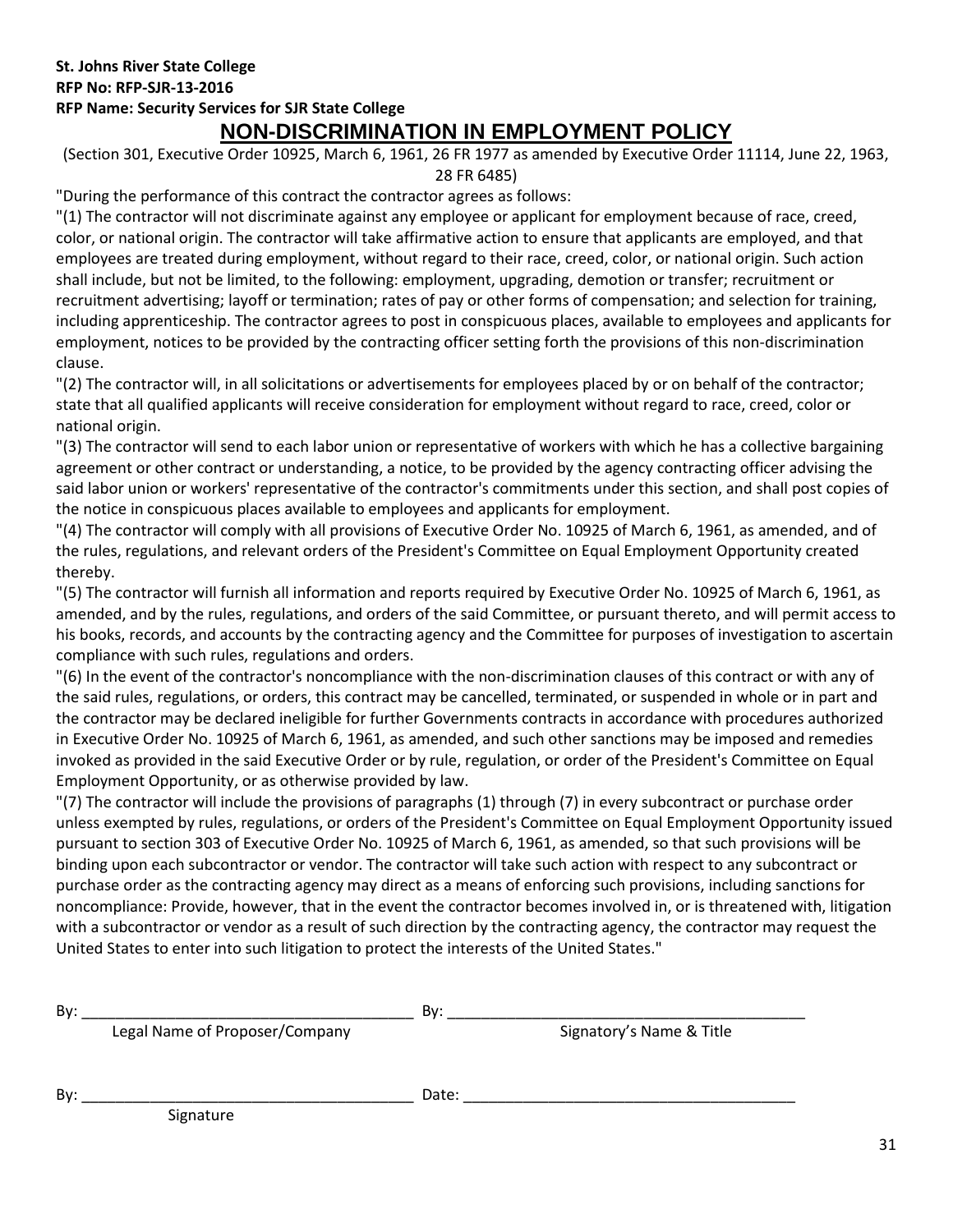# **Acknowledgement of Addenda**

Name of Bidder: \_\_\_\_\_\_\_\_\_\_\_\_\_\_\_\_\_\_\_\_\_\_\_\_\_\_\_\_\_\_\_\_\_

Acknowledgement of receipt of addenda:

The undersigned, hereby acknowledges the receipt of the following addenda:

| Addendum No. _______________________   | Dated: ______________________  |
|----------------------------------------|--------------------------------|
| Addendum No. _________________________ | Dated: _______________________ |
| Addendum No. _______________________   | Dated: ______________________  |
| Addendum No. _________________________ | Dated: ______________________  |
| Addendum No. _________________________ | Dated: _______________________ |
| Addendum No. _____________________     | Dated: ______________________  |
| Addendum No. _____________________     | Dated: ______________________  |
| Addendum No. ________________________  | Dated: _______________________ |

This acknowledgement of Addenda form is to be returned with your RFP Proposal.

\_\_\_\_\_\_\_\_\_\_\_\_\_\_\_\_\_\_\_\_\_\_\_\_\_\_\_\_\_\_\_\_\_\_\_ \_\_\_\_\_\_\_\_\_\_\_\_\_\_\_\_\_\_\_\_\_\_\_\_\_\_\_\_\_\_\_\_\_\_

Signature Title

\_\_\_\_\_\_\_\_\_\_\_\_\_\_\_\_\_\_\_\_\_\_\_\_\_\_\_\_\_\_\_\_\_\_\_ \_\_\_\_\_\_\_\_\_\_\_\_\_\_\_\_\_\_\_\_\_\_\_\_\_\_\_\_\_\_\_\_\_\_ Printed Name Date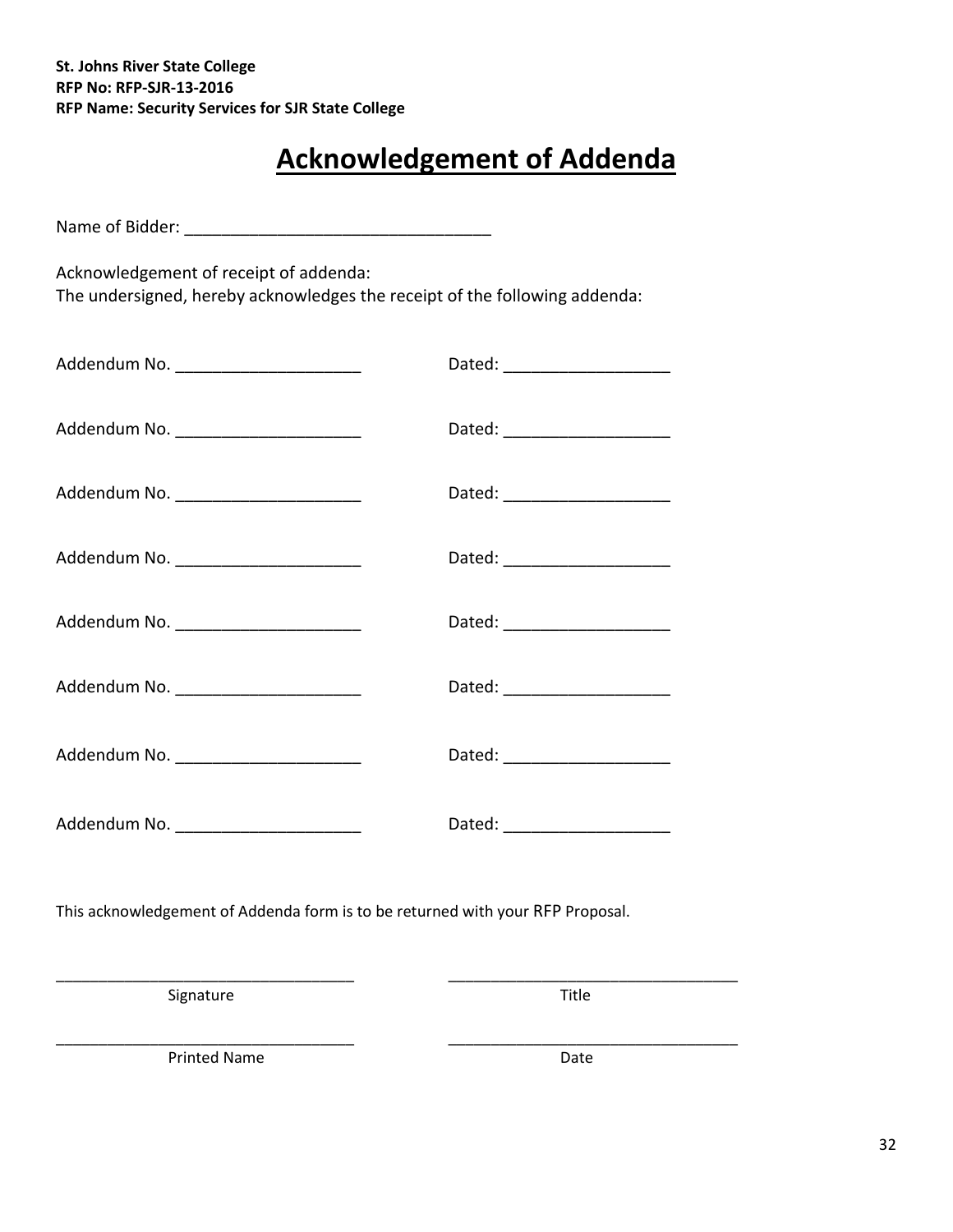# **Public Entity Crimes**

SWORN STATEMENT UNDER SECTION 287.133(3)(a), FLORIDA STATUTES ON PUBLIC ENTITY CRIMES. THIS FORM MUST BE SIGNED IN THE PRESENCE OF A NOTARY PUBLIC OR OTHER OFFICER AUTHORIZED TO ADMINISTER OATHS.

1. This sworn statement is submitted with Bid, Proposal number: RFP-SJR-13-2016. This sworn statement is submitted to SJR STATE College. 2. This sworn statement is submitted by \_\_\_\_\_\_\_\_\_\_\_\_\_\_\_\_\_\_\_\_\_\_\_\_\_\_\_\_\_\_\_whose business address is

\_\_\_\_\_\_\_\_\_\_\_\_\_\_\_\_\_\_\_\_\_\_\_\_\_\_\_\_\_\_\_\_\_\_and (if applicable) its Federal Employer Identification Number (FEIN) is \_\_\_\_\_\_\_\_\_\_\_\_\_\_\_\_\_\_\_. 3. My name is \_\_\_\_\_\_\_\_\_\_\_\_\_\_\_\_\_\_\_\_\_\_\_\_\_\_\_\_\_\_\_ and my relationship to the entity named above is \_\_\_\_\_\_\_\_\_\_\_\_\_\_\_\_\_\_\_\_\_\_\_\_\_\_\_\_\_.

4. I understand that a "public entity crime" as defined in Paragraph 287.133(1)(g), Florida Statutes, means a violation of any state or federal law by a person with respect to and directly related to the transaction of business with any public entity or with an agency or political subdivision of any other state or with the United States, including, but not limited to, any bid or contract for goods or services to be provided to any public entity or an agency or political subdivision of any other state or of the United States and involving antitrust, fraud, theft, bribery, collusion, racketeering, conspiracy, or material misrepresentation.

5. I understand that "convicted" or "conviction" as defined in Paragraph 287.133(1)(b), Florida Statutes, means a finding of guilt or a conviction of a public entity crime, with or without an adjudication of guilt, in any federal or state trial court of record relating to charges brought by indictment or information after July 1, 1989, as a result of a jury verdict, nonjury trial, or entry of a plea of guilty or nolo contendere.

6. I understand that an "affiliate" as defined in Paragraph 287.133(1)(a), Florida Statutes, means:

a.) A predecessor or successor of a person convicted of a public entity crime; or

b.) An entity under the control of any natural person who is active in the management of the entity and who has been convicted of a public entity crime. The term "affiliate" includes those officers, directors, executives, partners, shareholders, employees, members and agents who are active in the management of an affiliate. The ownership by one person of shares constituting a controlling interest in another person, or a pooling of equipment or income among persons when not for fair market value under an arm's length agreement, shall be a prima facie case that one person controls another person. A person who knowingly enters into a joint venture with a person who has been convicted of a public entity crime in Florida during the preceding thirty-six (36) months shall be considered an affiliate.

7. I understand that a "person" as defined in Paragraph 287.133(1)(e), Florida Statutes, means any natural person or entity organized under the laws of any state or of the United States with the legal power to enter into a binding contract and which bids or applies to bid on contracts for the provision of goods or services let by a public entity, or which otherwise transacts or applies to transact business with a public entity. The term "person" includes those officers, directors, executives, partners, shareholders, employees, members, and agents who are active in management of an entity.

8. Based on information and belief, the statement that I have marked below is true in relation to the entity submitting this sworn statement.**(Please indicate which statement applies.)**

\_\_\_\_\_Neither the entity submitting this sworn statement, nor any officers, directors, executives, partners, shareholders, employees, members, or agents who are active in management of the entity, or an affiliate of the entity has been charged with and convicted of a public entity crime subsequent to July 1, 1989.

Neither the entity submitting this sworn statement, nor any officers, directors, executives, partners, shareholders, employees, members, or agents who are active in management of the entity, or an affiliate of the entity has been charged with and convicted of a public entity crime subsequent to July 1, 1989, AND **(Please indicate which additional statement applies.)**

There has been a proceeding concerning the conviction before a hearing officer of the State of

Florida, Division of Administrative Hearings. The final order entered by the hearing officer did not place the person or affiliate on the convicted vendor list. (Please attach a copy of the final order.)

The person or affiliate was placed on the convicted vendor list. There has been a subsequent proceeding before a hearing officer of the State of Florida, Division of Administrative Hearing. The final order entered by the hearing officer determined that it was in the public interest to remove the person or affiliate from the convicted vendor list. (Please attach a copy of the final order.)

The person or affiliate has not been placed on the convicted vendor list. (Please describe any action taken by or pending with the Department of General Services.)

| Signature: |                        |                    | _______ |  |  |
|------------|------------------------|--------------------|---------|--|--|
| Date       | ________               |                    |         |  |  |
| State<br>◡ | county<br>O.<br>______ | ________<br>______ |         |  |  |

Personally Appeared before Me, The undersigned authority, the same of the same who, after being first duly

| <b>I crootially Appeared before tyle, The andersigned additionty,</b>     |        | wild, and being mot dary |
|---------------------------------------------------------------------------|--------|--------------------------|
| sworn by me affixed his/her signature in the space provided above on this | day of |                          |

Notary Public Signature Notary Seal

\_\_\_\_\_\_\_\_\_\_\_\_\_\_\_\_\_\_\_\_\_\_\_\_\_\_\_\_\_\_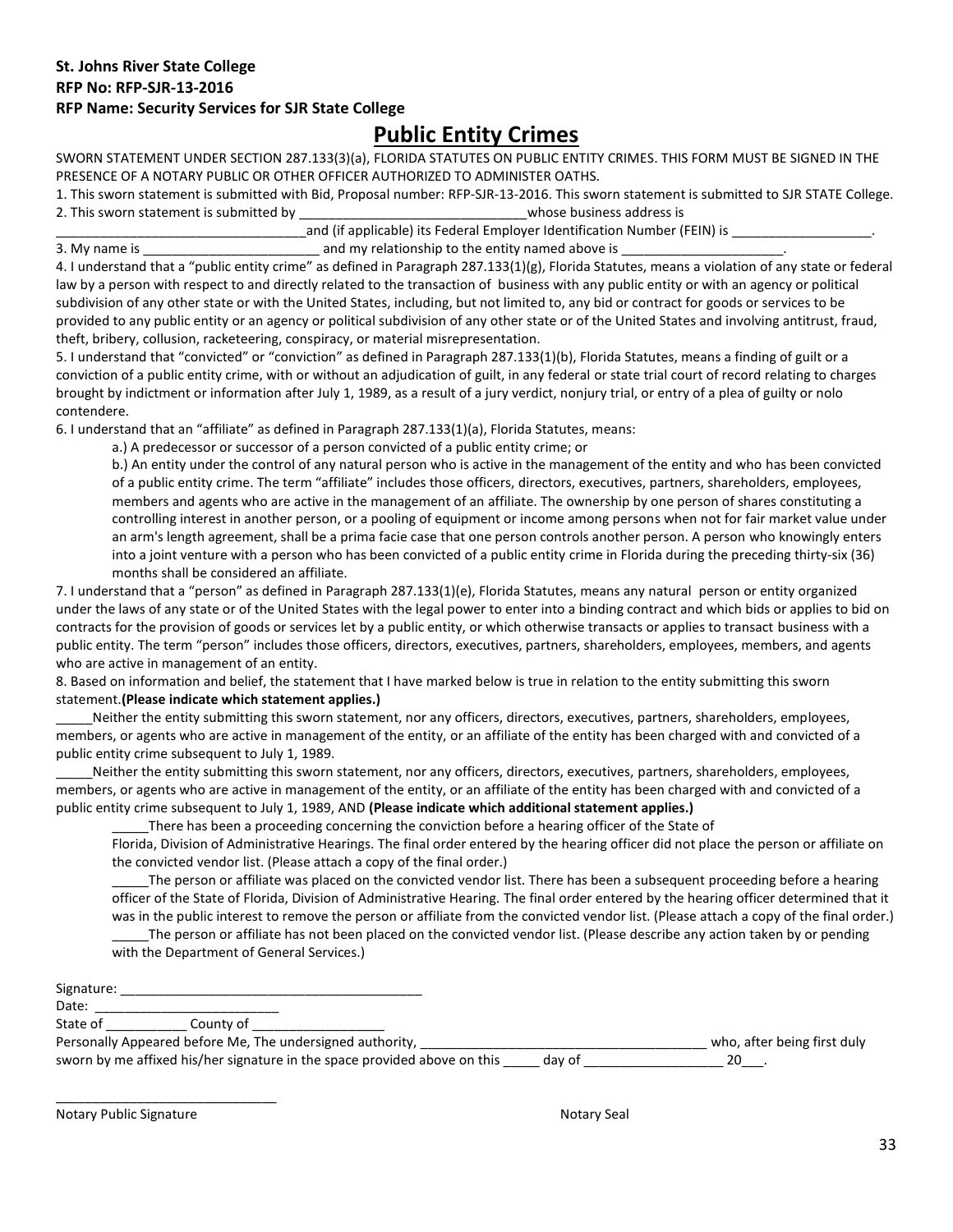# **DRUG-FREE WORK PLACE CERTIFICATE**

Whenever two or more bids which are equal with respect to price, quality, and service are received for the procurement of commodities or contractual services, pursuant to Section 287.087, Florida Statutes, a bid received from a business that certifies that it has implemented a Drug-Free Work Place Program shall be given preference in the award process. If all or none of the tied bidders/vendors have a Drug-Free Work Place Program, the award of an identical tie bid shall be decided on the flip of a coin.

In order to have a Drug-Free Work Place Program, a business shall:

- 1.) Publish a statement notifying employees that the unlawful manufacture, distribution, dispensing, possession, or use of a controlled substance is prohibited in the work place and specifying the actions that will be taken against employees for violations of such prohibition.
- 2.) Inform employees about the dangers of drug abuse in the work place, the business's policy of maintaining a Drug-Free Work Place, any available drug counseling, rehabilitation, and employee assistance programs, and the penalties that may be imposed upon employees for drug abuse violations.
- 3.) Give each employee engaged in providing the commodities or contractual services that are under bid a copy of the statement specified in subsection (1).
- 4.) In the statement specified in subsection (1), notify the employees that, as a condition of working on the commodities or contractual services that are under bid, the employee will abide by the terms of the statement and will notify the employer of any conviction of, or plea of guilty or nolo contendere to, any violation of Chapter 893 or of any controlled substance law of the United States or any state, for a violation occurring in the work place no later than five (5) days after such conviction.
- 5.) Impose a sanction on, or require the satisfactory participation in a drug abuse assistance or rehabilitation program if such is available in the employee's community, by any employee who is so convicted.
- 6.) Make a good faith effort to continue to maintain a drug-free work place through implementation of this section.

AS THE PERSON AUTHORIZED TO SIGN THE STATEMENT, I CERTIFY THAT THIS FIRM COMPLIES FULLY WITH THE ABOVE REQUIREMENTS.

\_\_\_\_\_\_\_\_\_\_\_\_\_\_\_\_\_\_\_\_\_\_\_\_\_\_\_\_\_\_\_\_\_\_\_ \_\_\_\_\_\_\_\_\_\_\_\_\_\_\_\_\_\_\_\_\_\_\_\_\_\_\_\_\_\_\_\_\_\_

\_\_\_\_\_\_\_\_\_\_\_\_\_\_\_\_\_\_\_\_\_\_\_\_\_\_\_\_\_\_\_\_\_\_\_ \_\_\_\_\_\_\_\_\_\_\_\_\_\_\_\_\_\_\_\_\_\_\_\_\_\_\_\_\_\_\_\_\_\_

Signature Title

Printed Name Date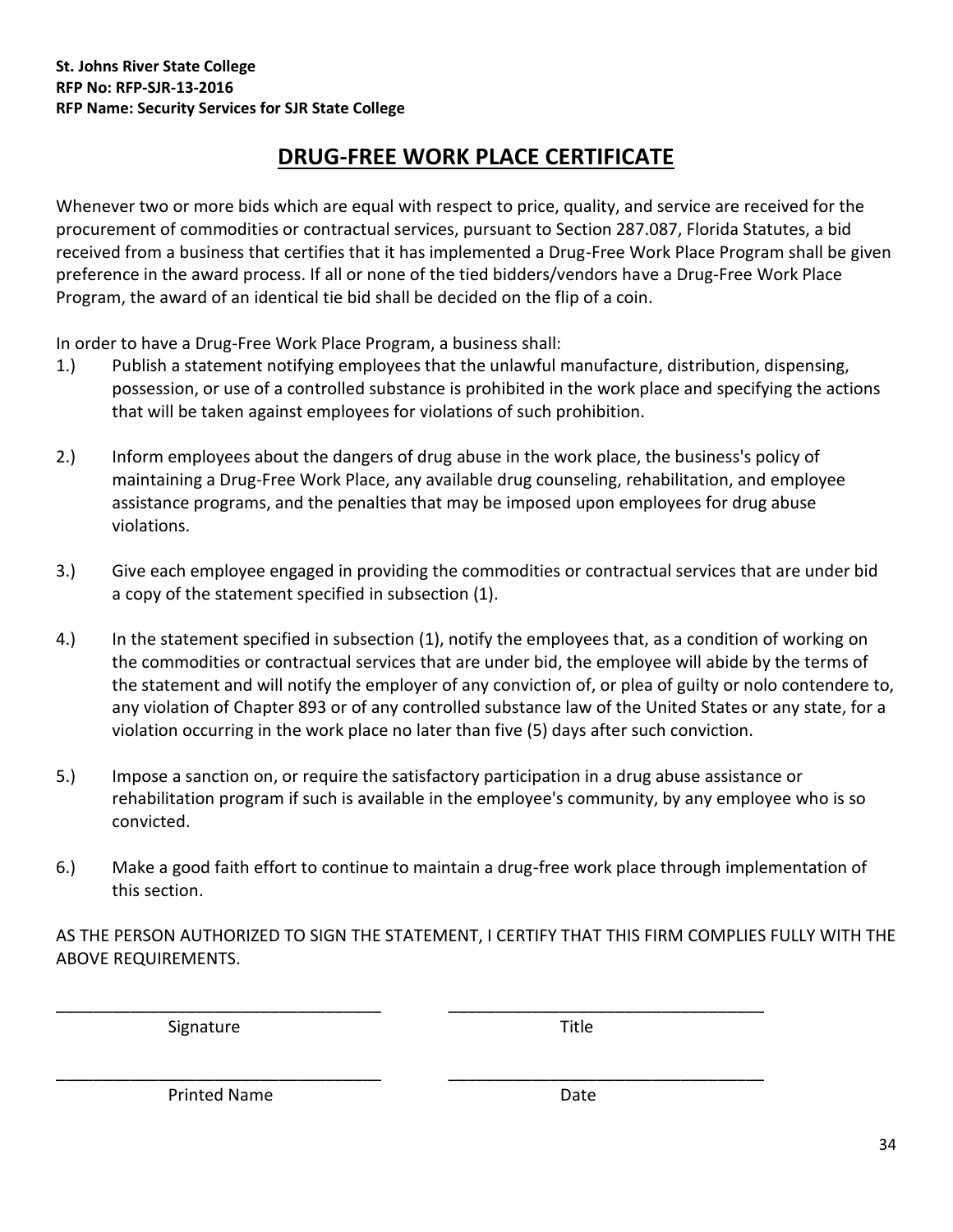#### **THIS FORM MUST BE SIGNED IN THE PRESENCE OF A NOTARY PUBLIC OR OTHER OFFICER AUTHORIZED TO ADMINISTER OATHS.**

- **1.** This agreement is submitted with Bid, Proposal or Contract No. RFP-SJR- is submitted to St. Johns River State College.
- 2. This sworn statement is submitted by \_\_\_\_\_\_\_\_\_\_\_\_\_\_\_\_\_\_\_\_\_\_\_\_\_\_\_\_\_\_\_(entity name) whose business address is \_\_\_\_\_\_\_\_\_\_\_\_\_\_\_\_\_\_\_\_\_\_\_\_\_\_\_\_\_\_\_\_\_\_\_\_\_\_\_ and (if applicable its Federal Employer

Identification Number - FEIN) is \_\_\_\_\_\_\_\_\_\_\_\_\_\_.

\_\_\_\_\_\_\_\_\_\_\_\_\_\_\_\_\_\_\_\_\_\_\_\_\_\_\_\_\_.

**3.** My name is \_\_\_\_\_\_\_\_\_\_\_\_\_\_\_\_\_\_\_\_\_\_\_\_\_\_\_\_\_\_\_ and my relationship to the entity named above is

The indemnitor assumes an unqualified obligation to hold SJR State College harmless for all liability associated with the subject matter of the agreement, regardless of which party was actually at fault (even if the damage, injury, or claim is due to the sole negligence of SJR State College).

To the fullest extent permitted by law, Consultant, contractor, lessee, or vendor will indemnify and hold SJR State College harmless from all claims arising from or in connection with (i) the conduct or management of the Premises or of any business therein, or any work or thing whatsoever done, or any condition created in or about the Premises during the Term; (ii) any act, omission, or negligence of consultant, contractor, lessee, or vendor or any of consultant's, contractor's, lessee's, or vendor's subtenants or licensees or the partners, directors, officers, agents, employees, invitees, or contractors; (iii) any accident, injury, or damage whatsoever occurring in or at the Premises. Consultant, contractor, lessee, or vendor hereby expressly indemnifies SJR State College for the consequences of any negligent act or omission of SJR State College and its Board of Trustees, officers, employees, agents, and volunteers, unless such act or omission constitutes gross negligence or intentional misconduct.

Signature: \_\_\_\_\_\_\_\_\_\_\_\_\_\_\_\_\_\_\_\_\_\_\_\_\_\_\_\_\_\_\_\_\_\_\_\_\_\_\_\_\_\_\_\_\_\_\_\_\_\_

Date: \_\_\_\_\_\_\_\_\_\_\_\_\_\_\_\_\_\_\_\_\_\_\_\_\_\_\_\_\_\_\_\_\_\_\_\_\_\_\_\_\_\_\_\_\_\_\_

State of \_\_\_\_\_\_\_\_\_\_\_\_\_\_ County of \_\_\_\_\_\_\_\_\_\_\_\_\_\_\_\_\_\_\_\_\_ Personally appeared before me, the undersigned authority, \_\_\_\_\_\_\_\_\_\_\_\_\_\_\_\_\_\_\_\_\_\_ after being first duly sworn by me affixed his/her signature in the space provided above on this day of \_\_\_\_\_\_\_\_\_\_\_\_\_\_\_\_\_\_\_\_ 20\_\_\_.

Notary Public Signature Notary Public Seal

\_\_\_\_\_\_\_\_\_\_\_\_\_\_\_\_\_\_\_\_\_\_\_\_\_\_\_\_\_\_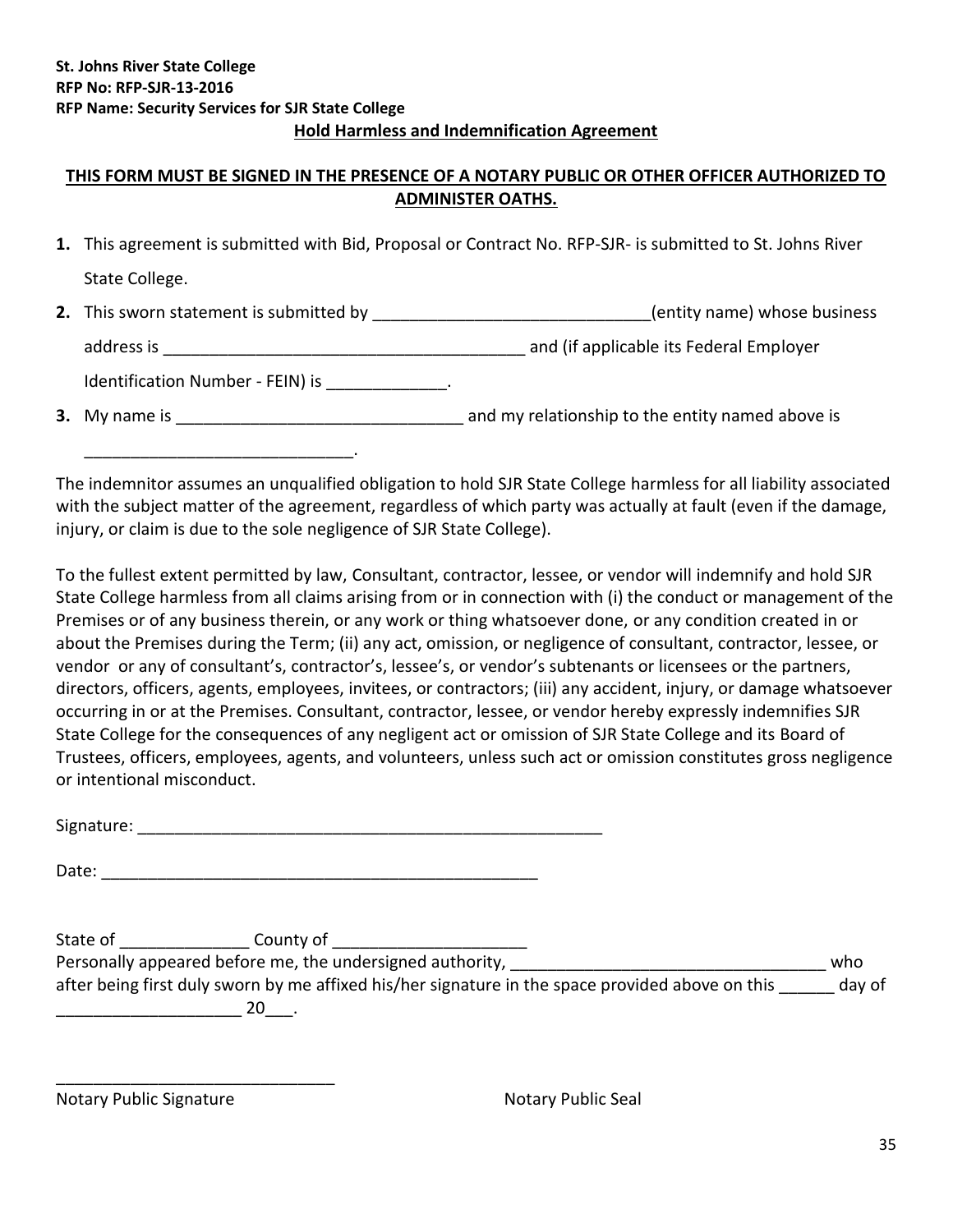#### **References**

| <b>Reference 1:</b> |
|---------------------|
|---------------------|

| Contact Person's Phone Number & e-mail:<br><u> Contact Person's Phone Number &amp; e-mail:</u> |  |  |  |  |
|------------------------------------------------------------------------------------------------|--|--|--|--|
|                                                                                                |  |  |  |  |
|                                                                                                |  |  |  |  |
| <b>Reference 2:</b>                                                                            |  |  |  |  |
|                                                                                                |  |  |  |  |
|                                                                                                |  |  |  |  |
|                                                                                                |  |  |  |  |
|                                                                                                |  |  |  |  |
|                                                                                                |  |  |  |  |
|                                                                                                |  |  |  |  |
|                                                                                                |  |  |  |  |

# **Reference 3:**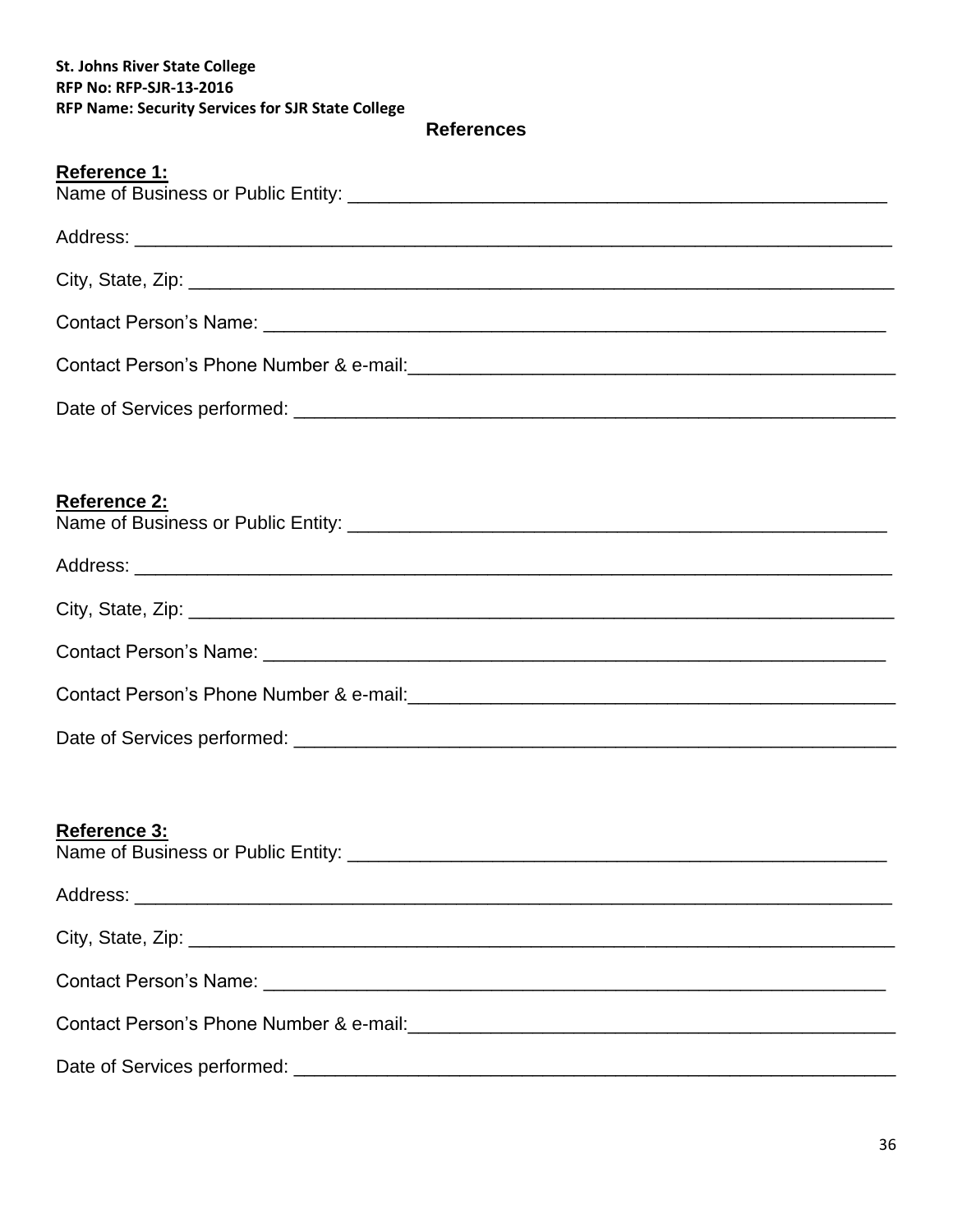# **Legal Issues**

The proposer must indicate if there are any:

A. Suits or proceedings pending, or to the knowledge of the proposer, threatened in any court or before any regulatory commission or other administrative governmental agency against or affecting the proposer or the instructors to be used in providing the Services, which, if adversely determined, will have a material adverse effect on the ability of the proposer or any of its instructors to perform their obligations as stated in their response.

If there are no issues in these areas, please respond that there are no pending or threatened suits or defaults. Pending Litigation: (please attach additional documentation if needed)

\_\_\_\_\_\_\_\_\_\_\_\_\_\_\_\_\_\_\_\_\_\_\_\_\_\_\_\_\_\_\_\_\_\_\_\_\_\_\_\_\_\_\_\_\_\_\_\_\_\_\_\_\_\_\_\_\_\_\_\_\_\_\_\_\_\_\_ \_\_\_\_\_\_\_\_\_\_\_\_\_\_\_\_\_\_\_\_\_\_\_\_\_\_\_\_\_\_\_\_\_\_\_\_\_\_\_\_\_\_\_\_\_\_\_\_\_\_\_\_\_\_\_\_\_\_\_\_\_\_\_\_\_\_\_ \_\_\_\_\_\_\_\_\_\_\_\_\_\_\_\_\_\_\_\_\_\_\_\_\_\_\_\_\_\_\_\_\_\_\_\_\_\_\_\_\_\_\_\_\_\_\_\_\_\_\_\_\_\_\_\_\_\_\_\_\_\_\_\_\_\_\_ \_\_\_\_\_\_\_\_\_\_\_\_\_\_\_\_\_\_\_\_\_\_\_\_\_\_\_\_\_\_\_\_\_\_\_\_\_\_\_\_\_\_\_\_\_\_\_\_\_\_\_\_\_\_\_\_\_\_\_\_\_\_\_\_\_\_\_ \_\_\_\_\_\_\_\_\_\_\_\_\_\_\_\_\_\_\_\_\_\_\_\_\_\_\_\_\_\_\_\_\_\_\_\_\_\_\_\_\_\_\_\_\_\_\_\_\_\_\_\_\_\_\_\_\_\_\_\_\_\_\_\_\_\_\_

B. The proposer is not in default under any instrument or agreement to which it is a party or by which it or any of its properties or assets may be bound, or in violation of any applicable laws, which default or violation may reasonably be expected to have a material adverse effect on the financial condition of the proposer.

If there are no issues in these areas, please respond that there are no pending or threatened suits or defaults.

\_\_\_\_\_\_\_\_\_\_\_\_\_\_\_\_\_\_\_\_\_\_\_\_\_\_\_\_\_\_\_\_\_\_\_\_\_\_\_\_\_\_\_\_\_\_\_\_\_\_\_\_\_\_\_\_\_\_\_\_\_\_\_\_\_\_\_

| Signature           | Title |   |
|---------------------|-------|---|
|                     |       |   |
| <b>Printed Name</b> | Date  |   |
|                     |       | 3 |